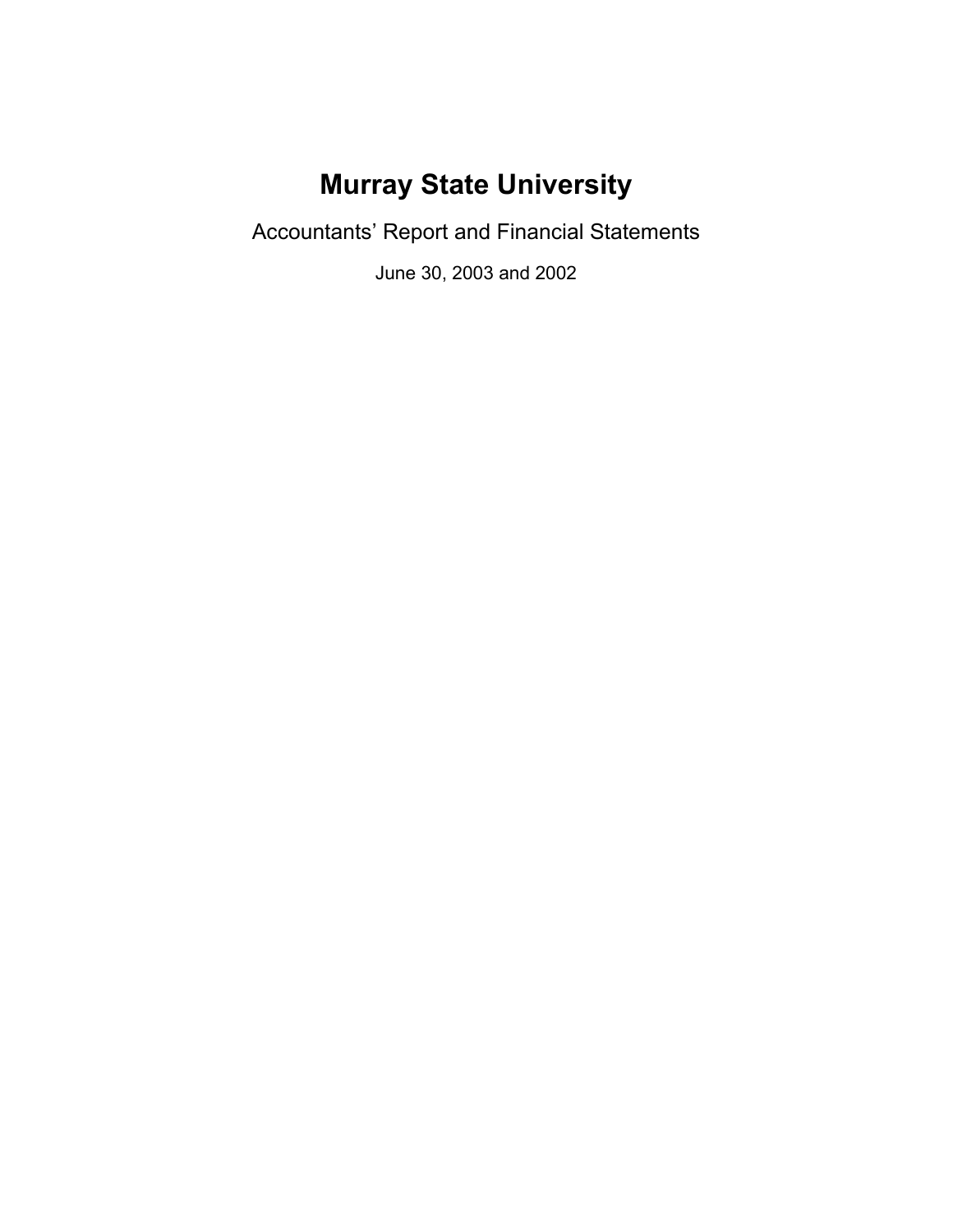

## **Contents**

| Independent Accountants' Report on Financial Statements and |  |
|-------------------------------------------------------------|--|
|                                                             |  |
| <b>Financial Statements</b>                                 |  |
|                                                             |  |
|                                                             |  |
|                                                             |  |
|                                                             |  |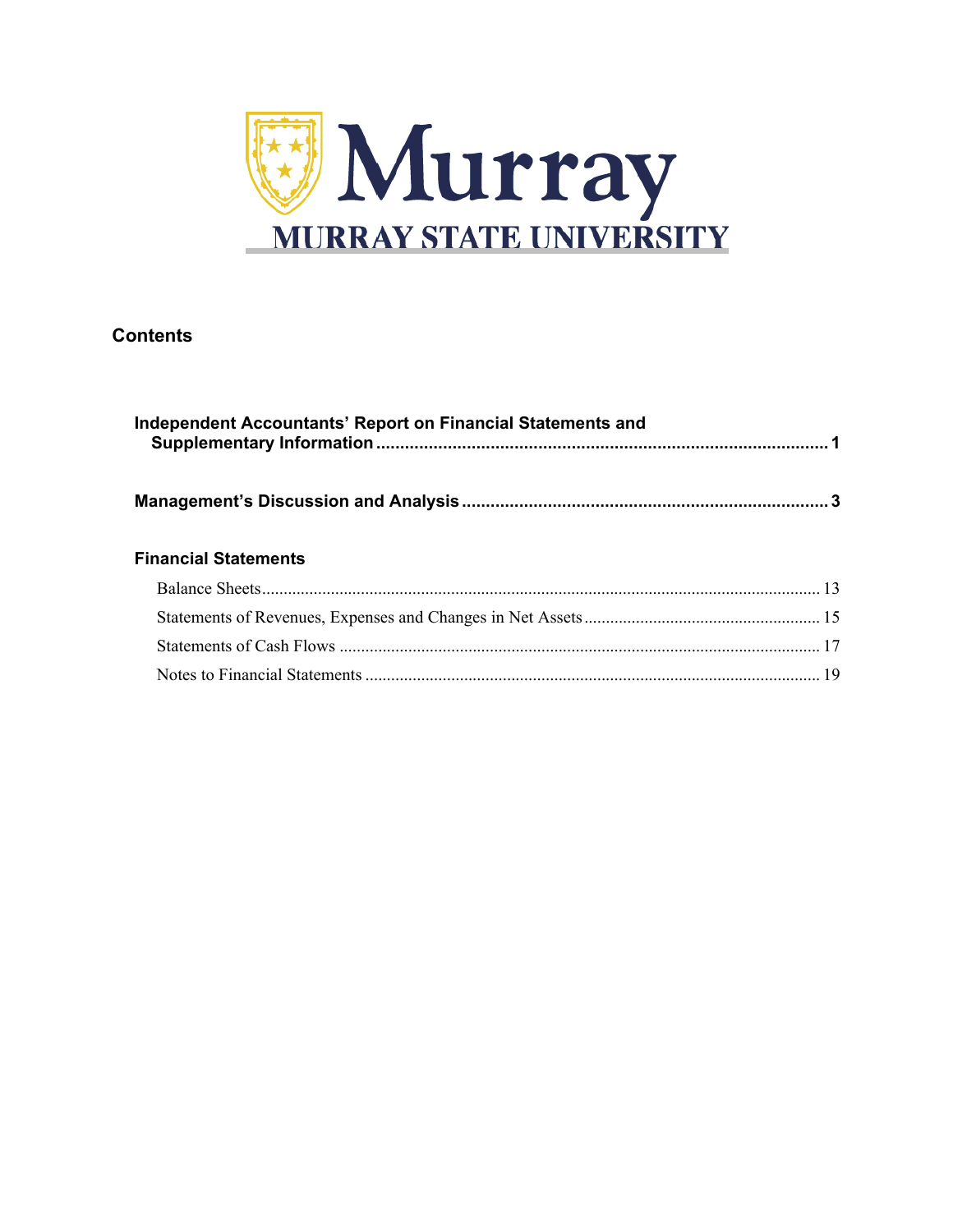### **Independent Accountants' Report on Financial Statements and Supplementary Information**

President F. King Alexander and Board of Regents Murray State University Murray, Kentucky

We have audited the accompanying basic financial statements of Murray State University (University), a component unit of the state of Kentucky, as of and for the years ended June 30, 2003 and 2002, as listed in the table of contents. These financial statements are the responsibility of the University's management. Our responsibility is to express an opinion on these financial statements based on our audits.

We conducted our audits in accordance with auditing standards generally accepted in the United States of America and the standards applicable to financial audits contained in *Government Auditing Standards*, issued by the Comptroller General of the United States. Those standards require that we plan and perform the audit to obtain reasonable assurance about whether the financial statements are free of material misstatement. An audit includes examining, on a test basis, evidence supporting the amounts and disclosures in the financial statements. An audit also includes assessing the accounting principles used and significant estimates made by management, as well as evaluating the overall financial statement presentation. We believe that our audits provide a reasonable basis for our opinion.

In our opinion, the financial statements referred to above present fairly, in all material respects, the financial position of Murray State University as of June 30, 2003 and 2002, and its changes in financial position and cash flows for the years then ended in conformity with accounting principles generally accepted in the United States of America.

As discussed in Note 19, in 2003 the University changed its method of accounting for donations received by Murray State University Foundation on behalf of the University by retroactively restating prior years' financial statements.

In accordance with *Government Auditing Standards*, we have also issued our report dated September 3, 2003, on our consideration of the University's internal control over financial reporting and our tests of its compliance with certain provisions of laws, regulations, contracts and grants. That report is an integral part of an audit performed in accordance with *Government Auditing Standards* and should be read in conjunction with this report in considering the results of our audits.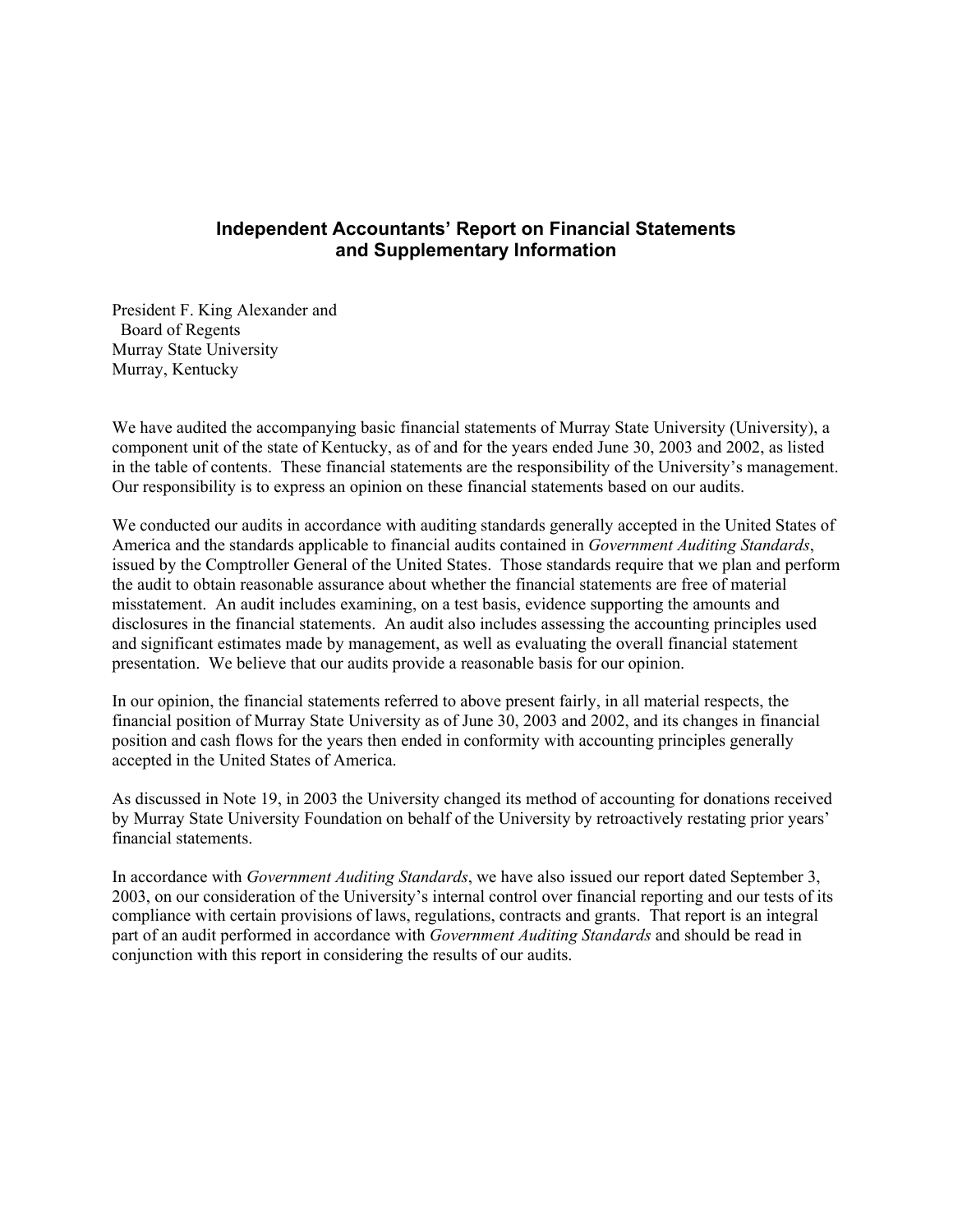President F. King Alexander and Board of Regents Page Two

The accompanying management's discussion and analysis as listed in the table of contents is not a required part of the basic financial statements but is supplementary information required by the Governmental Accounting Standards Board. We have applied certain limited procedures, which consisted principally of inquiries of management regarding the methods of measurement and presentation of the required supplementary information. However, we did not audit the information and express no opinion on it.

Our audits were conducted for the purpose of forming an opinion on statements the University's basic financial statements. The accompanying schedule of expenditures of federal awards required by *U. S. Office of Management and Budget Circular A-133*, *Audits of States, Local Governments and Non-Profit Organizations,* is presented for purposes of additional analysis and is not a required part to the basic financial statements. Such information has been subjected to the auditing procedures applied in the audit of the basic financial statements and, in our opinion, is fairly stated, in all material respects, in relation to the basic financial statements taken as a whole.

/s/ **BKD, LLP**

September 3, 2003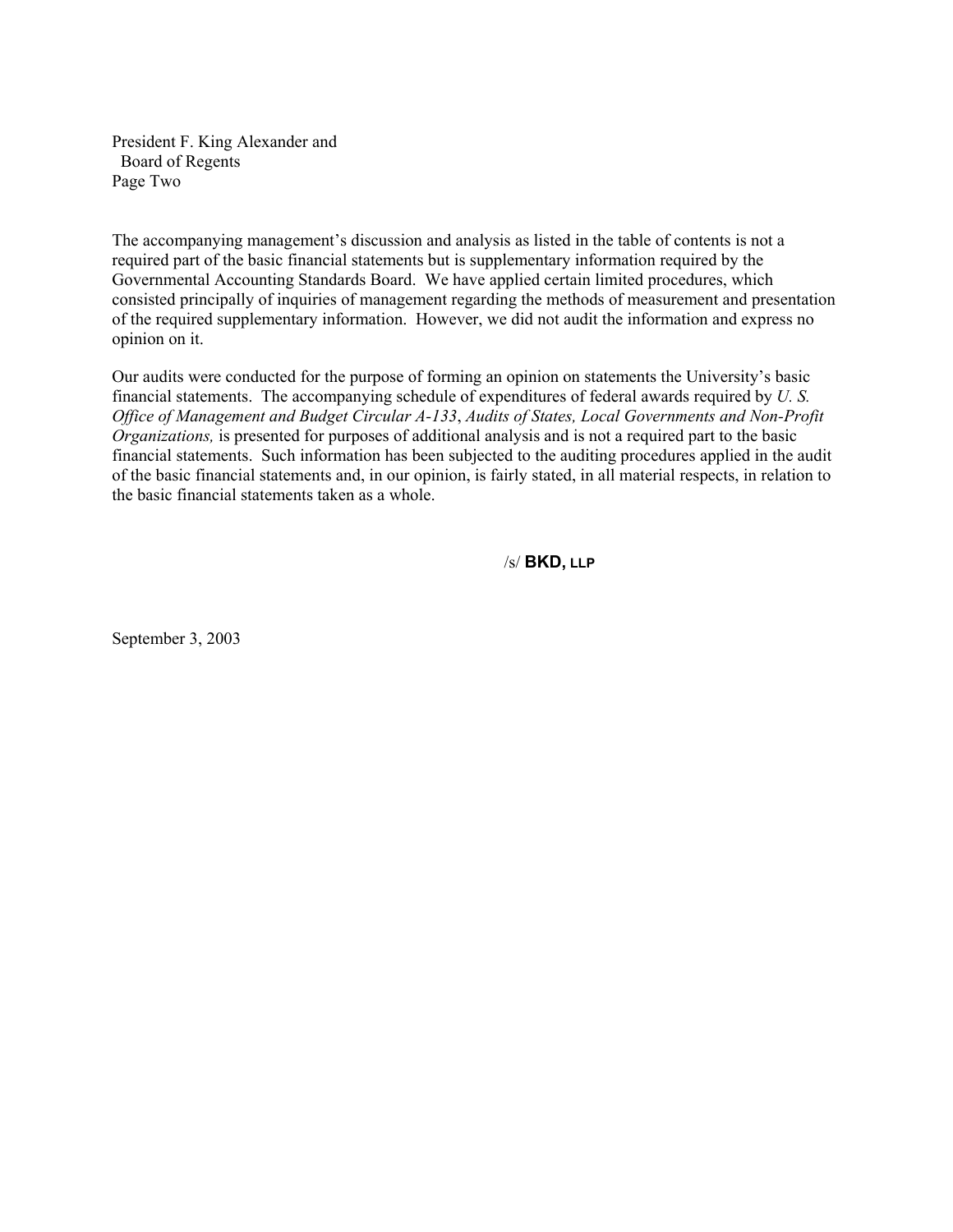### *Introduction*

The following Management's Discussion and Analysis (MD&A) provides an overview of the financial position and activities of Murray State University (University) for the year ended June 30, 2003. This discussion has been prepared by management and should be read in conjunction with the financial statements and the notes thereto, which follow this section. The financial statements and related notes, and this discussion and analysis are the responsibility of management.

The University is a comprehensive public institution of higher learning located in western Kentucky within 40 miles of Illinois, Missouri, and Tennessee. Murray State has study centers in four other cities where it offers a diverse range of degree programs from associate to master levels, through a framework of approximately 30 departmental units in 5 colleges and 1 school, and contributes to the region and state through related research and public service programs. Murray State University serves as a residential, regional university offering core programs in the liberal arts, humanities, sciences and selected highquality professional programs for approximately 9,900 students*.*

Murray State University consistently ranks among the nation's best regional universities each year according to the U.S. News and World Report's America's Best Colleges rankings report. Factors considered in the rankings are reputation, retention rate, graduation rate, class size, student-faculty ratio and SAT/ACT scoring. The University was also named one of only six public Universities in the nation to be selected by Kaplan, Inc. as a "Hidden Treasure." The honor was based on the results of a Market Measurement, Inc., national survey of high school guidance counselors. Kiplinger's' Personal Finance magazine has ranked the University as one of America's Top 40 Public Universities for overall academic quality and affordable tuition. The University is a charter member of the Ohio Valley Conference and a Division I member of the NCAA. The University's commitment to academic excellence is central to the University's mission and permeates throughout the institution.

### **Financial Highlights**

- $\triangleright$  The University's financial position remained strong as of the end of the year, with assets of \$183.3 million and liabilities of \$54.5 million. Net assets, which represent the University's residual interest in assets after liabilities are deducted, were \$128.8 million or 70% of total assets. Net assets increased by \$1.6 million from 2002 to 2003.
- $\triangleright$  Fiscal operations were in accordance with the annual operating budget of approximately \$100 million. Notwithstanding the reduction in state appropriations, the University continued to be a strong employer for the region and employed approximately 1,300 individuals, including 375 faculty members.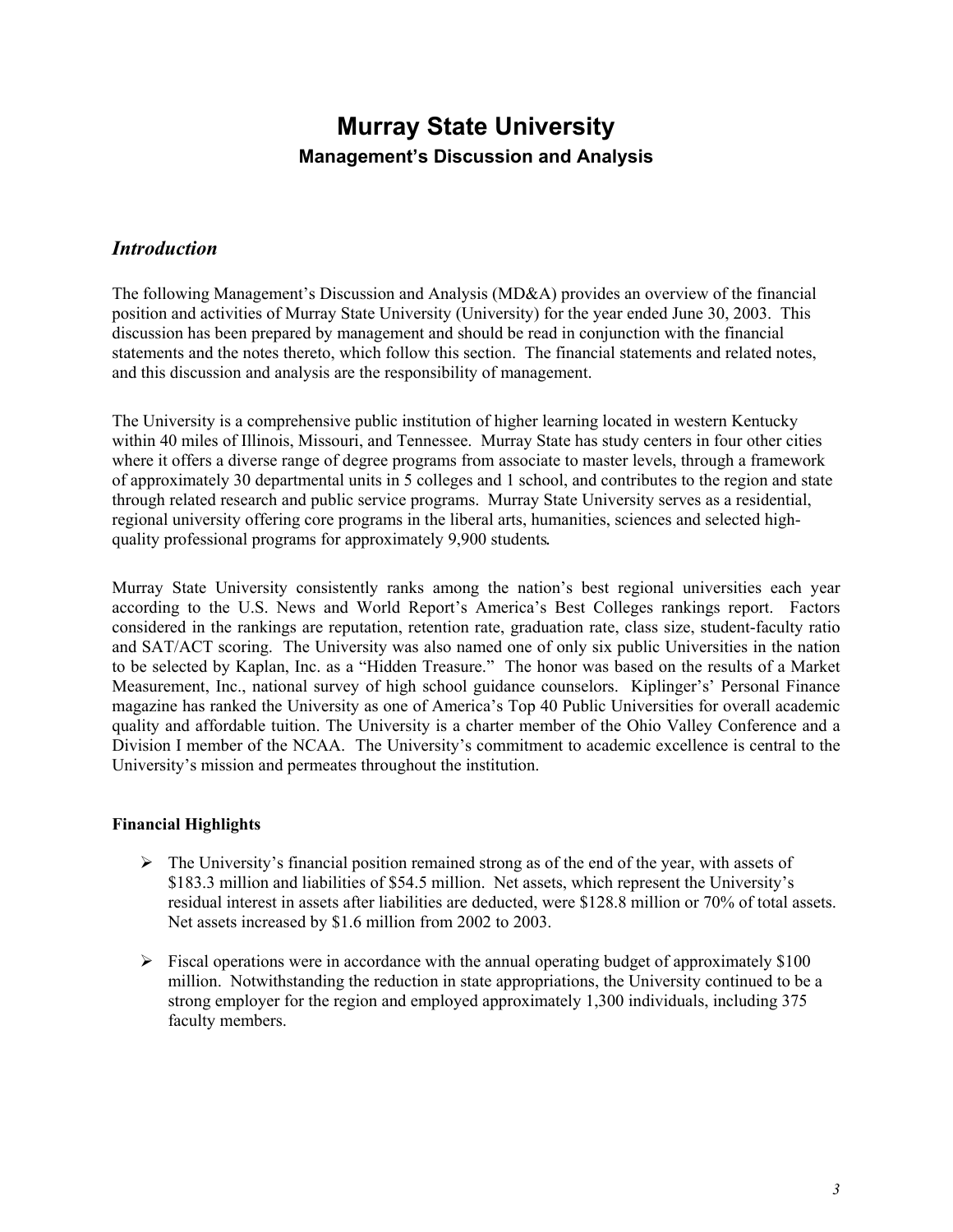- $\triangleright$  State appropriations from the Commonwealth of Kentucky fell by \$1.3 million or 2.6% from 2002 to 2003. Due to this appropriations reduction, permanent reductions in departmental operating budgets were required to balance the current year budget.
- $\triangleright$  Construction continues on a \$13 million science complex, funded by the Commonwealth in the 2000-2002 biennium budget. This is the first phase of a two phase project.
- ¾ The West Kentucky Post-Secondary Education Center in Hopkinsville, Kentucky, opened for classes in the fall 2002 semester. The University had a first semester enrollment of 311 students at this center.
- $\triangleright$  The University entered into an agreement with the City of Murray, Kentucky to sell \$10 million in bonds for the funding of a new student recreation/wellness center to be located on the University's campus. A student fee was approved the Board of Regents and by the Student Government Association to be used for the funding of this project. The project is scheduled for completion in January 2005.
- $\triangleright$  A major internal and external renovation of Winslow Cafeteria began in the summer of 2003. Internal renovations are scheduled for completion prior to the start of the fall 2003 semester and external renovations are planned to be finished before the semester is complete. This project will be funded from the sale of \$2.5 million of housing and dining system bonds in 2003-04. Winslow Cafeteria serves the north residential college complex.
- $\triangleright$  Grant funding of \$3 million was secured from state and federal agencies to construct the Western Regional Center for Emerging Technologies on the University's campus. This facility is planned for completion in the 2003-04 fiscal year. This facility will act to promote economic and technological development within the region, through the combined efforts of the University and state economic development initiatives.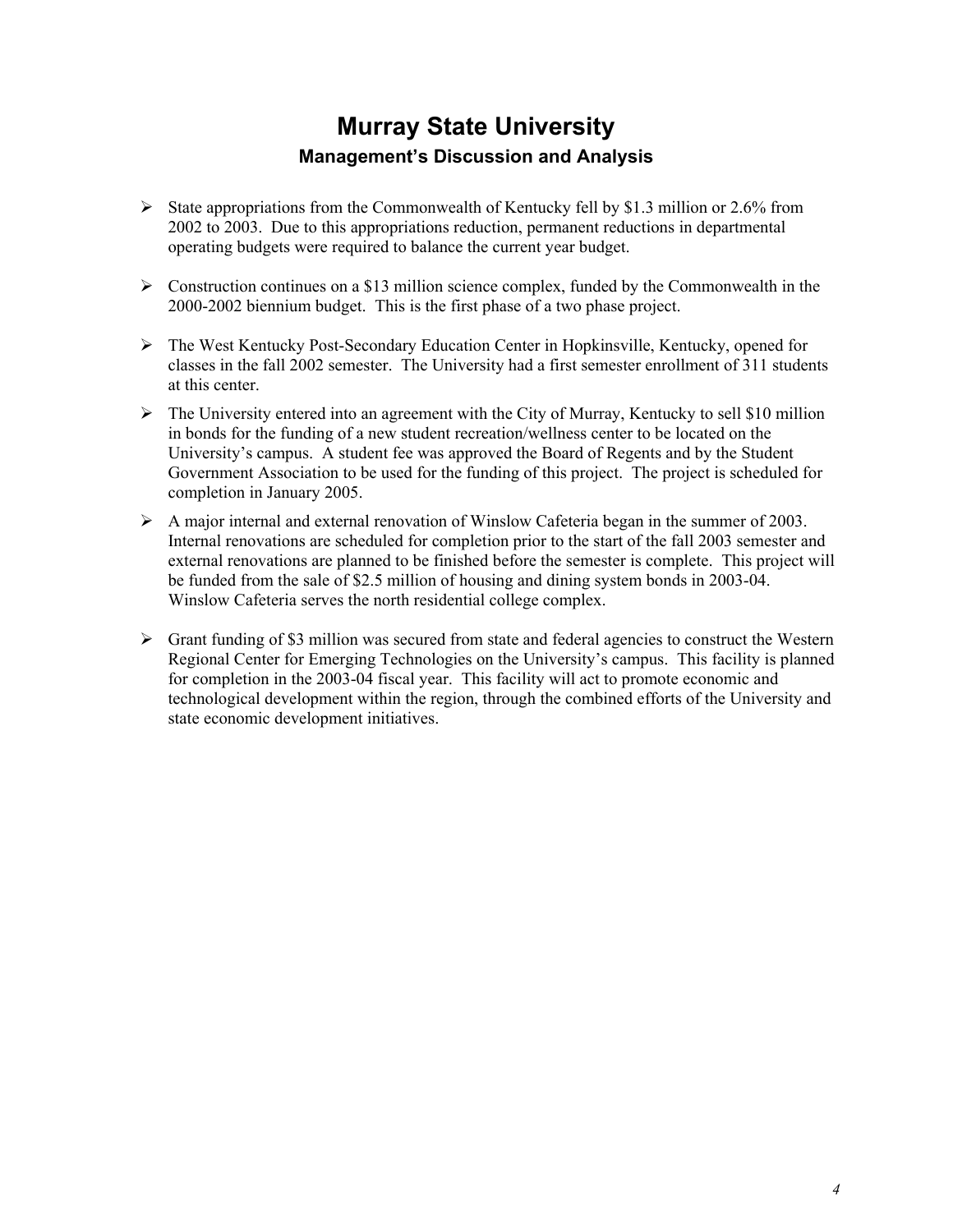### *Using the Financial Statements*

The financial statements consist of Balance Sheets (Statements of Net Assets), Statements of Revenues, Expenses and Changes in Net Assets (Income Statements), Statements of Cash Flows and Notes to the Financial Statements. These financial statements and accompanying Notes are prepared in accordance with the appropriate Governmental Accounting Standards Board (GASB) pronouncements.

These financial statements provide an entity-wide perspective and focus on the financial condition, results of operations, and cash flows of the University as a whole.

#### **Balance Sheets**

The Balance Sheets present a financial picture of the University's financial condition at the end of the 2003 and 2002 fiscal years by reporting assets (current and noncurrent), liabilities (current and noncurrent), and net assets. Net assets, the difference between total assets and total liabilities, are an important indicator of the current financial condition, while the change in net assets is an indicator of whether the overall financial position has improved or worsened during the year.

#### *Assets*

Total assets at the end of the fiscal year 2003 were \$183.3 million, of which capital assets, net of depreciation, represented the largest portion. This group of assets totaled approximately \$107.1 million or 58% of total assets and was primarily comprised of university-owned land, buildings, equipment and library holdings. Cash and cash equivalents amounted to \$47.5 million or 26% of total assets. Approximately half of the cash and cash equivalents total was for capital construction commitments and debt services requirements. Total assets increased by \$7.8 million during the year, which is primarily due to funding secured for future capital assets.

#### *Liabilities*

Total liabilities at the end of the fiscal year 2003 were \$54.5 million. Debt obligations for educational buildings and the housing and dining system facilities amounted to \$30.2 million. During the year, total liabilities increased by \$6.2 million largely due to new debt to construct a student recreation/wellness center.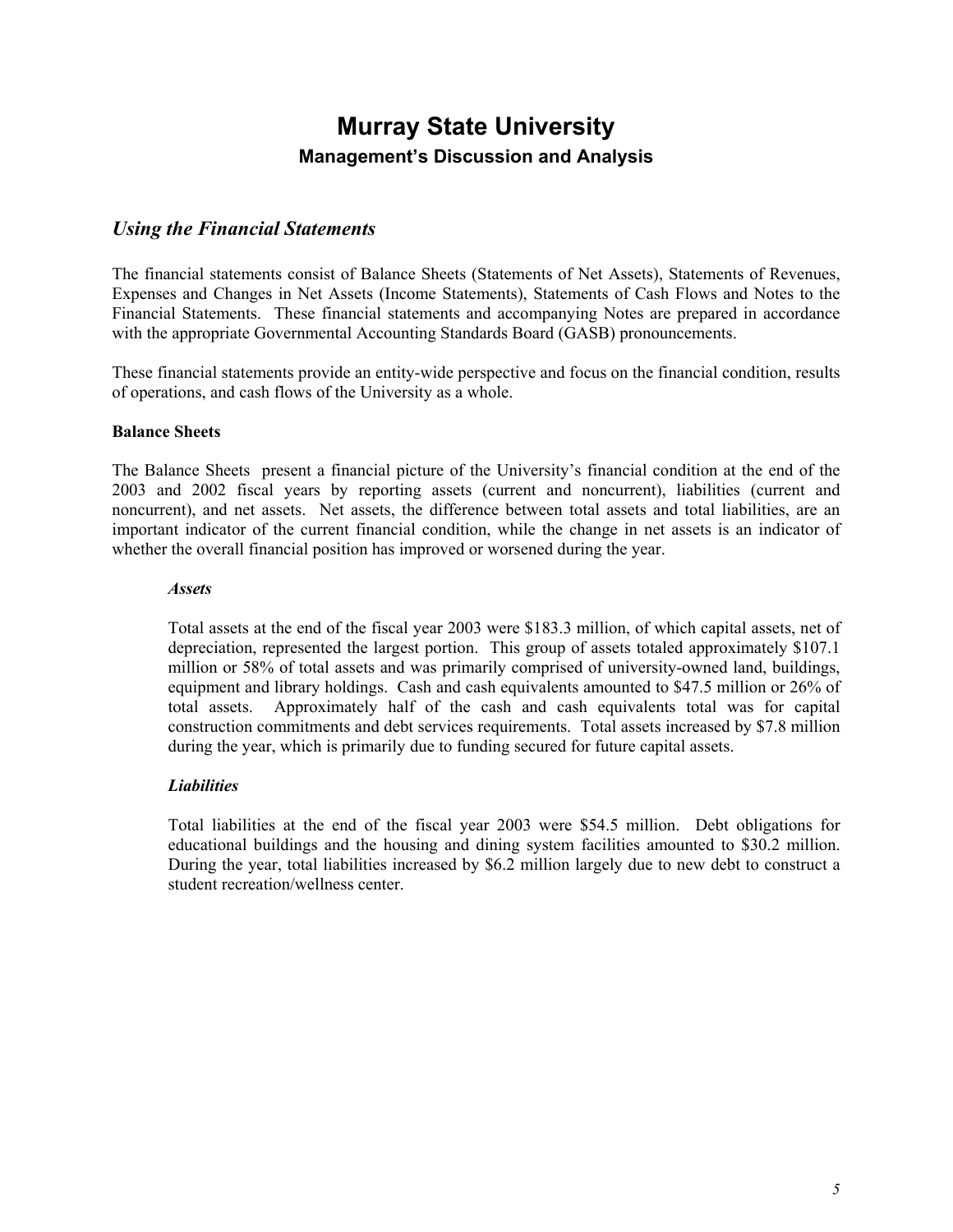### **Condensed Balance Sheets**

|                                                    | June 30, 2003     | June 30, 2002     |
|----------------------------------------------------|-------------------|-------------------|
| Assets:                                            |                   |                   |
| Current assets                                     | \$<br>29,216,953  | \$<br>26,040,231  |
| Noncurrent assets                                  | 46,974,282        | 41,562,542        |
| Capital assets, net                                | 107, 147, 545     | 107,904,063       |
| Total assets                                       | 183,338,780       | 175,506,836       |
| Liabilities:                                       |                   |                   |
| <b>Current liabilities</b>                         | 24,961,998        | 22,665,907        |
| Noncurrent liabilities                             | 29,542,035        | 25,601,693        |
| <b>Total liabilities</b>                           | 54,504,033        | 48,267,600        |
| Net assets:                                        |                   |                   |
| Invested in capital assets,<br>net of related debt | \$<br>85,104,843  | \$<br>85,180,207  |
| Restricted for:                                    |                   |                   |
| Nonexpendable                                      | 11,380,920        | 11,481,418        |
| Expendable:                                        |                   |                   |
| Scholarships, research,                            |                   |                   |
| and other                                          | 2,552,561         | 2,118,590         |
| Loans                                              | 4,985,017         | 5,002,921         |
| Capital                                            | 4,100,350         | 3,895,800         |
| Debt service                                       | 3,587,330         | 3,646,230         |
| Unrestricted                                       | 17, 123, 726      | 15,914,070        |
| Total net assets                                   | 128,834,747       | 127,239,236       |
| Total liabilities and net assets                   | \$<br>183,338,780 | \$<br>175,506,836 |

#### *Net Assets*

Net assets, which represent total equity, of the University were divided into three major categories, defined as follows:

- o Invested in capital assets, net of related debt This category represents the institution's equity in property, buildings, equipment, library holdings and other plant assets owned by the University, less related depreciation.
- o Restricted This category represents those assets subject to externally imposed restrictions governing their use and includes classifications of nonexpendable and expendable.
	- Restricted nonexpendable net assets Restricted nonexpendable net assets consist solely of permanent endowments owned by the University. The corpus, as specified by the donor, is invested in perpetuity and may not be expended.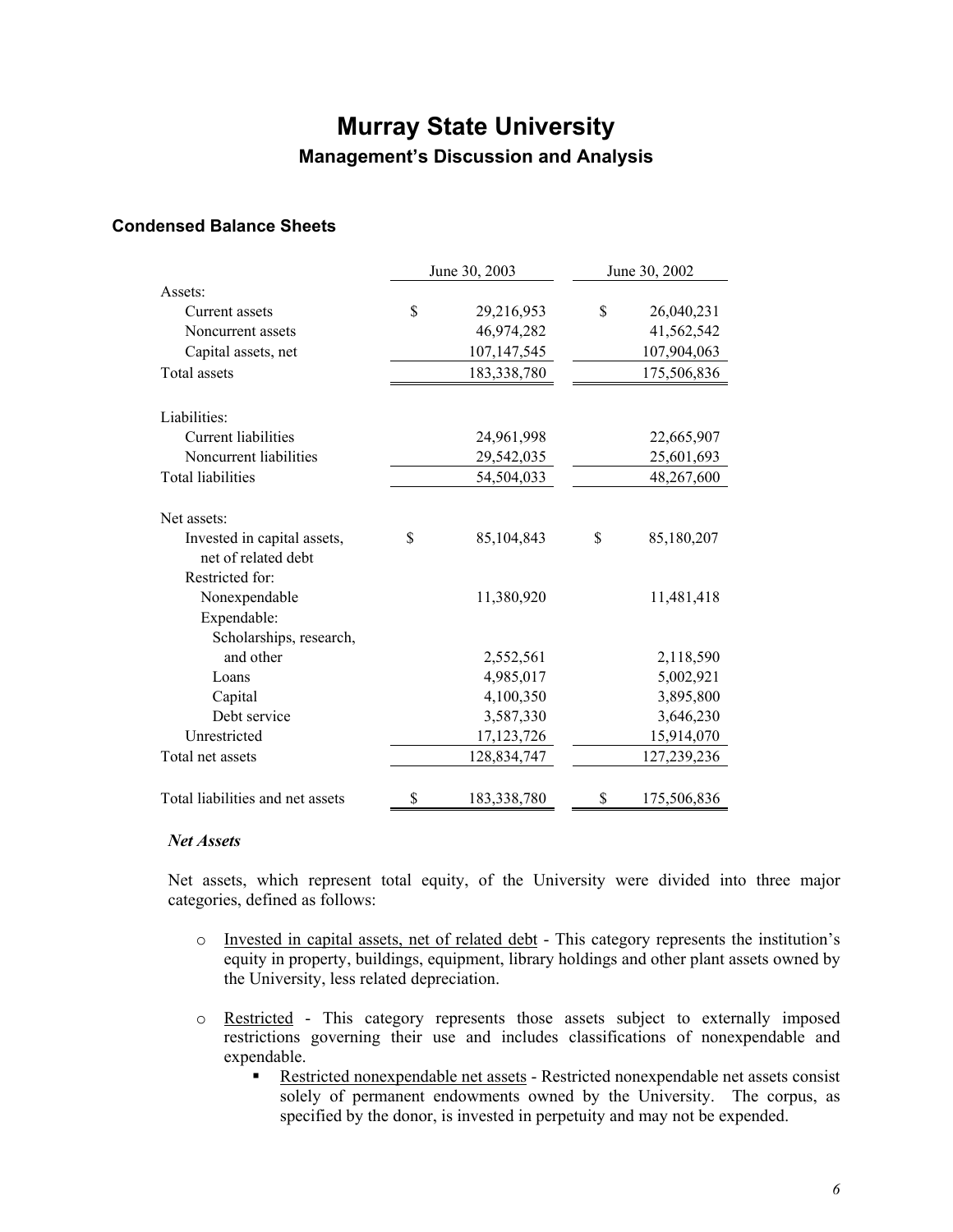- Restricted expendable net assets Restricted expendable net assets consist of those assets that may be expended by the University, but must be spent for purposes as defined by the donors and/or external entities that have placed time or purpose restrictions on the use of the assets.
- o Unrestricted This category represents the net assets held by the University that have no formal restrictions placed upon them. Although unrestricted net assets are not subject to externally imposed stipulations, substantially all of the unrestricted net assets have been designated for various programs and initiatives, capital projects and working capital requirements.

**Net Assets at June 30, 2003** Restricted - Nonexpendable 9% Restricted - Expendable 12% Unrestricted 13% Invested in **Capital** 66%

The allocation of net assets between these three categories is provided in the following chart:

#### **Statements of Revenues, Expenses and Changes in Net Assets**

The Statements of Revenues, Expenses and Changes in Net Assets, which are generally referred to as the activities statement or income statement, present the revenues earned and expenses incurred and income or loss from operations for the current and prior fiscal years. Activities are reported as either operating or non-operating. Changes in total net assets as presented on the Statements of Net Assets are based on the activity presented in the Statements of Revenues, Expenses and Changes in Net Assets.

The Statements of Net Assets are prepared on the accrual basis of accounting, whereby revenues and assets are recognized when the service is provided and expenses and liabilities are recognized when others provide the service, regardless of when cash is exchanged. A public University's dependency on state appropriations will result in reported operating losses. The Governmental Accounting Standards Board requires state appropriations to be classified as non-operating revenues. The utilization of longlived capital assets is reflected in the financial statements as depreciation, which expenses the costs of an asset over its expected useful life.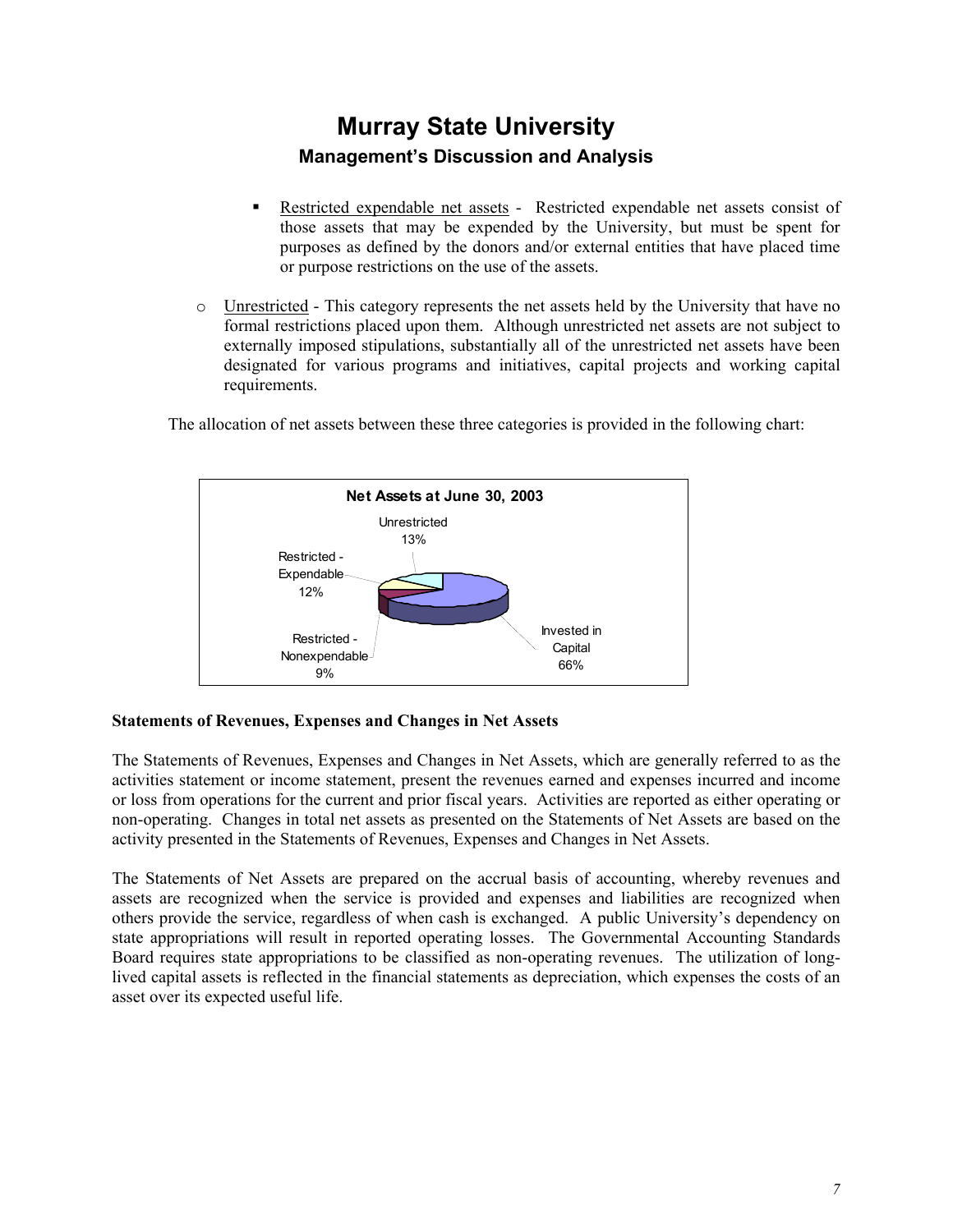#### *Revenues*

Total operating revenues, which exclude state appropriations, for the 2003 fiscal year were \$63.4 million, including student tuition and fees, net of related discounts and allowances, of \$25 million, operating grants and contracts revenues of \$17.2 million, and auxiliary services net revenue of \$16.5 million.

Operating revenues increased during the year by \$6.4 million. This increase is comprised of \$3.6 million from net student tuition and fees, driven by increased student enrollment and on campus residency, and \$3.1 million from federal and state student aid.

The University received \$50.4 million of state appropriations, a decrease from 2002 of \$1.3 million or 2.6%, in state support. State appropriations are required to be classified as nonoperating revenues, however, these funds were used to support University operating activities.

The comparative sources of total operating revenues and nonoperating state appropriation revenues are reflected in the following charts:



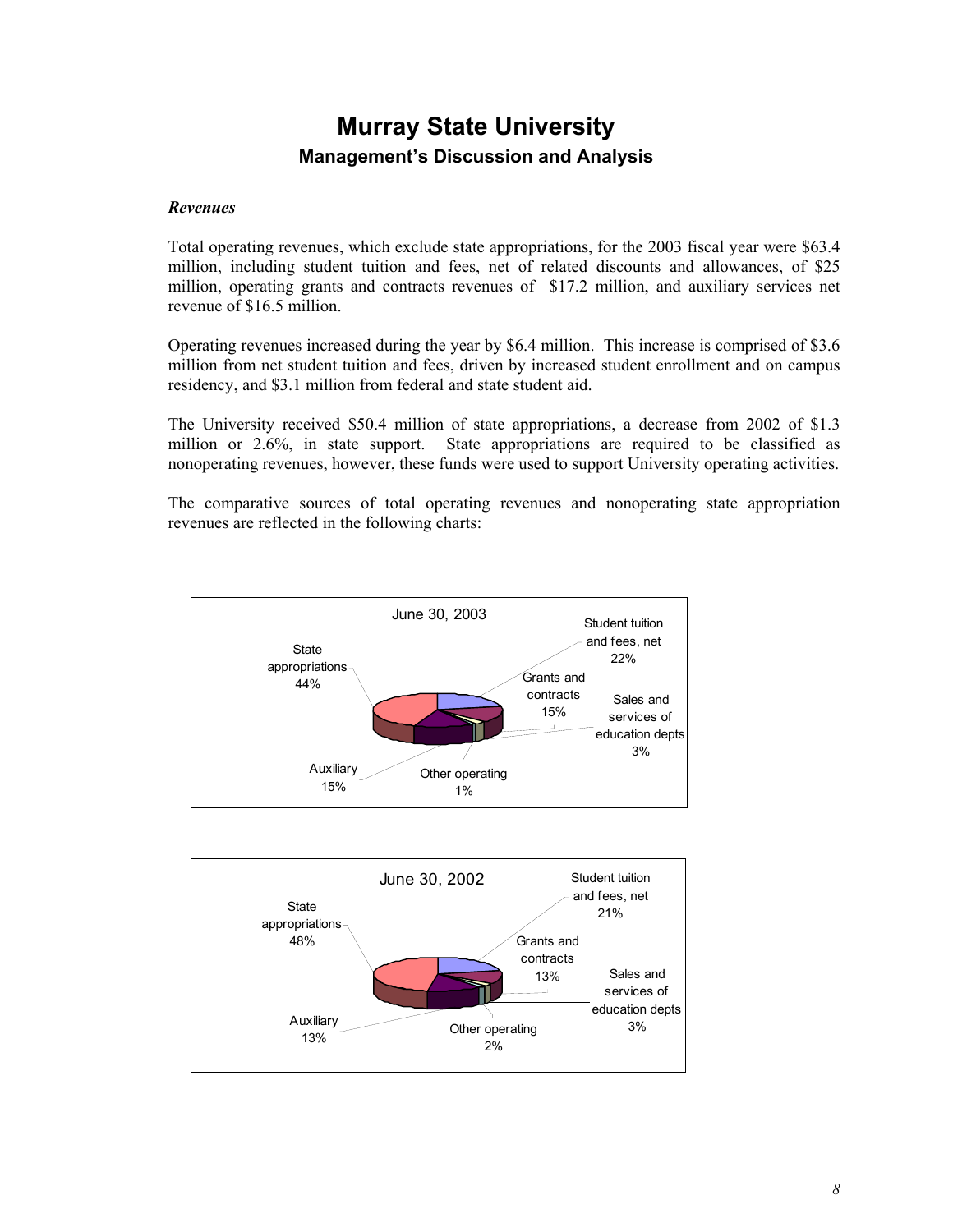#### *Expenses*

Total operating expenses for the 2003 fiscal year were \$121.1 million. Of this amount, \$99.9 million were for educational and general expenses, including instruction, academic support, and operation and maintenance. Instructional program expenses represent the most significant portion of the educational and general operating expenses, totaling \$45.8 million or 46% of the total educational and general portion. Remaining operating expenses were for depreciation and auxiliary services, which amounted to \$6.5 million and \$14.8 million respectively. Depreciation was not allocated to each program group, but presented as a single expense item representing depreciation for all areas of the University.

Operating expenses increased for the year ended June 30, 2003 by \$8.3 million**.** This change is largely due to increases in salaries, fringe benefits, including the self-insured health insurance fund, utilities, property insurance and other fixed costs.

The net loss from operations for the year ended June 30, 2003, was \$57.7 million. Nonoperating revenues, net of expenses, amounted to \$55.4 million and non-debt related capital funding amounted to \$3.9 million, resulting in an increase in net assets of \$1.6 million for the year ended June 30, 2003.

|                                                       | 2003              | 2002              |
|-------------------------------------------------------|-------------------|-------------------|
| Operating revenues:                                   |                   |                   |
| Student tuition and fees, net                         | \$<br>25,049,932  | \$<br>23,265,495  |
| Grants and contracts                                  | 17,208,964        | 14,114,922        |
| Other                                                 | 4,673,883         | 4,892,261         |
| Auxiliary, net                                        | 16,500,239        | 14,729,270        |
| Total operating revenues                              | 63,433,018        | 57,001,948        |
| Operating expenses:                                   |                   |                   |
| Instruction                                           | 45,804,242        | 42,995,278        |
| Other educational and general                         | 54,072,308        | 49,867,105        |
| Depreciation                                          | 6,459,422         | 6,144,645         |
| Auxiliary                                             | 14,769,901        | 13,772,777        |
| Total operating expenses                              | 121, 105, 873     | 112,779,805       |
| Operating loss                                        | (57, 672, 855)    | (55, 777, 857)    |
| Nonoperating revenues (expenses):                     |                   |                   |
| State appropriations                                  | 50,388,100        | 51,673,740        |
| Other nonoperating revenues (expenses)                | 8,880,266         | 8,719,512         |
| Total nonoperating revenues (expenses)                | 59,268,366        | 60,393,252        |
| Increase in net assets                                | 1,595,511         | 4,615,395         |
| Net assets -beginning of year, as previously reported | 127,239,236       | 140,510,063       |
| Adjustment applicable to prior years                  |                   | (17,886,222)      |
| Net assets - beginning of year, as restated           | 127,239,236       | 122,623,841       |
| Net assets - end of year                              | \$<br>128,834,747 | \$<br>127,239,236 |
|                                                       |                   |                   |

#### **Condensed Statements of Revenues, Expenses and Changes in Net Assets**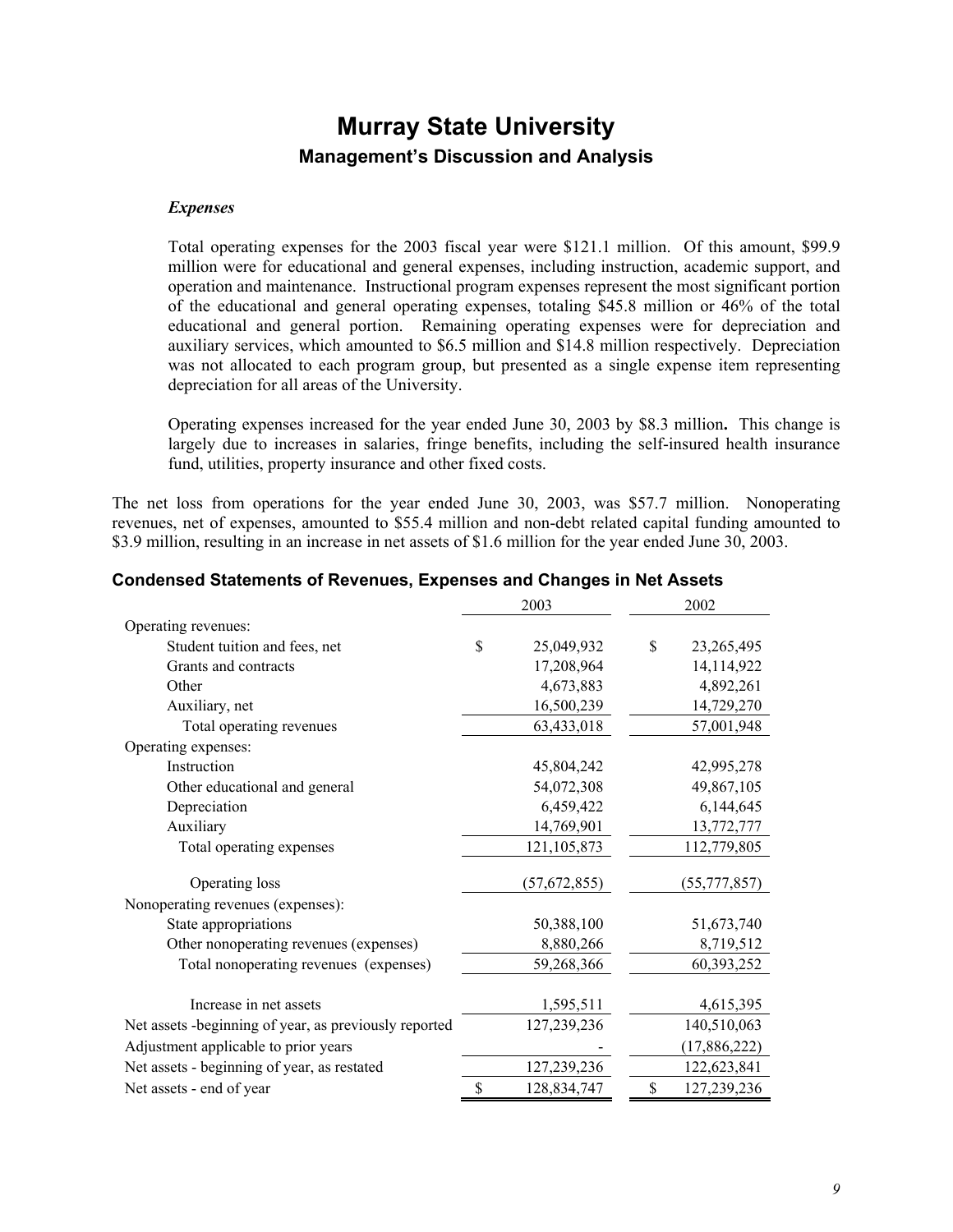#### **Statements of Cash Flows**

The Statements of Cash Flows provide a summary of the sources and uses of cash by defined categories. The primary purposes of the Statements of Cash Flows are to provide information about the University's cash receipts and payments during the years and to help assess the University's ability to generate future net cash flows and meet obligations as they become due, as well as its need for external financing.

The net cash used in operating activities reflect the net cash used for general operations of the University, which changed by \$1.5 million. This change was primarily due to more receipts from tuition and fees from enrollment and tuition rate increases.

The cash flows from noncapital financing activities, which changed by \$3 million from 2002 to 2003, reflect cash received and spent for nonoperating, noninvesting, and noncapital financing purposes. This change includes a \$1.3 million reduction in appropriations from the Commonwealth of Kentucky and \$1.5 million in 2001-02 Regional University Endowment Trust Fund receipts not yet available in 2002-03.

The net cash flows used in capital and related financing activities represent cash received and used for the acquisition, construction, and renovation of capital assets, which changed by \$1.4 million. This change is due to a variety of cash transactions related to the student recreation/wellness center. The most significant source of cash is from debt proceeds of \$10 million for the construction of the student recreation/wellness center.

The cash flows provided by investing activities represent the cash activities of investments related to bond reserve funds and endowment assets. Minimal changes in debt service reserve requirements were required for the year ended June 30, 2003.

#### **Condensed Statements of Cash Flows**

|                                          |     | 2003           | 2002            |
|------------------------------------------|-----|----------------|-----------------|
| Cash provided by/(used in):              |     |                |                 |
| Operating activities                     | \$. | (48, 819, 153) | \$ (50,291,745) |
| Noncapital financing activities          |     | 54,649,377     | 57,652,446      |
| Capital and related financing activities |     | (6, 817)       | (1,410,015)     |
| Investing activities                     |     | 1,483,471      | 1,472,290       |
| Net increase in cash                     |     | 7,306,878      | 7,422,976       |
| Cash and cash equivalents - beginning of |     |                |                 |
| year                                     |     | 40,221,421     | 32,798,445      |
| Cash and cash equivalents - end of year  | S   | 47,528,299     | 40.221.421      |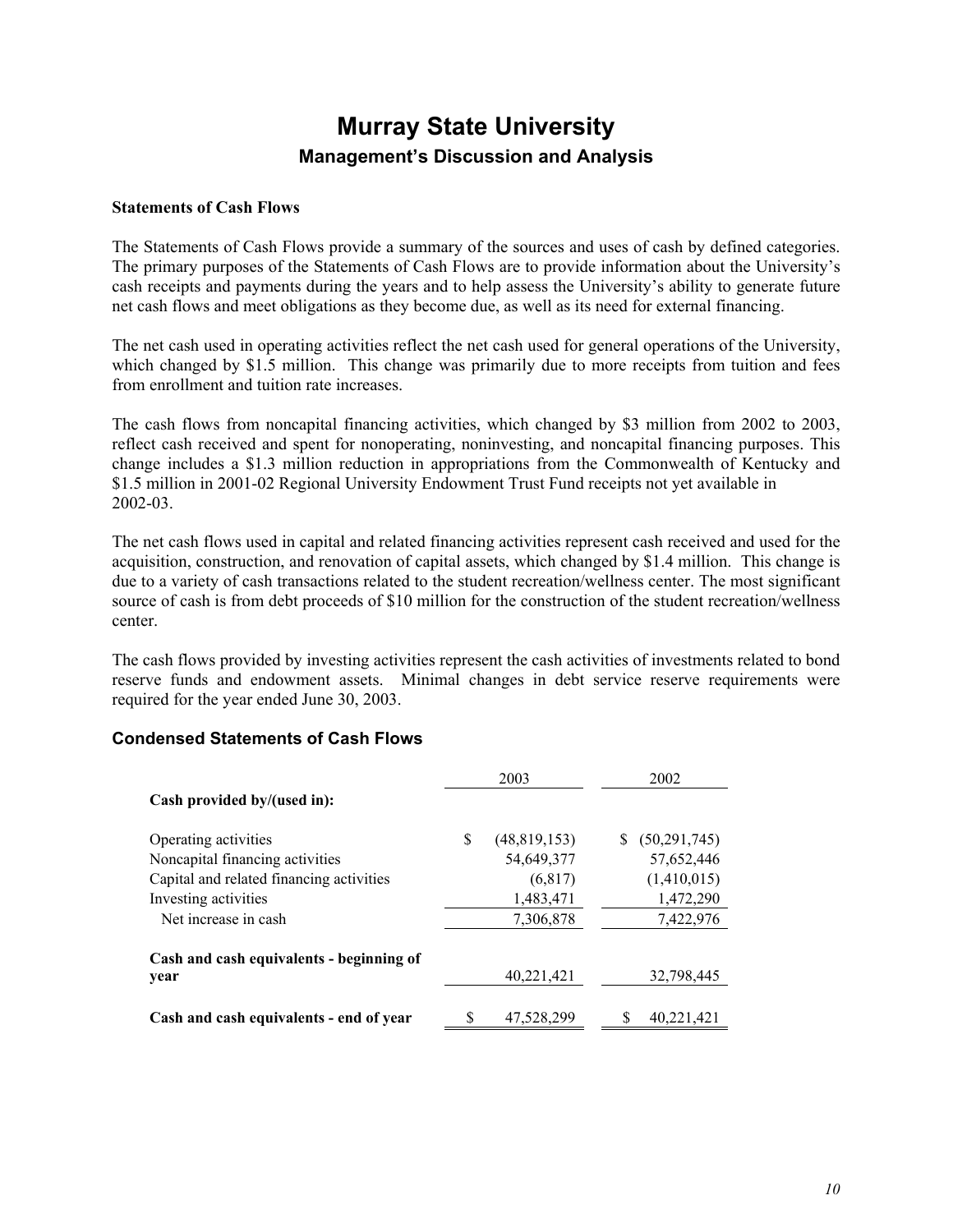#### **Capital Assets and Debt Administration**

The University had no significant capital additions to facilities during the fiscal year ended June 30, 2003. Several maintenance projects to educational and housing facilities were completed and capitalized. During the year ended June 30, 2003, the University had construction in progress of \$13.2 million, which included the science complex construction and the Winslow Cafeteria renovation.

Capital assets as of the year ended June 30, 2003 and changes during the year are as follows:

|                                  | <b>Balance</b><br>June 30, 2003 |                         | Net Change<br>2002-03        |
|----------------------------------|---------------------------------|-------------------------|------------------------------|
| Land<br>Construction in progress | S                               | 6,350,424<br>13,227,507 | \$<br>804,442<br>(6,465,090) |
| Museum and collectibles          |                                 | 427,769                 | 334,905                      |
| <b>Buildings</b>                 |                                 | 153,969,531             | 7,788,576                    |
| Non-building improvements        |                                 | 8,313,401               | 1,099,171                    |
| Equipment                        |                                 | 17,390,672              | 753,294                      |
| Library holdings                 |                                 | 23,920,009              | 1,022,699                    |
| Livestock                        |                                 | 44,250                  |                              |
| Accumulated depreciation         |                                 | (116, 496, 018)         | (6,094,515)                  |
| Total                            |                                 | 107, 147, 545           | (756,518)                    |

The University's most significant change in debt was related to bonds in the amount of \$10 million sold by the City of Murray, Kentucky (City), for the construction of a student recreation/wellness center. An agreement was executed between the City and the University, whereby, the University will cover all debt and related expenses of this issue. Repayment of this debt will be through student fees designated for the wellness center project.

Debt as of June 30, 2003, is summarized below:

|                                                         | Balance<br>June 30, 2003 |            |  |  |
|---------------------------------------------------------|--------------------------|------------|--|--|
| Housing and Dining System Revenue Bonds                 | S                        | 9,322,000  |  |  |
| <b>Consolidated Educational Buildings Revenue Bonds</b> |                          | 8,325,000  |  |  |
| Bond discount                                           |                          | (232, 547) |  |  |
| City of Murray                                          |                          | 10,000,000 |  |  |
| Other (see Note 11 to Financial Statements)             |                          | 4,881,912  |  |  |
| Total                                                   |                          | 32,296,365 |  |  |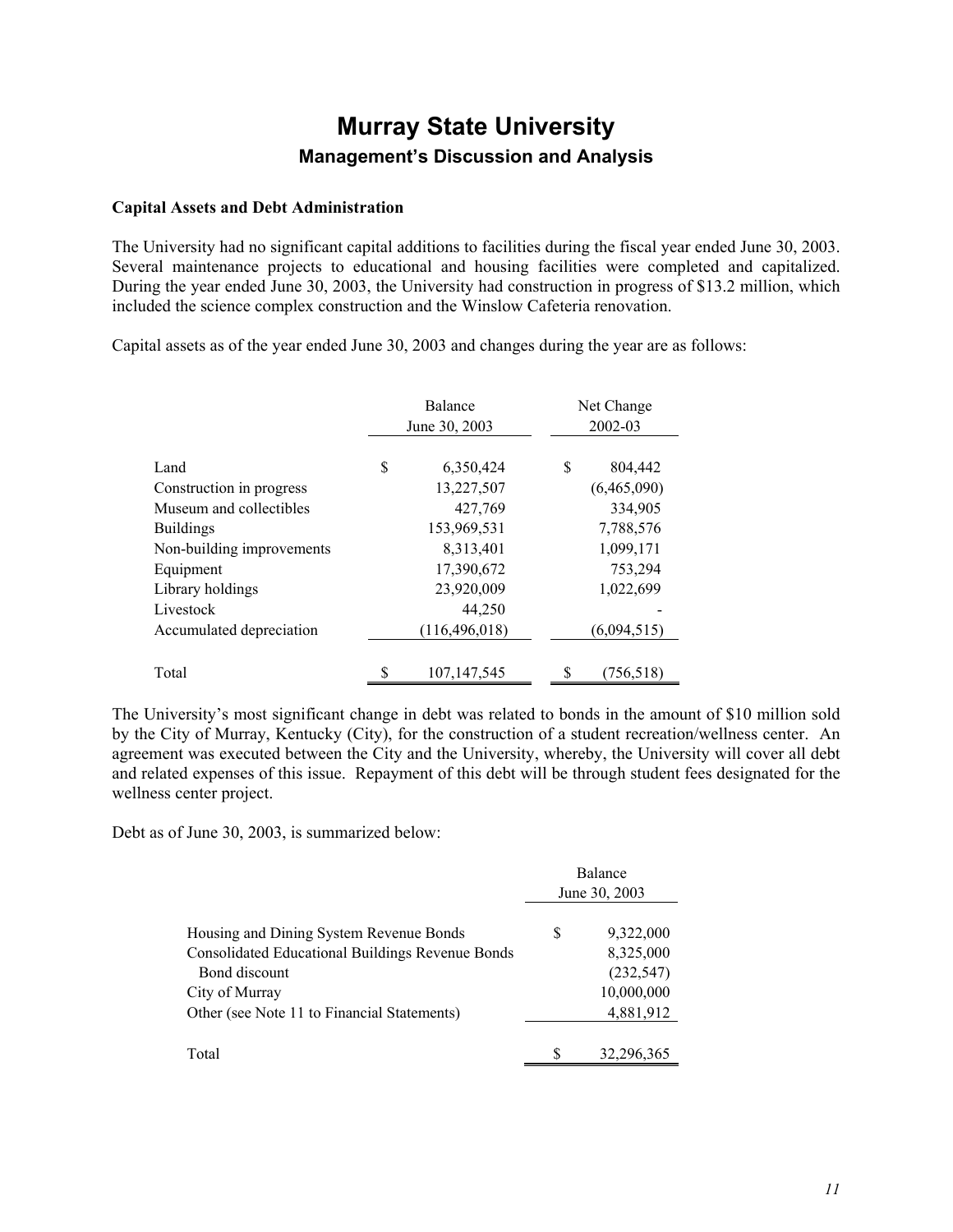#### **Infrastructure Assets**

Infrastructure assets are defined by GASB No. 34 as long-lived assets that are normally stationary in nature and normally can be preserved for a significantly greater number of years than most capital assets. These types of assets will typically be permanent non-building additions that service the entire campus. The University has adopted the modified approach of accounting for its infrastructure assets. This approach requires that an asset management system be established and maintained. Such a system would assess and disclose that all eligible infrastructure assets are being preserved approximately at (or above) a condition level established. To date, the University has not identified any assets that should be classified as infrastructure.

#### **Economic Factors Affecting Future Periods**

- $\triangleright$  General state appropriations from the Commonwealth of Kentucky are not expected to increase over the next period; reductions are possible due to shortfalls in state revenue projections. In early discussions, state officials have indicated potential state revenue shortfalls of approximately \$274 million. If this occurred, it would be a 3.5% overall reduction of the \$7 billion state budget. The specific impact to the University's financial condition is not known at this time.
- $\triangleright$  The University provides health insurance to employees through a self-funded program. As reflected in national trends, significant increases in the costs of health claims are expected.
- $\triangleright$  Housing and dining system series P bonds will be issued in the amount of \$2.5 million for the renovation of Winslow Cafeteria. Repayment of these bonds will be provided by revenues from the housing and dining system.
- $\triangleright$  Consolidated Educational Buildings Revenue Bonds Series H will be refunded, for the entire balance outstanding, in September 2003. This refunding will result in an annual savings of approximately \$35,000 in debt service payments for the University. This bond series was originally issued to fund the underground condensate lines for the Old Fine Arts building.
- $\triangleright$  The Murray State Campus Improvement Corporation is expected to offer industrial revenue bond funds for the construction of new residential college facilities on the University's campus.
- $\triangleright$  The University has requested \$22.3 million in funding for the second phase of the science complex project. This project is the University's top priority in its capital projects request submitted to the Commonwealth for the 2004-06 capital budget.
- $\blacktriangleright$  It is anticipated that the University will receive \$3,259,000 in funding, by December 2004, from the Kentucky Council on Postsecondary Education through the Regional Universities Endowment Trust Fund program. The awarding of these funds will be contingent upon the University's ability to generate endowment funding from external donors.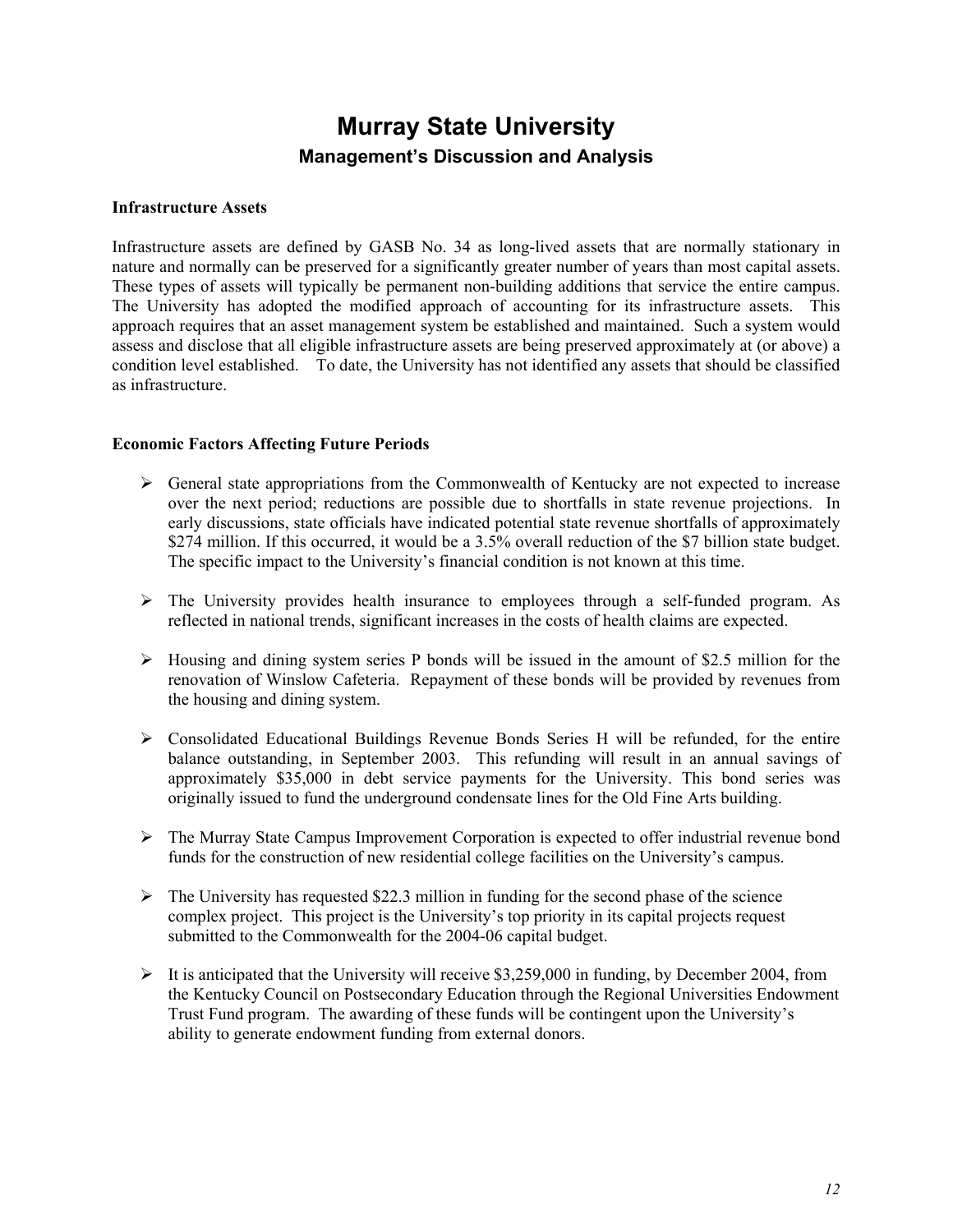# **Murray State University Balance Sheets June 30, 2003 and 2002**

### **Assets**

|                                      |      |                 | <b>As Restated</b><br>(See Note 19) |
|--------------------------------------|------|-----------------|-------------------------------------|
| <b>Current Assets</b>                | 2003 |                 | 2002                                |
|                                      |      |                 |                                     |
| Cash and cash equivalents            | \$   | 21,252,159      | \$.<br>18,730,404                   |
| Accounts receivable, net             |      | 3,901,663       | 3,848,356                           |
| Inventories                          |      | 1,873,969       | 1,607,532                           |
| Prepaid expenses                     |      | 585,783         | 480,856                             |
| Loans receivable, net                |      | 716,695         | 686,620                             |
| Interest receivable                  |      | 886,684         | 686,463                             |
| Total current assets                 |      | 29,216,953      | 26,040,231                          |
| <b>Noncurrent Assets</b>             |      |                 |                                     |
| Restricted cash and cash equivalents |      | 26,276,140      | 21,491,017                          |
| Investments                          |      | 16,289,307      | 15,853,474                          |
| Accounts receivable, net             |      | 275,100         | 329,300                             |
| Loans receivable, net                |      | 3,666,822       | 3,769,712                           |
| Capital assets                       |      | 223,643,563     | 218,305,566                         |
| Accumulated depreciation             |      | (116, 496, 018) | (110, 401, 503)                     |
| Debt issuance costs, net             |      | 466,913         | 119,039                             |
| Total noncurrent assets              |      | 154, 121, 827   | 149,466,605                         |

Total assets  $$183,338,780$   $$175,506,836$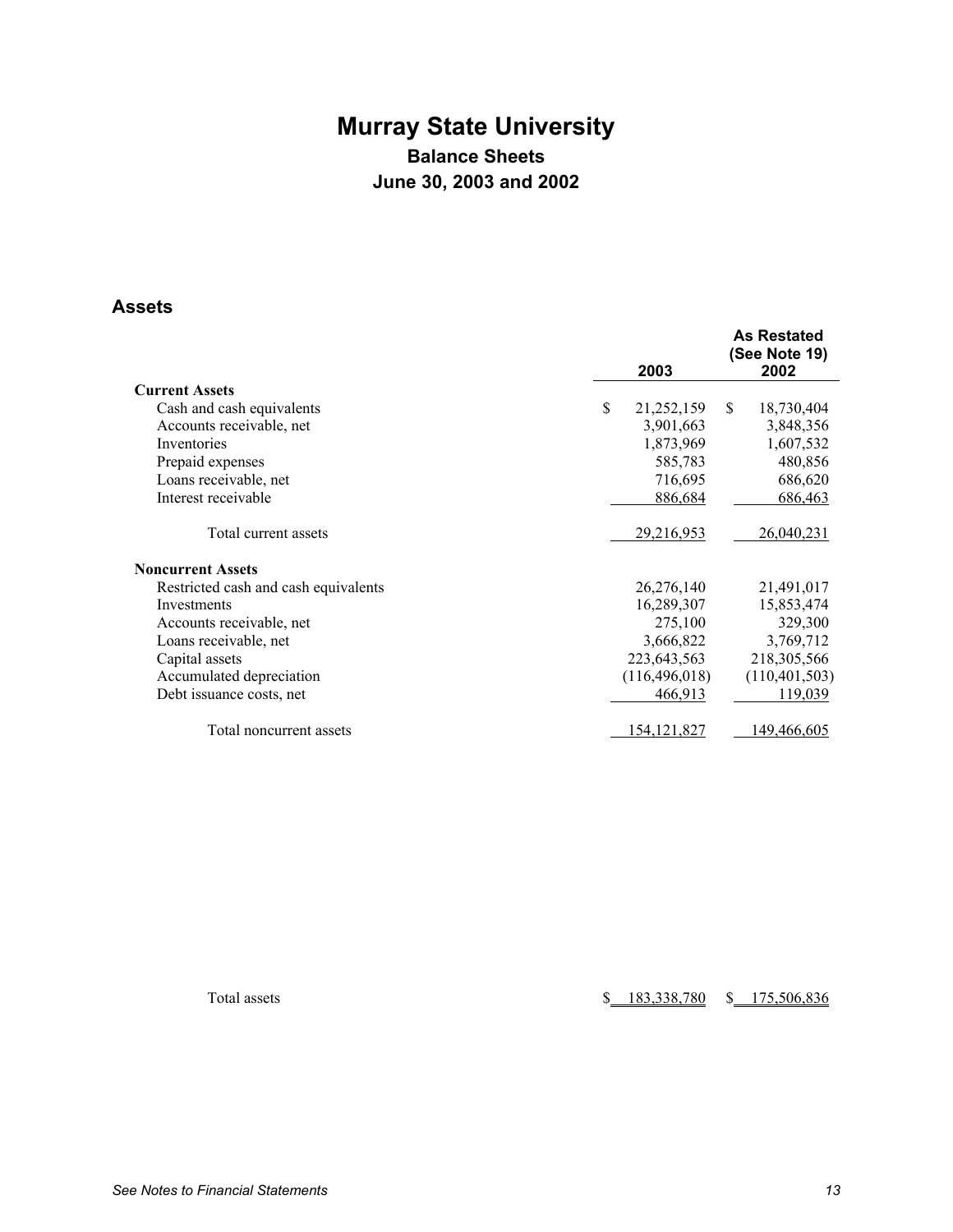# **Murray State University Balance Sheets June 30, 2003 and 2002**

# **Liabilities and Net Assets**

|                                                    |    | 2003         |    | <b>As Restated</b><br>(See Note 19)<br>2002 |
|----------------------------------------------------|----|--------------|----|---------------------------------------------|
| <b>Current Liabilities</b>                         |    |              |    |                                             |
| Accounts payable                                   | \$ | 5,437,344    | \$ | 5,887,132                                   |
| Self-insured health liability                      |    | 1,140,643    |    | 1,135,878                                   |
| Accrued payroll                                    |    | 3,289,924    |    | 3,094,089                                   |
| Interest payable                                   |    | 251,684      |    | 229,551                                     |
| Deposits                                           |    | 208,365      |    | 398,205                                     |
| Deferred revenue                                   |    | 11,688,150   |    | 8,985,195                                   |
| Current maturities of long-term liabilities        |    | 2,945,888    |    | 2,935,857                                   |
| Total current liabilities                          |    | 24,961,998   |    | 22,665,907                                  |
| <b>Noncurrent Liabilities</b>                      |    |              |    |                                             |
| Deposits                                           |    | 191,556      |    | 159,212                                     |
| Deferred revenue                                   |    |              |    | 4,997,748                                   |
| Revenue bonds, notes payable, and capital leases   |    | 29,350,479   |    | 20,444,733                                  |
| Total noncurrent liabilities                       |    | 29,542,035   |    | 25,601,693                                  |
| <b>Total liabilities</b>                           |    | 54,504,033   |    | 48,267,600                                  |
| <b>Net Assets</b>                                  |    |              |    |                                             |
| Invested in capital assets, net of related debt    |    | 85,104,843   |    | 85,180,207                                  |
| Restricted for                                     |    |              |    |                                             |
| Nonexpendable – permanent endowments<br>Expendable |    | 11,380,920   |    | 11,481,418                                  |
| Scholarships, research, instruction and other      |    | 2,552,561    |    | 2,118,590                                   |
| Loans                                              |    | 4,985,017    |    | 5,002,921                                   |
| Capital assets                                     |    | 4,100,350    |    | 3,895,800                                   |
| Debt service                                       |    | 3,587,330    |    | 3,646,230                                   |
| Unrestricted                                       |    | 17, 123, 726 |    | 15,914,070                                  |
| Total net assets                                   |    | 128,834,747  |    | 127,239,236                                 |
| Total liabilities and net assets                   | S. | 183,338,780  | \$ | 175,506,836                                 |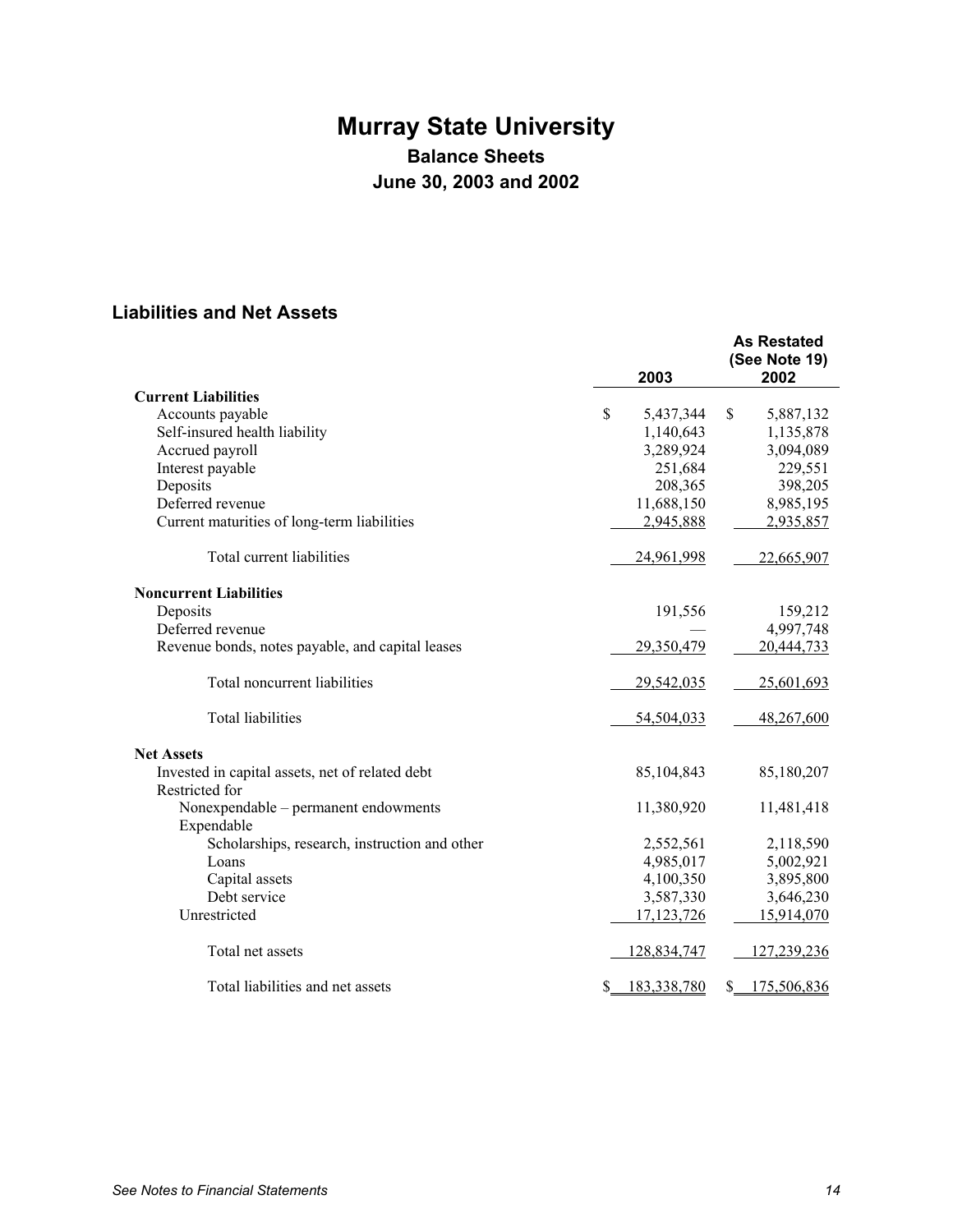# **Murray State University**

# **Statements of Revenues, Expenses and Changes in Net Assets Years Ended June 30, 2003 and 2002**

|                                                                                                                    | 2003             | <b>As Restated</b><br>(See Note 19)<br>2002 |
|--------------------------------------------------------------------------------------------------------------------|------------------|---------------------------------------------|
| <b>Revenues</b>                                                                                                    |                  |                                             |
| Operating revenues                                                                                                 |                  |                                             |
| Student tuition and fees                                                                                           | \$<br>37,609,354 | \$<br>33,937,341                            |
| Less discounts and allowances                                                                                      | 12,559,422       | 10,671,846                                  |
| Net tuition and fees                                                                                               | 25,049,932       | 23,265,495                                  |
| Federal grants and contracts                                                                                       | 11,379,257       | 10,470,997                                  |
| State grants and contracts                                                                                         | 5,693,083        | 3,553,022                                   |
| Local and private grants and contracts                                                                             | 136,624          | 90,903                                      |
| Total grants and contracts                                                                                         | 17,208,964       | 14,114,922                                  |
| Sales and services of educational departments                                                                      | 3,240,732        | 2,874,654                                   |
| Other operating revenues                                                                                           | 1,433,151        | 2,017,607                                   |
| Total sales, services, and other revenues                                                                          | 4,673,883        | 4,892,261                                   |
| Auxiliary enterprises revenues (Revenues are pledged as<br>security for the Housing and Dining Revenue System Bond |                  |                                             |
| Series $A - O$ )                                                                                                   | 17,381,284       | 15,652,036                                  |
| Less discounts and allowances                                                                                      | 881,045          | 922,766                                     |
| Net auxiliary revenue                                                                                              | 16,500,239       | 14,729,270                                  |
| Total operating revenues                                                                                           | 63,433,018       | 57,001,948                                  |
| <b>Expenses</b>                                                                                                    |                  |                                             |
| Operating expenses                                                                                                 |                  |                                             |
| Instruction                                                                                                        | 45,804,242       | 42,995,278                                  |
| Research                                                                                                           | 2,196,693        | 1,785,985                                   |
| Public service                                                                                                     | 5,104,918        | 5,017,333                                   |
| Libraries                                                                                                          | 1,350,674        | 1,434,689                                   |
| Academic support                                                                                                   | 5,065,370        | 5,636,194                                   |
| Student services                                                                                                   | 10,004,465       | 9,535,959                                   |
| Institutional support                                                                                              | 9,979,144        | 9,500,157                                   |
| Operational and maintenance of plant                                                                               | 14,117,697       | 11,320,036                                  |
| Student financial aid                                                                                              | 6,253,347        | 5,636,752                                   |
| Depreciation                                                                                                       | 6,459,422        | 6,144,645                                   |
| Auxiliary enterprises                                                                                              | 14,769,901       | 13,772,777                                  |
| Total operating expenses                                                                                           | 121, 105, 873    | 112,779,805                                 |
| <b>Operating Loss</b>                                                                                              | \$6(57,672,855)  | $S_{-}$<br>(55, 777, 857)                   |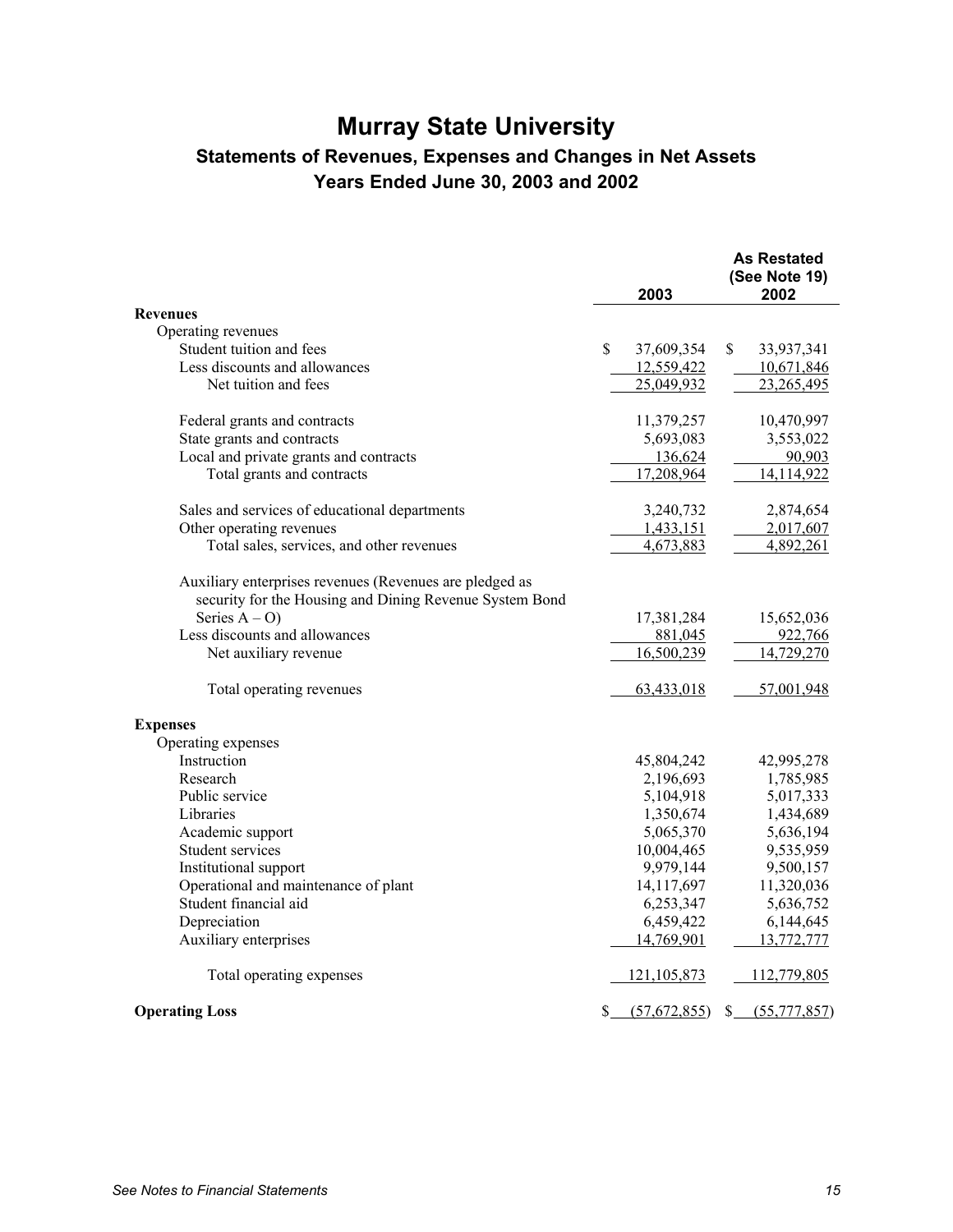# **Murray State University Statements of Revenues, Expenses and Changes in Net Assets Years Ended June 30, 2003 and 2002**

|                                                                   | 2003              | <b>As Restated</b><br>(See Note 19)<br>2002 |
|-------------------------------------------------------------------|-------------------|---------------------------------------------|
| <b>Nonoperating Revenues (Expenses)</b>                           |                   |                                             |
| State appropriations                                              | \$<br>50,388,100  | \$<br>51,673,740                            |
| State endowment match                                             |                   | 1,521,786                                   |
| Restricted student fees (Revenues are pledged as security for the |                   |                                             |
| City of Murray debt agreement)                                    | 562,684           |                                             |
| Federal grants and contracts                                      | 1,361,508         | 1,403,332                                   |
| State grants and contracts                                        | 1,462,278         | 1,845,650                                   |
| Local and private grants and contracts                            | 1,336,810         | 1,238,341                                   |
| Endowment income                                                  | 310,315           | 293,671                                     |
| Gifts                                                             | 219,173           | 560,891                                     |
| Investment income                                                 | 2,091,962         | 1,016,312                                   |
| Interest on capital asset-related debt                            | (1,370,662)       | (1,066,839)                                 |
| Loss on deletion and disposal of capital assets                   | (930, 664)        | (851,904)                                   |
| Bond amortization                                                 | (39, 442)         | (39, 442)                                   |
| Net nonoperating revenues (expenses)                              | 55,392,062        | 57,595,538                                  |
| Income (Loss) before Other Revenues, Expenses, Gains or Losses    | (2,280,793)       | 1,817,681                                   |
| State capital appropriations                                      | 3,242,194         | 1,818,336                                   |
| Capital grants                                                    | 171,365           |                                             |
| Capital gifts                                                     | 444,905           | 679,378                                     |
| Insurance proceeds on capital asset loss                          | 17,840            | 300,000                                     |
| <b>Increase in Net Assets</b>                                     | 1,595,511         | 4,615,395                                   |
| Net Assets, Beginning of Year, as previously reported             | 127,239,236       | 140,510,063                                 |
| <b>Adjustment Applicable to Prior Years</b>                       |                   | (17,886,222)                                |
| Net Assets, Beginning of Year, as restated                        | 127,239,236       | 122,623,841                                 |
| Net Assets, End of Year                                           | \$<br>128,834,747 | \$<br>127,239,236                           |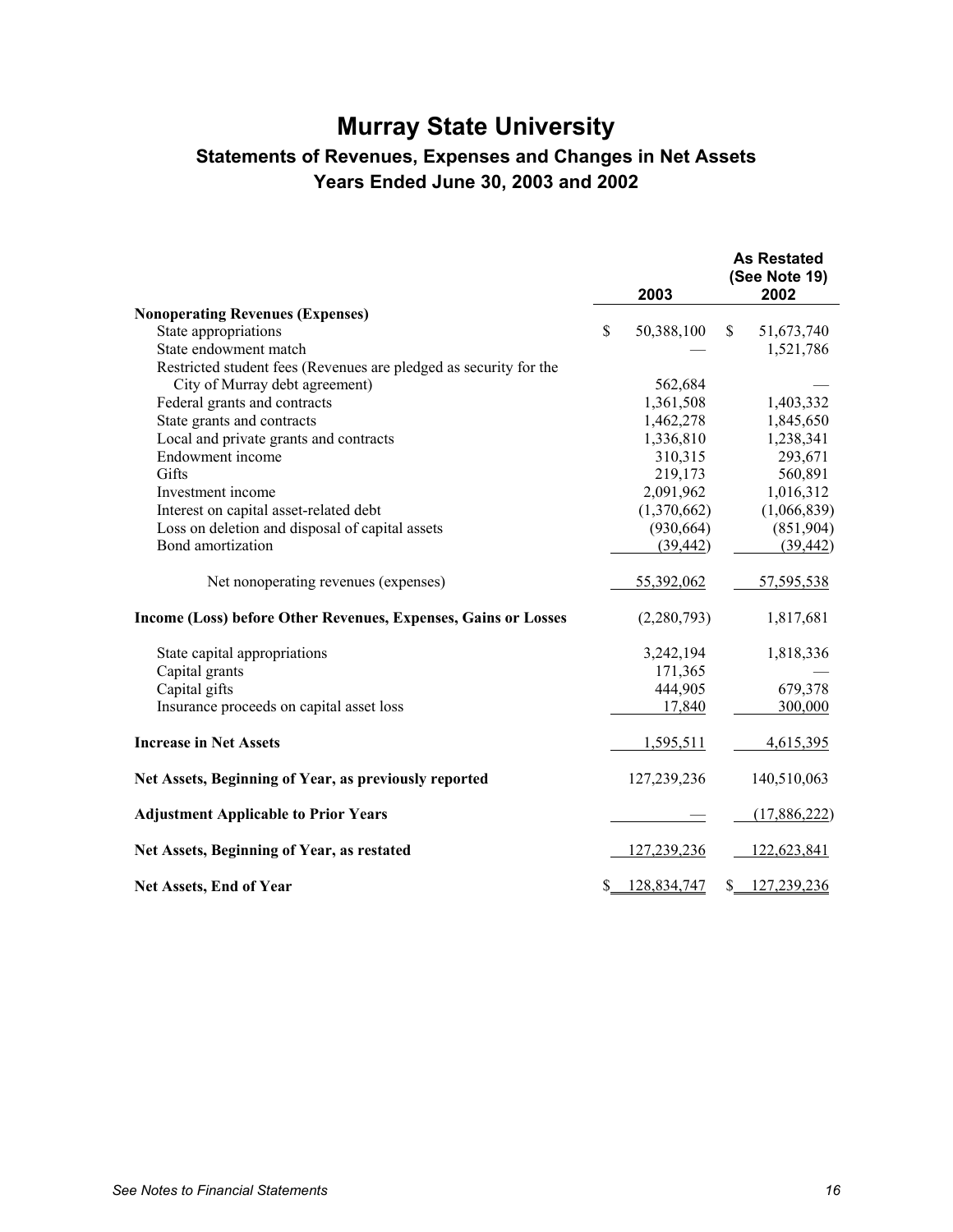# **Murray State University**

**Statements of Cash Flows** 

**Years Ended June 30, 2003 and 2002** 

|                                                                 |                    | <b>Restated</b>   |
|-----------------------------------------------------------------|--------------------|-------------------|
|                                                                 |                    | (See Note 19)     |
|                                                                 | 2003               | 2002              |
| <b>Cash Flows from Operating Activities</b>                     |                    |                   |
| Tuition and fees                                                | \$<br>26, 153, 761 | \$<br>23,710,913  |
| Grants and contracts                                            | 18,323,465         | 14,499,830        |
| Payment to employees                                            | (69, 483, 846)     | (66,378,954)      |
| Payments to suppliers                                           | (23,698,468)       | (22, 247, 033)    |
| Payments to students for financial aid                          | (6, 253, 347)      | (5,636,752)       |
| Loans issued to employees                                       | (62,116)           | (55,084)          |
| Collection of loans to employees                                | 63,188             | 103,224           |
| Loans issued to students                                        | (958, 109)         | (1,035,421)       |
| Collection of loans to students                                 | 923,488            | 777,981           |
| Sales and services                                              | 3,026,389          | 2,892,727         |
| Other operating revenues                                        | 1,435,690          | 2,018,033         |
| Auxiliary enterprises revenues                                  |                    |                   |
| Food service                                                    | 5,301,220          | 4,891,118         |
| Housing                                                         | 6,165,546          | 5,316,049         |
| Book store                                                      | 4,764,159          | 4,326,644         |
| Other                                                           | 226,228            | 289,441           |
| Auxiliary enterprises payments                                  |                    |                   |
| Payment to employees                                            | (4, 734, 727)      | (4,653,266)       |
| Payment to suppliers                                            | (10,011,674)       | (9,111,195)       |
|                                                                 |                    |                   |
| Net cash used in operating activities                           | (48,819,153)       | (50, 291, 745)    |
| <b>Cash Flows from Noncapital Financing Activities</b>          |                    |                   |
| State appropriations                                            | 50,388,100         | 51,673,740        |
| State endowment match                                           |                    | 1,521,787         |
| Grants and contracts                                            | 4,331,961          | 4,437,232         |
| Endowment transactions to MSU Foundation                        | (234, 622)         | (528, 366)        |
| Gifts for other than capital purposes                           | 165,935            | 560,891           |
| Agency transactions                                             | (1,997)            | (12, 822)         |
| Net cash provided by noncapital financing activities            | 54,649,377         | 57,652,446        |
| <b>Cash Flows from Capital and Related Financing Activities</b> |                    |                   |
| Proceeds from capital debt                                      | 11,570,426         | 398,865           |
| Loan issued for capital project                                 |                    | (383, 500)        |
| Payment receipt for loan issued for capital project             | 54,200             |                   |
| Restricted student fees pledged for debt service                | 562,684            |                   |
| Insurance proceeds                                              | 17,843             | 300,000           |
| State capital appropriations                                    |                    | 13,717,734        |
| Purchases of capital assets                                     | (7,860,915)        | (11, 265, 378)    |
| Principal paid on capital debt and leases                       | (3,002,526)        | (2,926,568)       |
| Interest paid on capital debt and leases                        | (1,348,529)        | (1,251,169)       |
|                                                                 |                    |                   |
| Net cash used in capital and related financing activities       | \$<br>(6,817)      | \$<br>(1,410,015) |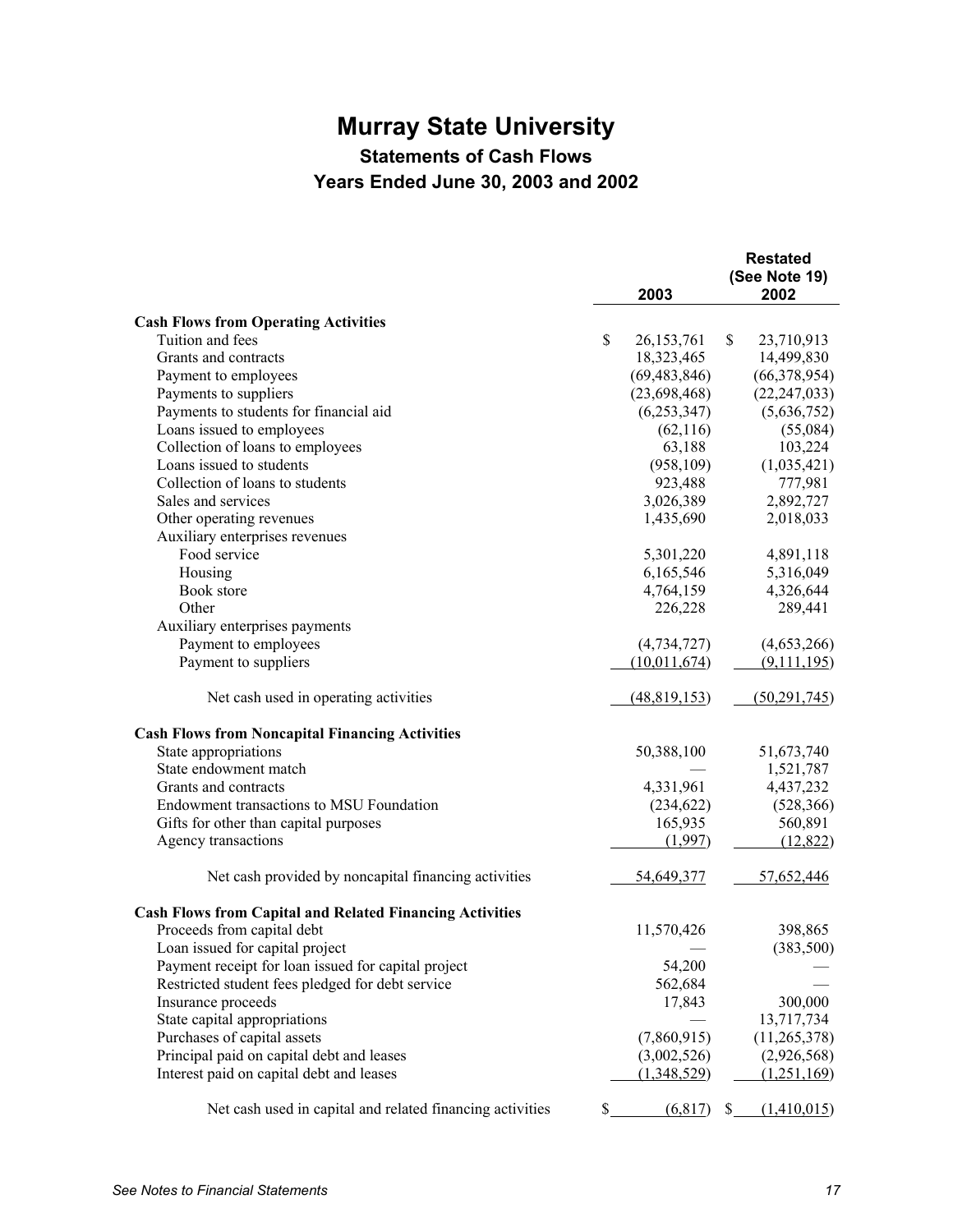# **Murray State University**

**Statements of Cash Flows** 

# **Years Ended June 30, 2003 and 2002**

|                                                                                            |                   | 2003             |               | <b>Restated</b><br>(See Note 19)<br>2002 |
|--------------------------------------------------------------------------------------------|-------------------|------------------|---------------|------------------------------------------|
| <b>Cash Flows from Investing Activities</b>                                                |                   |                  |               |                                          |
| Proceeds from sales and maturities of investments                                          | \$                | 3,257,144        | \$            | 3,258,774                                |
| Purchase of investments                                                                    |                   | (3,203,808)      |               | (3,385,611)                              |
| Interest receipts on investments                                                           |                   | 1,430,135        |               | 1,599,127                                |
| Net cash provided by investing activities                                                  |                   | 1,483,471        |               | 1,472,290                                |
| <b>Net Increase in Cash and Cash Equivalents</b>                                           |                   | 7,306,878        |               | 7,422,976                                |
| <b>Cash and Cash Equivalents, Beginning of Year</b>                                        |                   | 40,221,421       |               | 32,798,445                               |
| <b>Cash and Cash Equivalents, End of Year</b>                                              | S.                | 47,528,299       | \$            | 40,221,421                               |
| <b>Reconciliation of Operating Loss to Net Cash Used by</b><br><b>Operating Activities</b> |                   |                  |               |                                          |
| Operating loss                                                                             | \$                | (57,672,855)     | $\mathbb{S}$  | (55, 777, 857)                           |
| Depreciation                                                                               |                   | 6,459,422        |               | 6,144,645                                |
| Bad debt                                                                                   |                   | 113,914          |               | 140,825                                  |
| Changes in assets and liabilities                                                          |                   |                  |               |                                          |
| Receivables, net                                                                           |                   | (135,955)        |               | (1,524,296)                              |
| Inventories                                                                                |                   | (266, 437)       |               | 12,814                                   |
| Prepaid expenses                                                                           |                   | (104, 927)       |               | (124, 288)                               |
| Accounts payable                                                                           |                   | 449,788          |               | (200, 185)                               |
| Health insurance liability                                                                 |                   | 4,765            |               | (64, 102)                                |
| Payroll withholding liability                                                              |                   | 195,835          |               | 293,136                                  |
| Deposits                                                                                   |                   | (157, 496)       |               | 9,819                                    |
| Deferred revenues                                                                          |                   | 2,294,793        |               | 797,744                                  |
| Net cash used in operating activities                                                      | $\mathcal{S}_{-}$ | (48,819,153)     | $S_{-}$       | (50, 291, 745)                           |
| <b>Supplemental Cash Flows Information</b>                                                 |                   |                  |               |                                          |
| Gift of capital assets                                                                     | \$                | 444,905          | <sup>\$</sup> | 679,378                                  |
| Accounts payable incurred for capital assets                                               | \$                | $\boldsymbol{0}$ | \$            | 562,507                                  |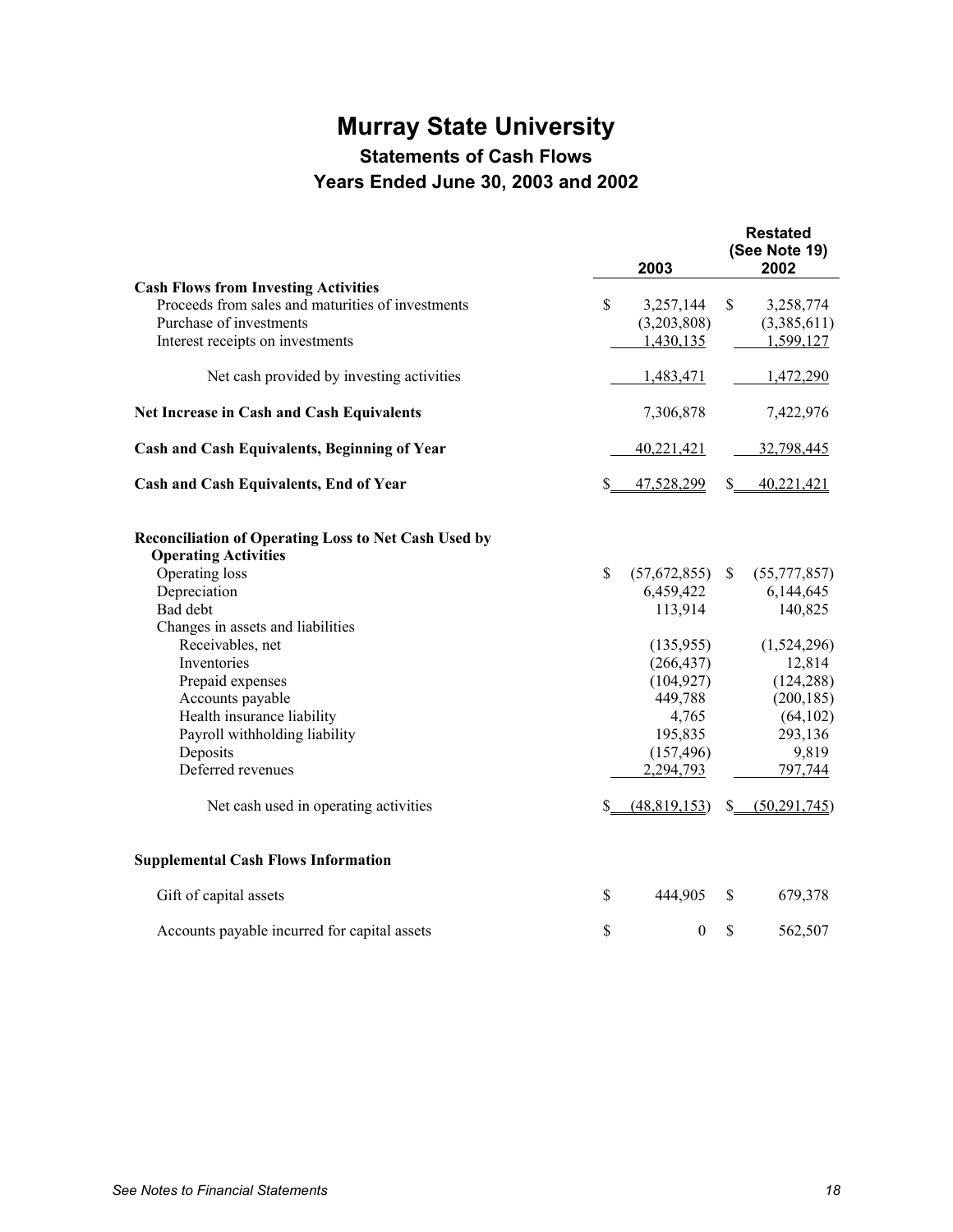### **Note 1: Summary of Significant Accounting Policies**

### *Nature of Operations*

Murray State University (University) is a state-supported institution of higher education located in Murray, Kentucky, and is accredited by the Southern Association of Colleges and Schools. The University awards graduate and undergraduate degrees from five colleges and one school and serves a student population of approximately 9,900. The University is a component unit of the Commonwealth of Kentucky and is included in the general-purpose financial statements of the **Commonwealth** 

### *Basis of Accounting and Financial Statement Presentation*

The University prepares its financial statements as a business-type activity in conformity with applicable pronouncements of the Governmental Accounting Standards Board (GASB).

For financial reporting purposes, the University is considered a special-purpose government engaged only in business-type activities. Accordingly, the University's financial statements have been presented using the economic resources measurement focus and the accrual basis of accounting. Under the accrual basis, revenues are recognized when earned, and expenses are recorded when an obligation has been incurred. All significant intra-agency transactions have been eliminated.

Pursuant to GASB Statement No. 20, *Accounting and Financial Reporting for Proprietary Funds and Other Governmental Entities that Use Proprietary Fund Accounting,* the University has elected to apply the provisions of all relevant pronouncements of the Financial Accounting Standards Board (FASB) that were issued on or before November 30, 1989, and do not conflict with or contradict GASB pronouncements.

### *Cash and Cash Equivalents*

The University considers all highly liquid investments that are immediately available to the University to be cash equivalents. Funds held by the Commonwealth of Kentucky are considered cash equivalents.

The University currently uses commercial banks and the Commonwealth of Kentucky as depositories. Deposits with commercial banks are covered by Federal depository insurance or collateral held by the banks in the University's name. At the Commonwealth level, the University's accounts are pooled with other agencies of the Commonwealth. These Commonwealth pooled deposits are substantially covered by Federal depository insurance or by collateral held by the bank in the Commonwealth's name.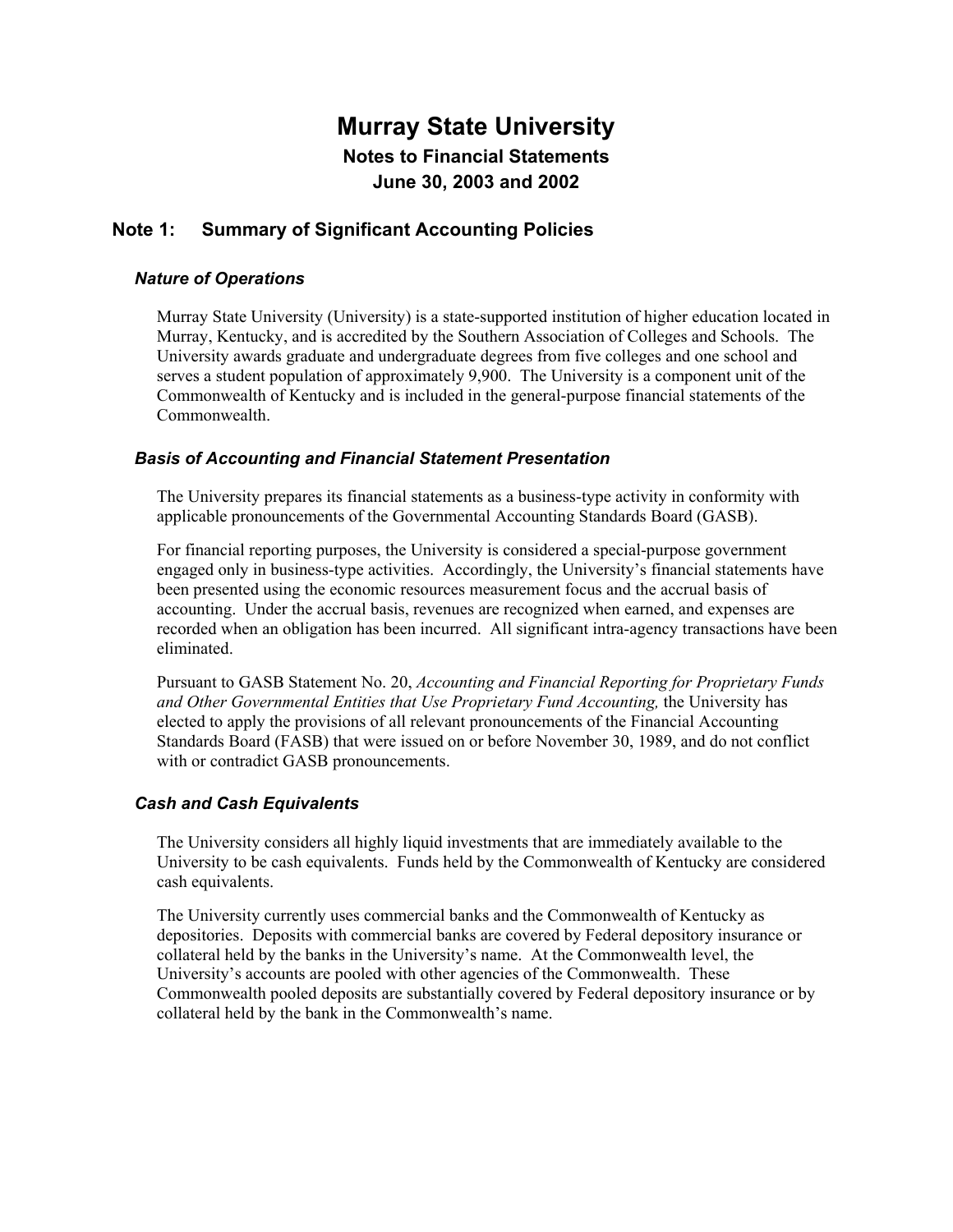### **Note 1: Summary of Significant Accounting Policies (Continued)**

#### *Restricted Cash and Investments*

Cash and investments that are externally restricted are classified as restricted assets. These assets are used to make debt service payments, maintain sinking or reserve funds, purchase or construct capital or other noncurrent assets, or for other restricted purposes.

#### *Investments*

The University accounts for its investments at fair value. Changes in unrealized gain (loss) on the carrying value of investments are reported as a component of investment income in the statements of revenues, expenses, and changes in net assets.

Assets held by the Murray State University Foundation, Inc. (Foundation) represent those gifts and donations made directly to the University, which are held by the Foundation for investment purposes. The net appreciation and income of donor restricted endowments are available to the University for expenditure to the extent permitted by Kentucky law and Foundation spending policy. The recognition of gifts, donations, and endowment pledges are accounted for by the University in accordance with GASB Statement No. 33, *Accounting and Financial Reporting for Non-exchange Transactions.*

#### *Accounts Receivable*

Accounts receivable consists of tuition and fee charges, other operational activities, and auxiliary enterprise services. Accounts receivable also include amounts due from the Federal government, state and local governments, or private sources, for non-exchange type agreements defined in accordance with GASB No. 33 or in connection with reimbursement of allowable expenditures made pursuant to the University's grant and contracts. Accounts receivable are recorded net of estimated uncollectible amounts.

#### *Inventories*

Inventories are stated at the lower of cost (first-in, first-out method) or market.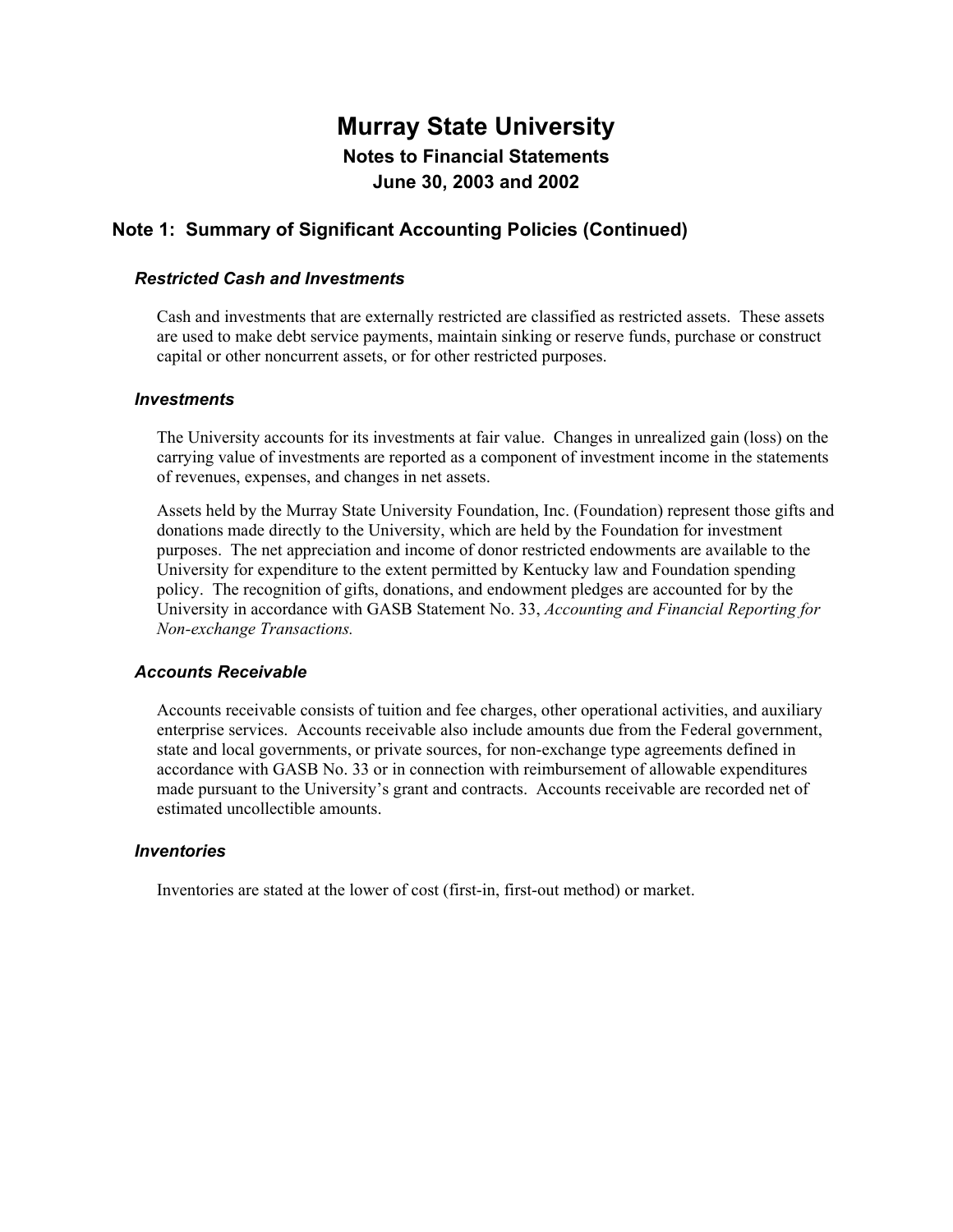### **Note 1: Summary of Significant Accounting Policies (Continued)**

#### *Capital Assets*

All capital assets, as defined by University policy, are recorded at cost at the date of acquisition, or, if donated, at fair value at the date of donation. Depreciation is computed using the straight-line method over the estimated useful life of the asset and is not allocated to functional expense categories. Routine repairs and maintenance are charged to operating expense in the year in which the expense was incurred.

The following estimated useful lives are being used by the University:

| <b>Estimated Life</b> |
|-----------------------|
| 40 years              |
| $10-20$ years         |
| 5-15 years            |
| 10 years              |
| 12 years              |
|                       |

The University capitalizes interest costs as a component of construction in progress, based on interest costs of borrowing specifically for the project, net of interest earned on investments acquired with the proceeds of borrowing. Total interest capitalized was \$0 and \$180,491 for the years ended June 30, 2003 and June 30, 2002, respectively.

The University owns historical collections housed throughout the campus that it does not capitalize, including artifacts in Wrather Museum. These collections adhere to the University's policy to (a) maintain them for public exhibition, education, or research; (b) protect, keep unencumbered, care for, and preserve them; and (c) require proceeds from their sale to be used to acquire other collection items. Generally accepted accounting principles permit collections maintained in this manner to be charged to operations at time of purchase rather than capitalized.

#### *Debt Issuance Costs*

Debt issuance costs incurred have been deferred and are being amortized over the life of the debt using the straight line method. Total amortization for both years ended June 30, 2003 and 2002, was \$12,226.

#### *Compensated Absences*

Employee vacation pay is accrued at year-end for financial statement purposes. The liability and expense incurred are included at year-end with accrued payroll, and as a component of compensation and benefit expense. Sick leave benefits expected to be realized as paid time off are recognized as expense when the time off occurs and no liability is accrued for such benefits employees have earned but not yet realized.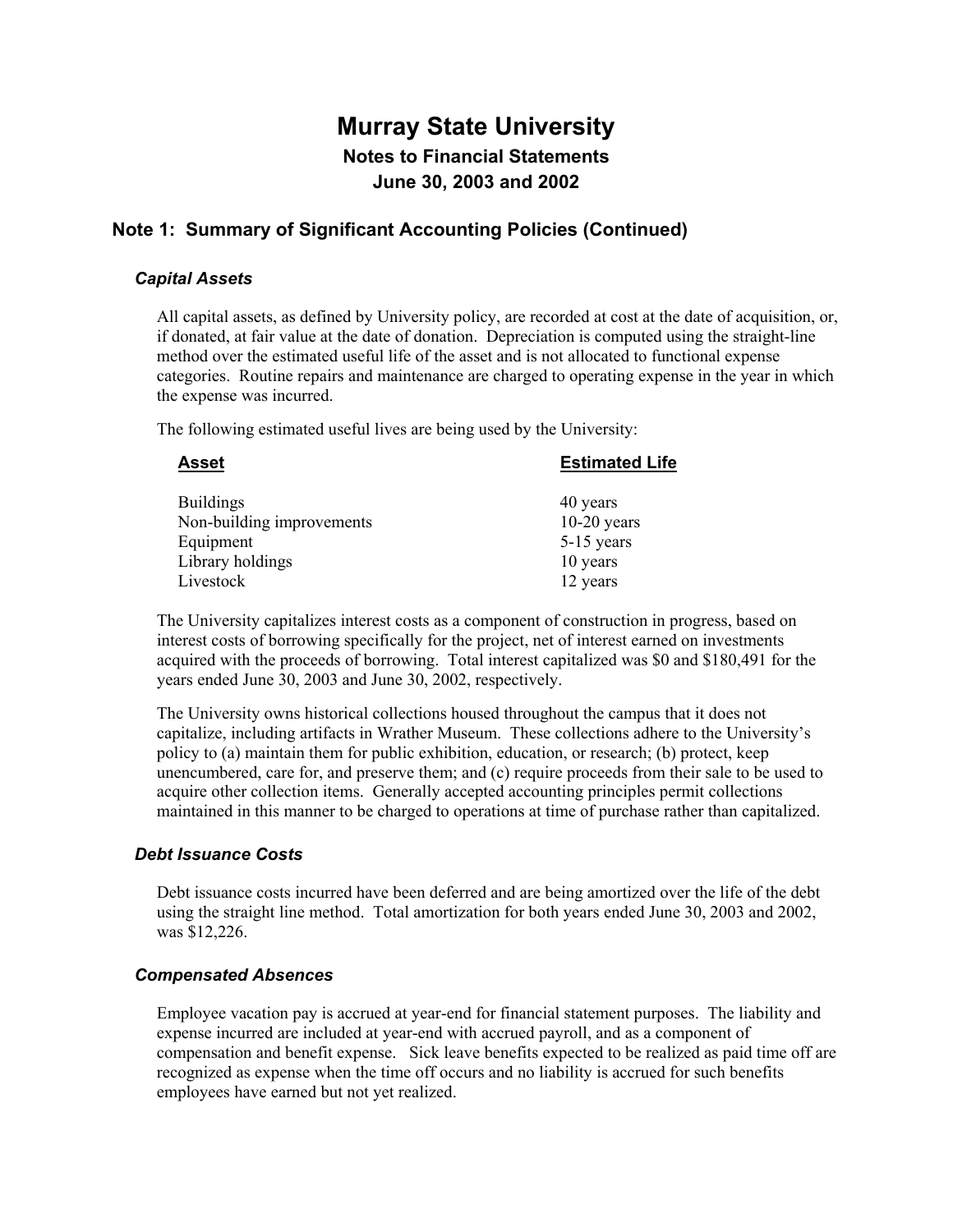## **Note 1: Summary of Significant Accounting Policies (Continued)**

#### *Deferred Revenue*

Deferred revenue includes amounts for tuition and fees, international program fees, and certain auxiliary activities received prior to the end of the fiscal year but related to the subsequent accounting period. Deferred revenues also include amounts received from state capital appropriations and grant and contract sponsors for which eligibility requirements have not been fully satisfied or that have not yet been earned.

#### *Net Assets*

The University's net assets are classified as follows:

*Invested in capital assets, net of related debt*: This represents the University's total investment in capital assets, net of outstanding debt obligations related to those capital assets. To the extent debt has been incurred but not yet expended for capital assets, such amounts are not included as a component of invested in capital assets, net of related debt.

*Restricted net assets – expendable:* Restricted expendable net assets include resources in which the University is legally or contractually obligated to spend in accordance with time or purpose restrictions imposed by external third parties.

*Restricted net assets – nonexpendable:* Nonexpendable restricted net assets consist of endowment and similar type funds in which donors or other outside sources have stipulated, as a condition of the gift instrument, that the principal is to be maintained inviolate and in perpetuity, and invested for the purpose of producing present and future income, which may either be expended or added to principal.

*Unrestricted net assets:* Unrestricted net assets represent resources derived from student tuition and fees, state appropriations, sales and services of educational departments, auxiliary enterprises, and other sources. These resources are used for transactions relating to the educational and general operations of the University, and may be used at the discretion of the governing board to meet current expenses or for any purpose. These resources also include auxiliary enterprises, which are substantially self-supporting activities that provide services for students, faculty, and staff.

#### *Release of Restricted Net Assets*

When an expense is incurred for which both restricted and unrestricted net assets are available, the University's policy is to allow each departmental unit the flexibility to determine whether to first apply restricted or unrestricted resources based on the most advantageous application of resources in the particular circumstances.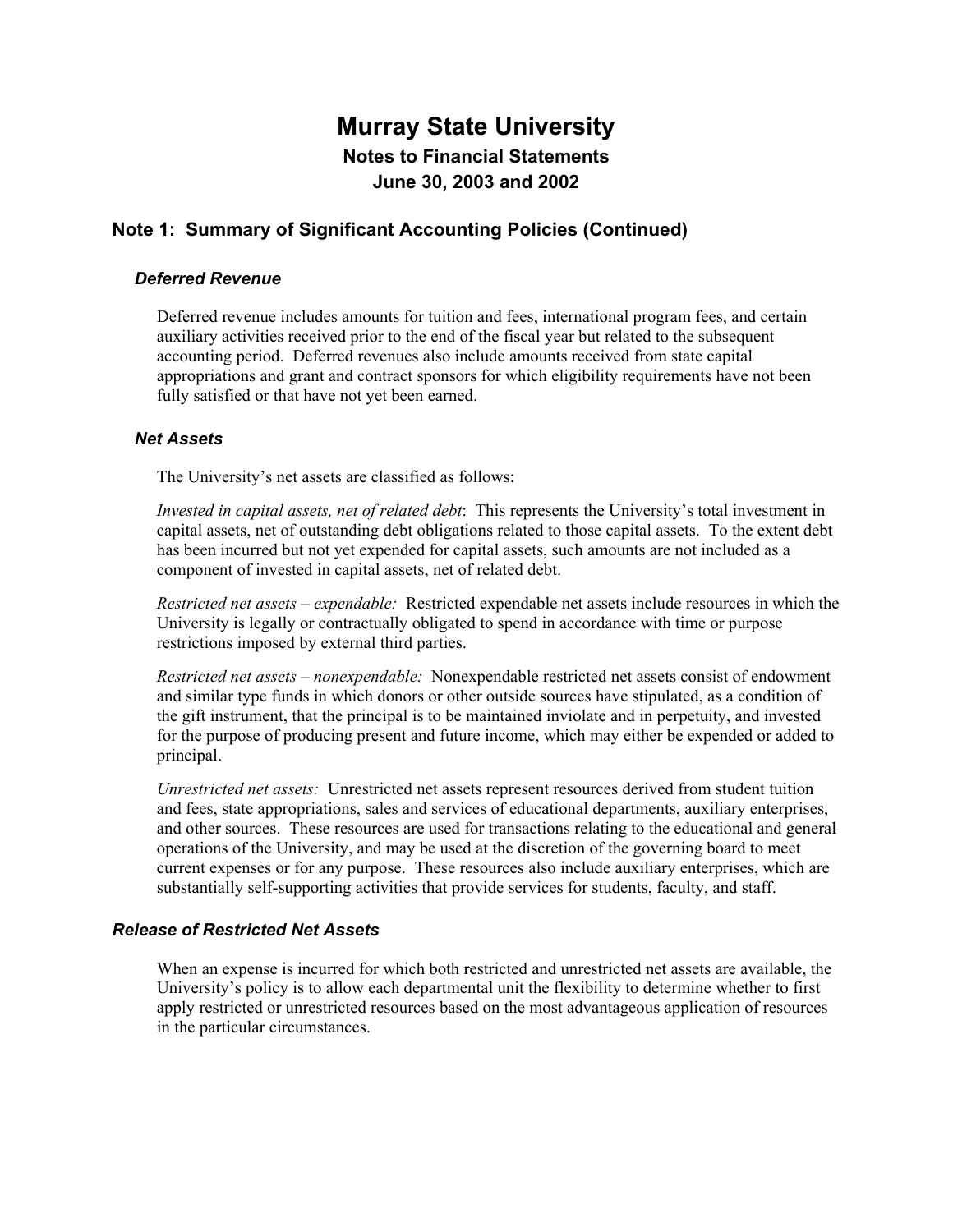## **Note 1: Summary of Significant Accounting Policies (Continued)**

### *Classification of Revenues*

The University has classified its revenues as either operating or nonoperating revenues according to the following criteria:

Operating revenues: Operating revenues include activities that have the characteristics of exchange transactions, such as (1) student tuition and fees, net of discounts and allowances, (2) sales and services of auxiliary enterprises, net of discounts and allowances, (3) Federal, state and local grants and contracts, and (4) interest on institutional student loans.

Nonoperating revenues: Nonoperating revenues include activities that have the characteristics of non-exchange transactions, such as gifts and contributions, and other revenue sources that are defined as nonoperating revenues by GASB Statement No. 9, *Reporting Cash Flows of Proprietary and Nonexpendable Trust Funds and Governmental Entities That Use Proprietary Fund Accounting*, and GASB No. 34, such as state appropriations and investment income.

#### *Tuition Discounts and Allowances*

Student tuition and fee revenues, and certain other revenues from students, are reported net of discounts and allowances. Discounts and allowances are the difference between the stated charge for goods and services provided by the University, and the amount that is payable by students. Certain governmental grants, such as Pell grants and other federal, state or nongovernmental programs, are recorded as either operating or nonoperating revenues in the University's financial statements. To the extent that revenues from such programs are used to satisfy tuition and fees and other student charges, the University has recorded a discount and allowance. Payments made directly to students are presented as student financial aid expenses.

#### *Income Taxes*

The University is a component of the Commonwealth of Kentucky and is not subject to Federal income tax as described in section 115 of the Internal Revenue Code.

#### *Use of Estimates*

The preparation of financial statements in conformity with accounting principles generally accepted in the United States of America requires management to use estimates and assumptions. The accompanying financial statements include estimates for items such as allowances for doubtful accounts and loans receivable, self-insurance liabilities and other accrued liabilities. Actual results could differ from those estimates.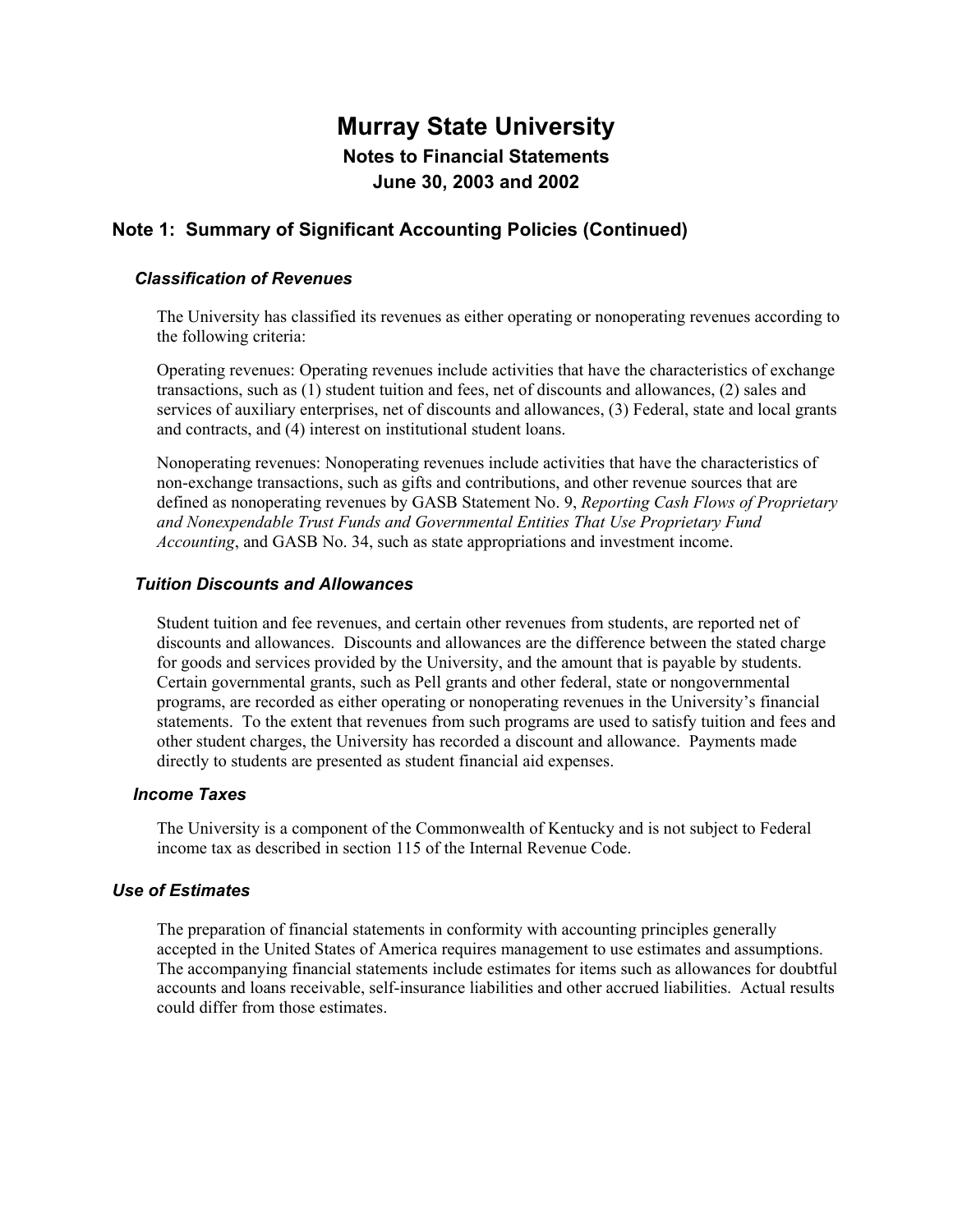### **Note 1: Summary of Significant Accounting Policies (Continued)**

#### *Recent Accounting Pronouncements*

The Governmental Accounting Standards Board recently issued its Statement No. 39, *Determining Whether Certain Organizations are Component Units, an amendment of GASB Statement No. 14*. The new statement provides additional guidance to determine whether certain organizations for which the University is not financially accountable should be reported as component units in the University's financial statements based on the nature and significance of their relationship with the University. It generally requires reporting, as component units, organizations that raise and hold economic resources for the direct benefit of the University. The University expects to first apply the new statement during the year of June 30, 2004. The impact of applying the new statement has not yet been determined.

The Governmental Accounting Standards Board recently issued its Statement No. 40, *Deposit and Investment Risk Disclosures, an amendment of GASB Statement No.3*. This Statement provides guidance in common deposit and investment risks related to credit risk. The University expects to first apply the new statement for the year ended June 30, 2005. The University does not expect GASB No. 40 to significantly impact its financial statements footnote disclosures.

#### *Reclassification*

Certain prior year amounts have been reclassified to conform to current year presentation.

### **Note 2: Accounts Receivable**

Accounts receivable consisted of:

|                                   | 2003            |              | 2002       |
|-----------------------------------|-----------------|--------------|------------|
| Current accounts receivable:      |                 |              |            |
| Student tuition and fees          | \$<br>1,210,898 | <sup>S</sup> | 1,381,436  |
| Grants and contracts              | 1,919,717       |              | 1,997,089  |
| Auxiliary fees                    | 504,506         |              | 285,937    |
| Employee                          |                 |              |            |
| Travel advances                   |                 |              | 198        |
| Computer loans                    | 23,912          |              | 24,786     |
| Outside sales                     | 817,911         |              | 715,585    |
| State agencies                    | 99,717          |              | 67,201     |
| Vendor receivables                |                 |              | 40,793     |
| Capital construction receivable   | 54,200          |              | 54,200     |
| Allowance for doubtful accounts   | (729, 198)      |              | (718, 869) |
| Total current accounts receivable | 3,901,663       |              | 3,848,356  |
| Noncurrent accounts receivable:   |                 |              |            |
| Capital construction receivable   | 275,100         |              | 329,300    |
| Total accounts receivable         | 4,176,763       |              | 4,177,656  |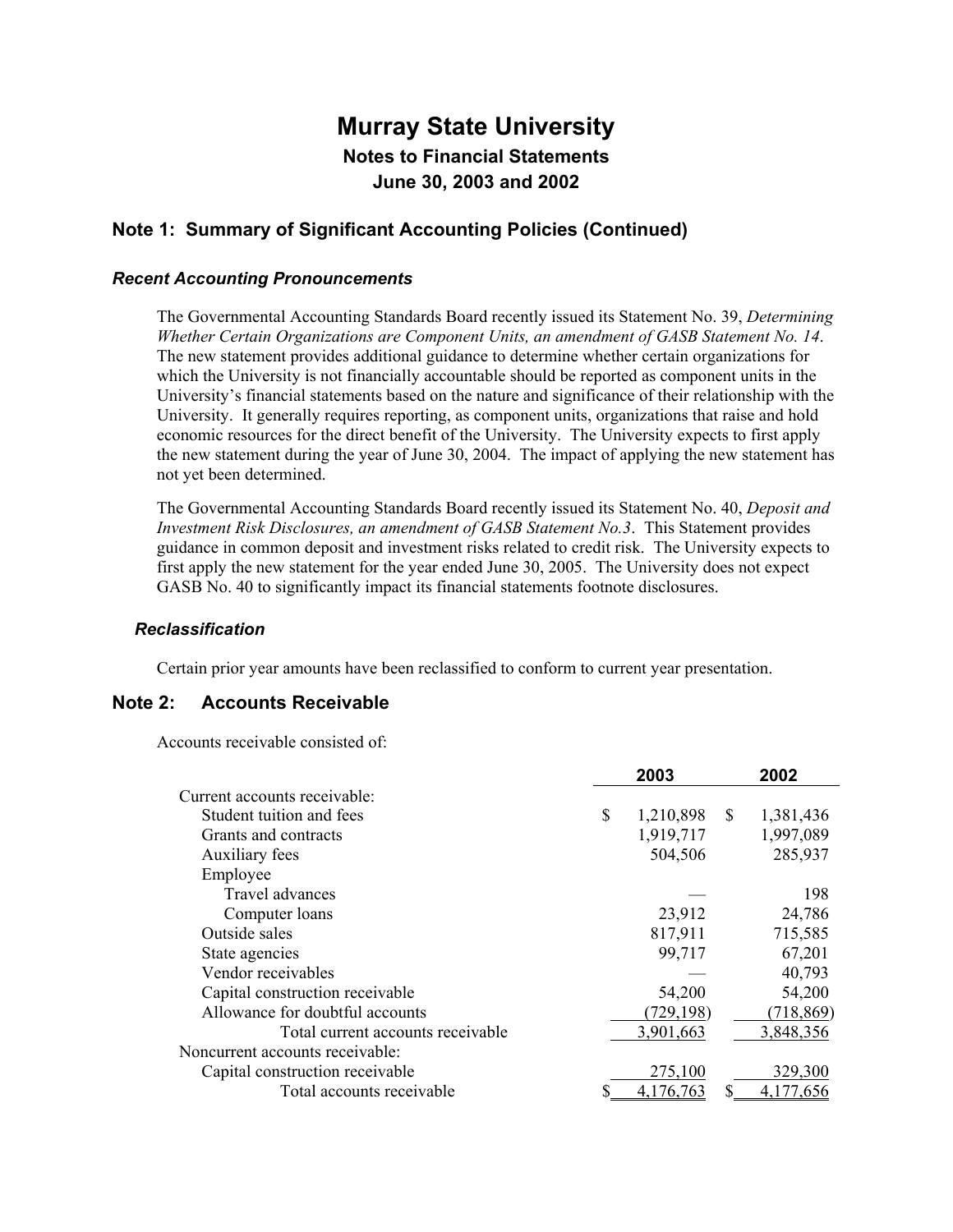#### **Note 3: Inventories**

Inventories consisted of:

|                                     | 2003             | 2002      |
|-------------------------------------|------------------|-----------|
| Inventories                         |                  |           |
| University bookstore – resale       | 1,398,288        | 1,146,430 |
| Physical plant $-$ supplies         | 334,238          | 317,774   |
| Food services – resale and supplies | 118,478          | 127,521   |
| Central stores – supplies           | 22,965           | 15,807    |
| Total inventories                   | 8 <u>73.</u> 969 | .607.532  |

### **Note 4: Loans Receivable, Net**

Student loans made through the Federal Perkins Loan Program (the Program) comprise substantially all of the loans receivable at June 30, 2003 and 2002. The Program provides for cancellation of a loan at rates of 10% to 30% per year up to a maximum of 100% if the participant complies with certain provisions. The federal government reimburses the University for amounts cancelled under these provisions.

As the University determines that loans are uncollectible and not eligible for reimbursement by the federal government, the loans are written off and assigned to the U.S. Department of Education. The University has provided an allowance for uncollectible loans, which, in management's opinion, is sufficient to absorb loans that will ultimately be written off. At June 30, 2003, the allowance for uncollectible loans was \$221,313, and at June 30, 2002, the allowance for uncollectible loans was \$240,932.

Loans receivable consisted of:

|                                        | 2003 |           |               | 2002             |
|----------------------------------------|------|-----------|---------------|------------------|
| Current loans receivable               |      |           |               |                  |
| University loan programs               | \$   | 44,131    | <sup>\$</sup> | 39,403           |
| Federal nursing program                |      | 67,213    |               | 58,572           |
| Federal Perkins program                |      | 605,351   |               | 588,645          |
| Total current loans receivable, net    |      | 716,695   |               | 686,620          |
| Noncurrent loans receivable            |      |           |               |                  |
| Federal nursing program                |      | 331,605   |               | 305,406          |
| Federal Perkins program                |      | 3,335,217 |               | 3,464,306        |
| Total noncurrent loans receivable, net |      | 3,666,822 |               | 3,769,712        |
| Total loans receivable, net            | S    | 4.383.517 |               | <u>4,456,332</u> |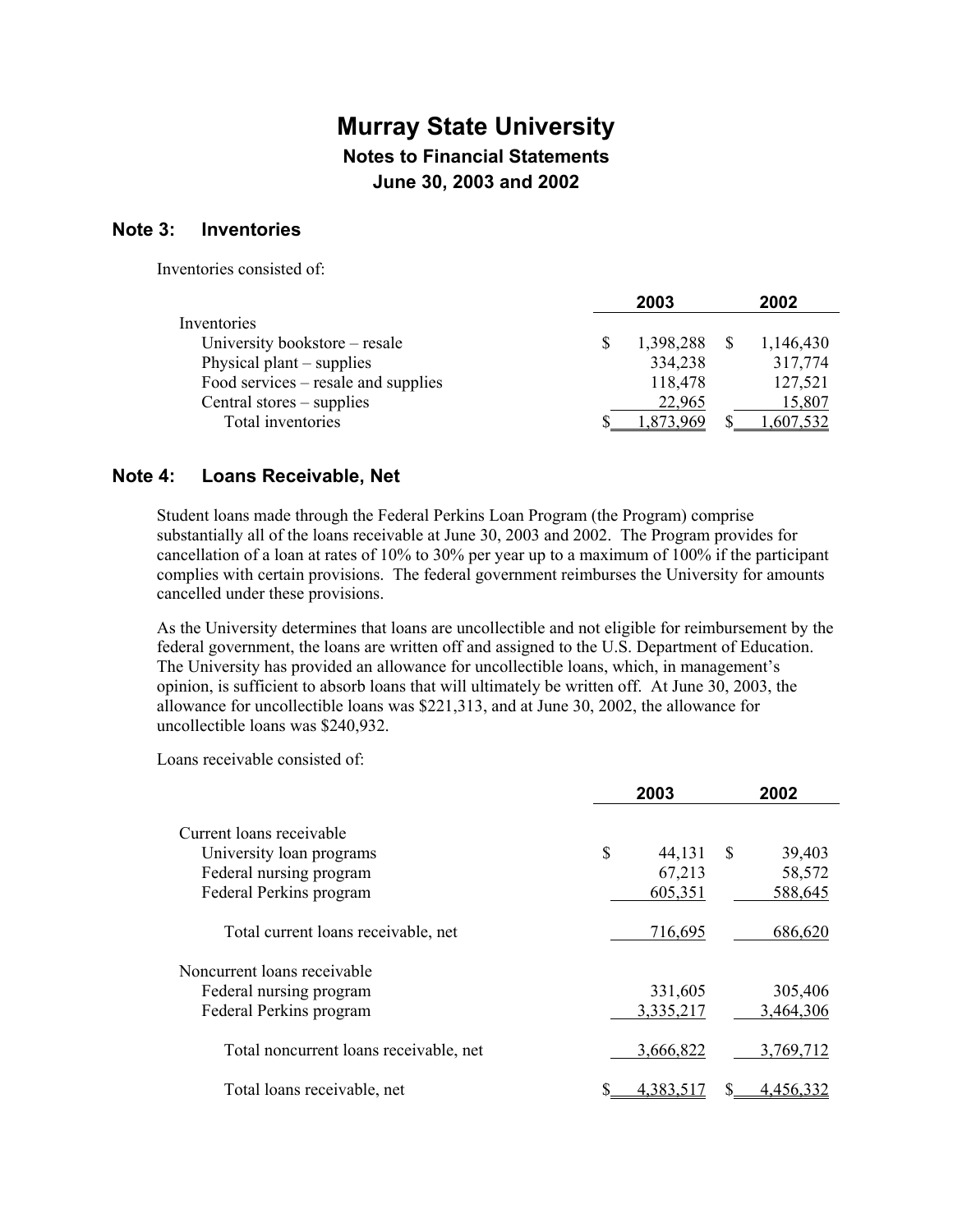### **Note 5: Investments**

Investments consisted of:

|                                    | June 30, 2003 |                   |    | June 30, 2002     |   |                   |   |                   |
|------------------------------------|---------------|-------------------|----|-------------------|---|-------------------|---|-------------------|
|                                    |               | <b>Fair Value</b> |    | <b>Cost Basis</b> |   | <b>Fair Value</b> |   | <b>Cost Basis</b> |
| Money market funds                 | S             | 2,568,507         | S. | 2,568,507         | S | 2,389,840         | S | 2,389,840         |
| U. S. government securities        |               |                   |    |                   |   | 232,006           |   | 233,848           |
| Repurchase agreements              |               | 2,003,615         |    | 2,003,615         |   | 2,003,615         |   | 2,003,615         |
| Restricted for capital purposes    |               | 4,572,122         |    | 4,572,122         |   | 4,625,461         |   | 4,627,303         |
| Restricted assets held by Murray   |               |                   |    |                   |   |                   |   |                   |
| <b>State University Foundation</b> |               | 11,717,185        |    | 11,717,185        |   | 11.228.013        |   | 11,228,013        |
| Total investments                  |               | 16,289,307        |    | 16.289.307        |   | 15.853.474        |   | 15,855,316        |

Restricted investments for capital purposes are comprised of those amounts invested for sinking fund and debt service reserves. Investments in U.S. government securities and the collateral for repurchase agreements are registered in the name of Murray State University or held in the University's name by its agents and trustees. The University may legally invest in direct obligations of and other obligations guaranteed as to principal by the U.S. Treasury and U.S. agencies and instrumentalities and in bank repurchase agreements. It may also invest to a limited extent in equity securities.

Investments held by the Murray State University Foundation are comprised of private donations received directly by the University and consist of expendable restricted funds as well as endowments. Assets held by the Foundation are invested primarily in an investment pool managed by the Foundation and are carried at fair value. The assets in the pool are invested as follows: securities of the U.S. government and its agencies,  $1\%$ ; mutual funds invested in equity securities, 45%; mutual funds invested in fixed income securities, 47%; certificates of deposit, 1% and other  $6%$ .

#### **Investment Income**

Investment income for the years ended June 30, 2003 and 2002, consisted of:

|                                                                           | 2003                                 | 2002                   |
|---------------------------------------------------------------------------|--------------------------------------|------------------------|
| Interest and dividend income<br>Net increase in fair value of investments | $$1,394,656$ $$1,634,126$<br>697.306 | (617, 814)             |
|                                                                           |                                      | 2.091.962 \$ 1.016.312 |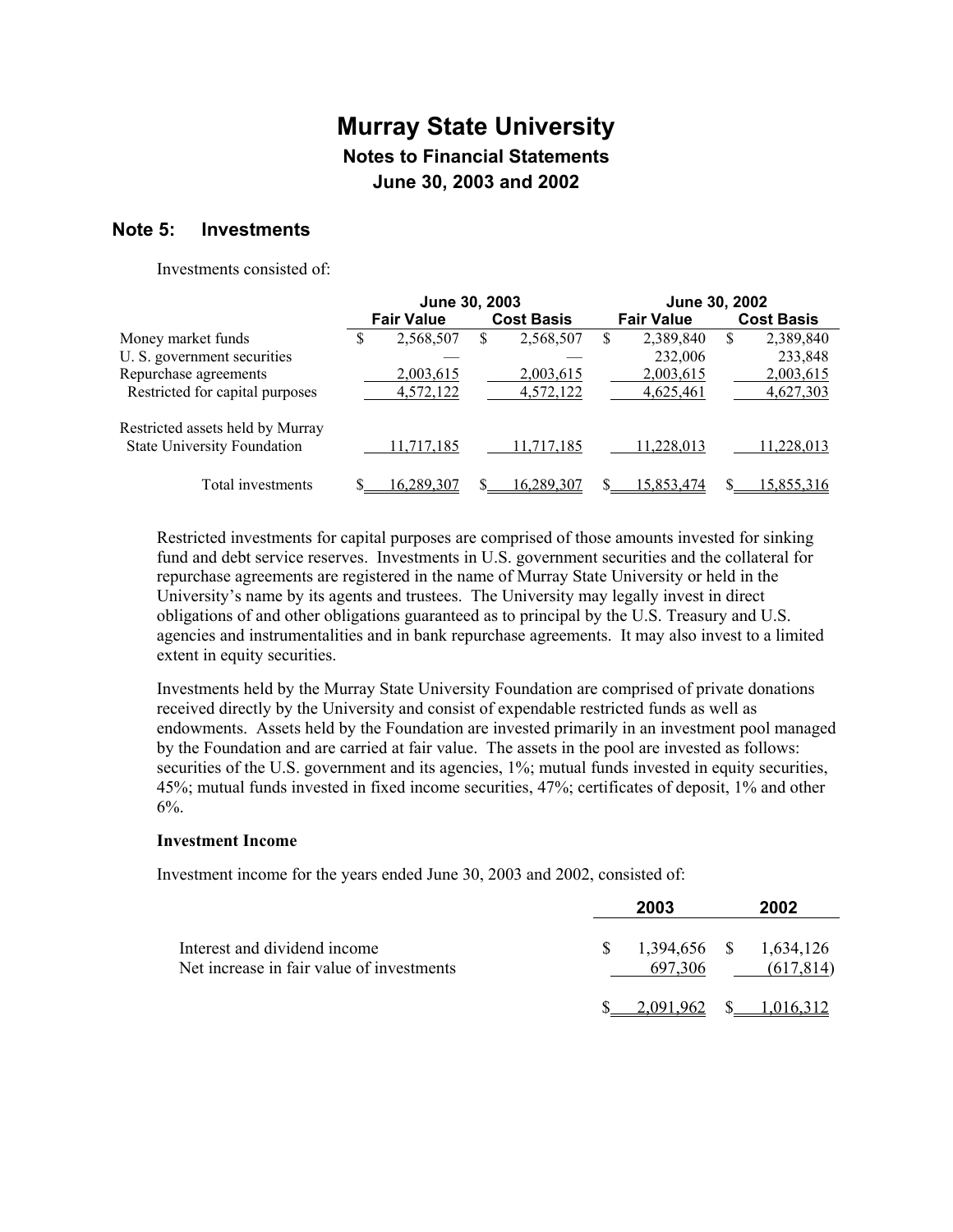### **Note 6: Regional University Excellence Trust Fund**

The Kentucky General Assembly appropriated funds to the Regional University Excellence Trust Fund (RUETF) with the passage of the Postsecondary Education Improvement Act of 1997 (House Bill 1). The purpose of this fund is to encourage private investment in public higher educational activities within the Commonwealth of Kentucky. These funds were made available to the comprehensive institutions within the Commonwealth with a provision that they would be matched dollar-for-dollar from external sources. The Commonwealth's Council on Postsecondary Education (CPE) was designated to oversee the distribution and use of these funds.

The following is a summary of the funding for the RUETF as of June 30, 2003:

|                                 |                                                  |                                                 | <b>External Match Receipts</b>  |                                 |                            |                                                         |  |  |  |  |
|---------------------------------|--------------------------------------------------|-------------------------------------------------|---------------------------------|---------------------------------|----------------------------|---------------------------------------------------------|--|--|--|--|
| <b>Funding</b><br><b>Period</b> | <b>CPE</b><br><b>Funding</b><br><b>Available</b> | <b>CPE</b><br><b>Funding</b><br><b>Received</b> | Held<br>By<br><b>University</b> | Held<br>Bv<br><b>Foundation</b> | Total                      | <b>University</b><br><b>External</b><br>Match<br>Pledge |  |  |  |  |
| 1998-2000                       | 1.710.000<br>S.                                  | 1,710,000<br>S                                  | 882,009<br>\$.                  | S<br>810.491                    | 1,692,500<br>S.            | 17,500<br>S                                             |  |  |  |  |
| 2000-2002                       | 3,521,787                                        | 3.521.787                                       |                                 | 1,909,642                       | 1.909.642                  | 1,612,145                                               |  |  |  |  |
| Total                           | 5.231.787                                        | 5,231,787                                       | 882,009                         | \$2,720,133                     | 3,602,142<br><sup>\$</sup> | 1,629,645                                               |  |  |  |  |

The following is a summary of the funding for the RUETF as of June 30, 2002:

|                          |                                                  |                                                 | <b>External Match Receipts</b>  |                                 |                 |                                                         |  |
|--------------------------|--------------------------------------------------|-------------------------------------------------|---------------------------------|---------------------------------|-----------------|---------------------------------------------------------|--|
| <b>Funding</b><br>Period | <b>CPE</b><br><b>Funding</b><br><b>Available</b> | <b>CPE</b><br><b>Funding</b><br><b>Received</b> | Held<br>Βv<br><b>University</b> | Held<br>Bv<br><b>Foundation</b> | <b>Total</b>    | <b>University</b><br><b>External</b><br>Match<br>Pledge |  |
| 1998-2000                | 1.710.000<br>S                                   | 1,710,000<br>\$.                                | 857,509<br>\$.                  | 804.991<br><sup>S</sup>         | 1.662.500<br>S. | 47,500                                                  |  |
| 2000-2002                | 3,521,787                                        | 3,521,787                                       |                                 | 1,247,243                       | 1,247,243       | 2,274,544                                               |  |
| Total                    | 5.231.787                                        | 5.231.787                                       | 857,509                         | \$2,052,234                     | 2.909.743<br>S. | \$ 2.322,044                                            |  |

The University's external match pledges have not been recorded for financial reporting purposes in accordance with GASB No. 33. The above pledges must be fulfilled within a five year period of time due to the guidelines of the funding program.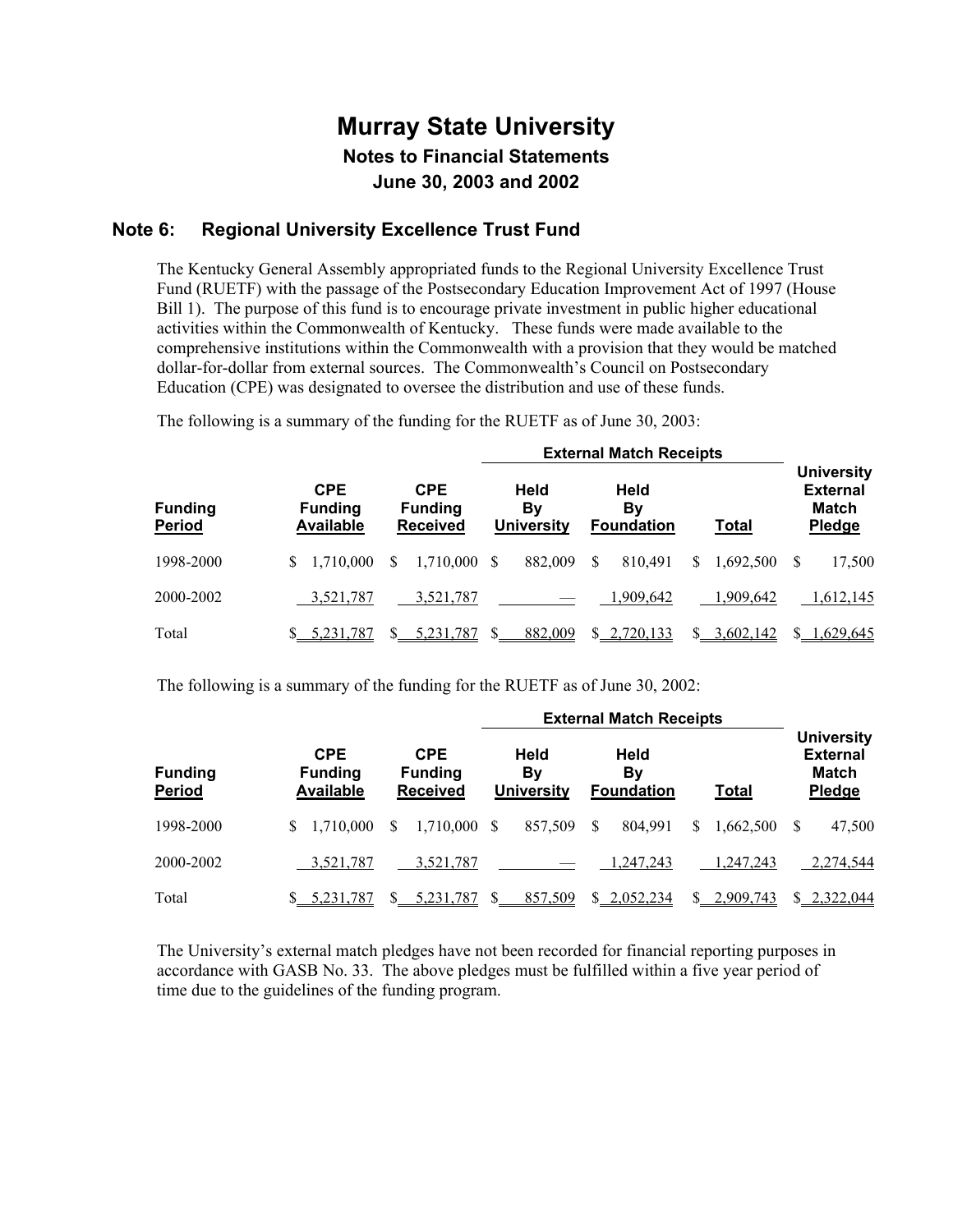# **Note 7: Capital Assets**

Capital asset activity for the year ended June 30, 2003, was:

|                                             | <b>Balance</b>                  |                  |                  | Deletions/                | <b>Balance</b>           |
|---------------------------------------------|---------------------------------|------------------|------------------|---------------------------|--------------------------|
|                                             | June 30, 2002                   | <b>Additions</b> | <b>Transfers</b> |                           | June 30, 2003            |
|                                             |                                 |                  |                  |                           |                          |
| Land                                        | $\mathbf{\hat{S}}$<br>5,545,982 | \$               | \$<br>804,442    | \$                        | $\mathbf S$<br>6,350,424 |
| Construction in progress                    | 19,692,597                      | 4,003,171        | (9,678,414)      | (789, 847)                | 13,227,507               |
| Museum and collectibles                     | 92,864                          | 334,905          |                  |                           | 427,769                  |
| Total capital assets not                    |                                 |                  |                  |                           |                          |
| being depreciated                           | 25,331,443                      | 4,338,076        | (8,873,972)      | (789, 847)                | 20,005,700               |
| <b>Buildings</b>                            | 146,180,955                     | 35,376           | 7,753,200        |                           | 153,969,531              |
| Non-building                                |                                 |                  |                  |                           |                          |
| improvements                                | 7,214,230                       |                  | 1,099,171        |                           | 8,313,401                |
| Equipment                                   | 16,637,378                      | 1,038,988        | 21,601           | (307, 295)                | 17,390,672               |
| Library holdings                            | 22,897,310                      | 1,127,187        |                  | (104, 488)                | 23,920,009               |
| Livestock                                   | 44,250                          |                  |                  |                           | 44,250                   |
| Total other capital assets                  | 192,974,123                     | 2,201,551        | 8,873,972        | (411, 783)                | 203,637,863              |
|                                             |                                 |                  |                  |                           |                          |
| Total capital assets<br>before depreciation | 218,305,566                     | 6,539,627        |                  | (1,201,630)               | 223,643,563              |
|                                             |                                 |                  |                  |                           |                          |
| Less accumulated                            |                                 |                  |                  |                           |                          |
| depreciation                                |                                 |                  |                  |                           |                          |
| <b>Buildings</b><br>Improvements            | 78, 343, 563                    | 3,863,330        |                  |                           | 82,206,893               |
| other than                                  |                                 |                  |                  |                           |                          |
| buildings                                   | 3,468,865                       | 370,967          |                  |                           | 3,839,832                |
| Equipment                                   | 11,562,488                      | 1,216,186        |                  | (265, 644)                | 12,513,030               |
| Library holdings                            | 17,022,308                      | 1,004,660        |                  | (99, 263)                 | 17,927,705               |
| Livestock                                   | 4,279                           | 4,279            |                  |                           | 8,558                    |
|                                             |                                 |                  |                  |                           |                          |
| Total accumulated                           |                                 |                  |                  |                           |                          |
| depreciation                                | 110,401,503                     | 6,459,422<br>\$  | \$               | $\mathbb{S}$<br>(364,907) | 116,496,018              |
| Capital assets, net                         | \$107,904,063                   |                  |                  |                           | \$107,147,545            |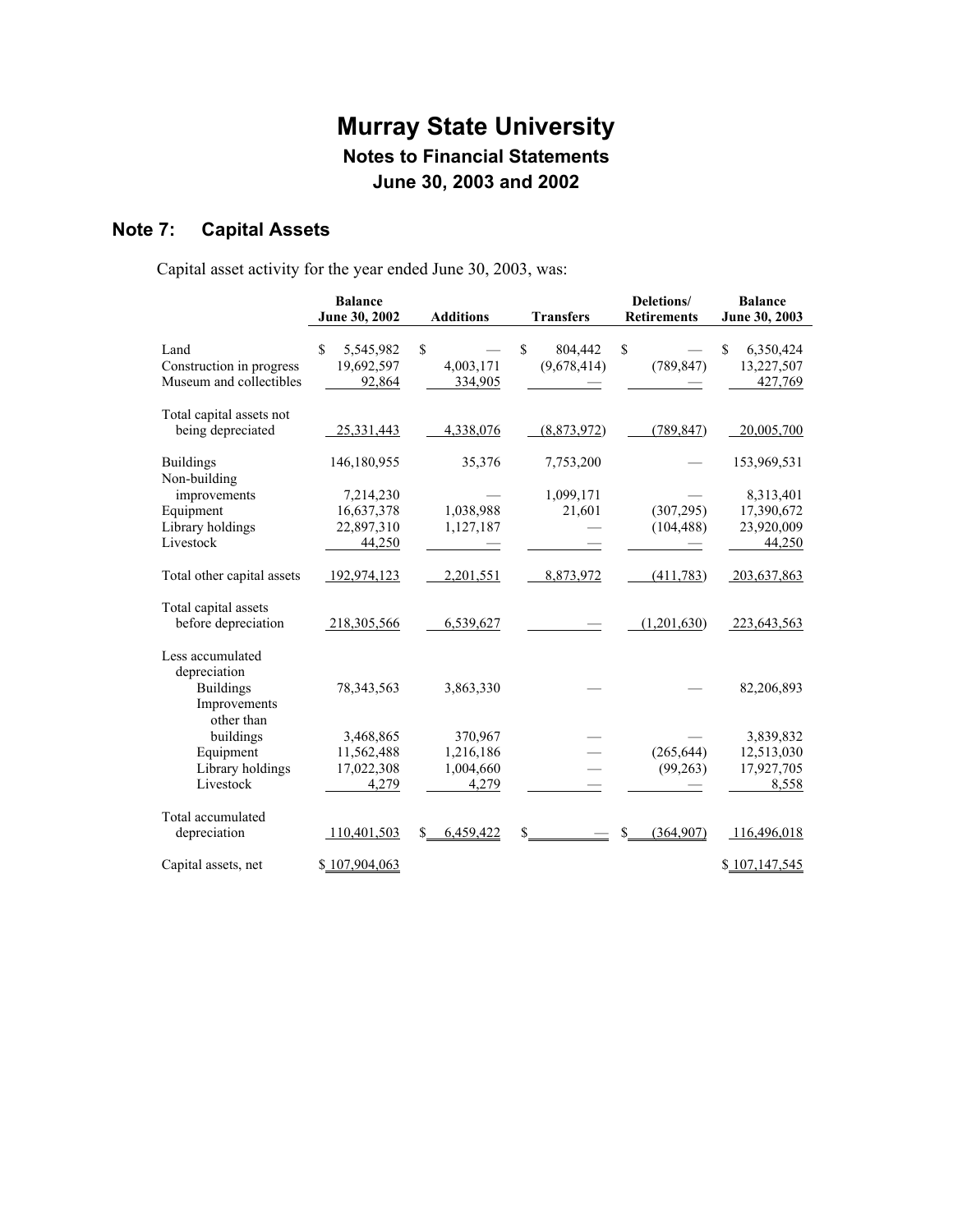# **Note 7: Capital Assets (Continued)**

Capital asset activity for the year ended June 30, 2002, was:

|                            | <b>Balance</b>                  |                  |                  | Deletions/         | <b>Balance</b>   |
|----------------------------|---------------------------------|------------------|------------------|--------------------|------------------|
|                            | June 30, 2001                   | <b>Additions</b> | <b>Transfers</b> | <b>Retirements</b> | June 30, 2002    |
|                            |                                 |                  |                  |                    |                  |
| Land                       | $\mathbf{\hat{S}}$<br>4,997,755 | \$               | \$<br>548,227    | $\mathbf S$        | \$.<br>5,545,982 |
| Construction in progress   | 28,118,854                      | 9,539,133        | (17,965,390)     |                    | 19,692,597       |
| Museum and collectibles    |                                 | 92,864           |                  |                    | 92,864           |
| Total capital assets not   |                                 |                  |                  |                    |                  |
| being depreciated          | 33,116,609                      | 9,631,997        | (17, 417, 163)   |                    | 25,331,443       |
| <b>Buildings</b>           | 128,289,157                     | 474,635          | 17,417,163       |                    | 146,180,955      |
| Non-building               |                                 |                  |                  |                    |                  |
| improvements               | 6,931,536                       | 282,694          |                  |                    | 7,214,230        |
| Equipment                  | 16,012,336                      | 882,831          |                  | (257,789)          | 16,637,378       |
| Library holdings           | 21,743,175                      | 1,190,871        |                  | (36, 736)          | 22,897,310       |
| Livestock                  |                                 | 44,250           |                  |                    | 44,250           |
| Total other capital assets | 172,976,204                     | 2,875,281        | 17,417,163       | (294, 525)         | 192,974,123      |
| Total capital assets       |                                 |                  |                  |                    |                  |
| before depreciation        | 206,092,813                     | 12,507,278       |                  | (294, 225)         | 218,305,566      |
| Less accumulated           |                                 |                  |                  |                    |                  |
| depreciation               |                                 |                  |                  |                    |                  |
| <b>Buildings</b>           | 74,687,280                      | 3,656,283        |                  |                    | 78, 343, 563     |
| Improvements<br>other than |                                 |                  |                  |                    |                  |
| buildings                  | 3,152,857                       | 316,008          |                  |                    | 3,468,865        |
| Equipment                  | 10,353,059                      | 1,209,429        |                  |                    | 11,562,488       |
| Library holdings           | 16,063,662                      | 958,646          |                  |                    | 17,022,308       |
| Livestock                  |                                 | 4,279            |                  |                    | 4,279            |
|                            |                                 |                  |                  |                    |                  |
| Total accumulated          |                                 |                  |                  |                    |                  |
| depreciation               | 104,256,858                     | \$<br>6,144,645  | S                | $\mathbb{S}_-$     | 110,401,503      |
| Capital assets, net        | \$101,835,955                   |                  |                  |                    | \$107,904,063    |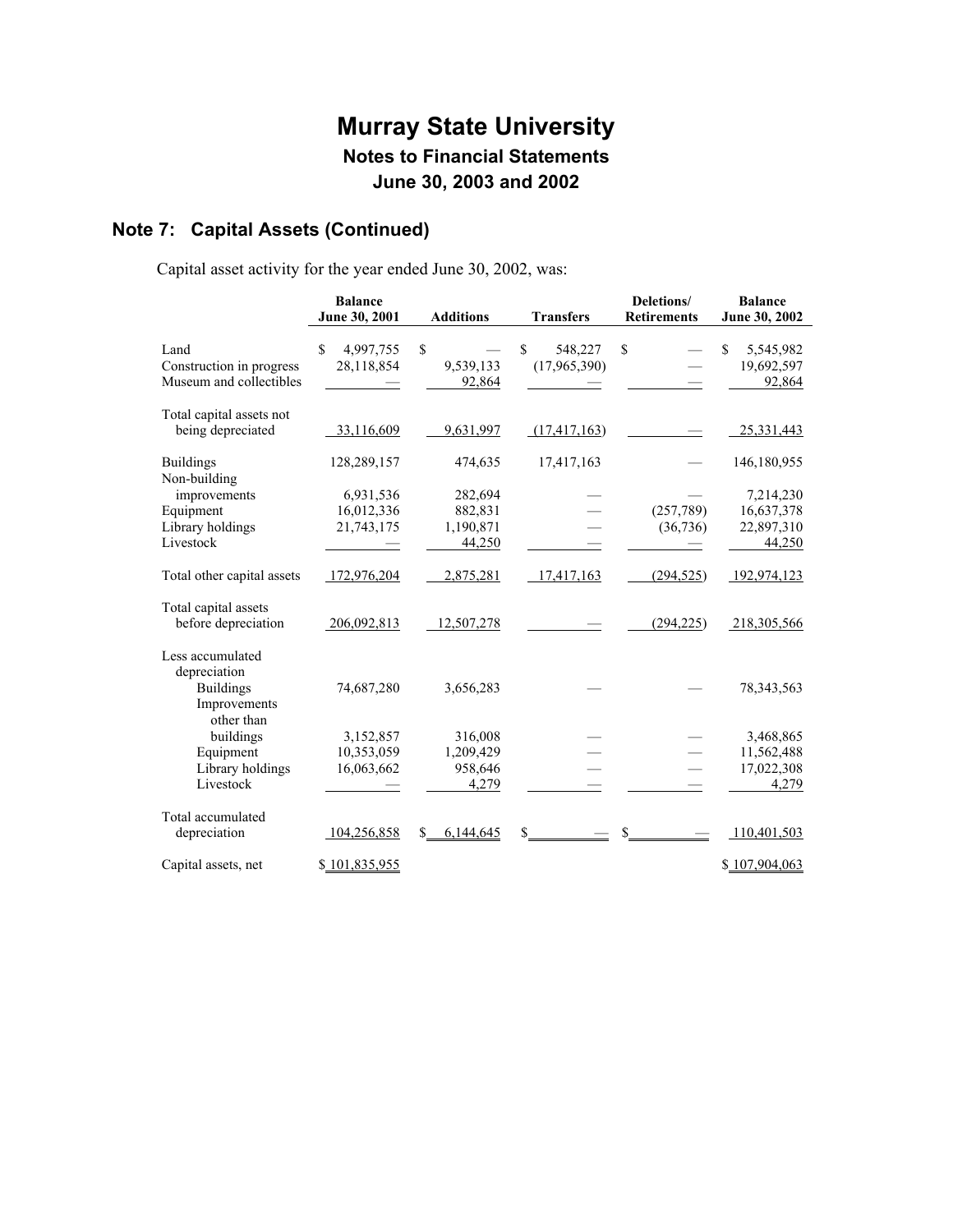### **Note 8: Accounts Payable**

Accounts payable consisted of:

|                                             | 2003      | 2002      |
|---------------------------------------------|-----------|-----------|
| Current accounts payable                    |           |           |
| Vendors                                     | 3,811,442 | 4,311,057 |
| Employee payroll, benefits and withholdings | 1,625,435 | 1,574,927 |
| Loans                                       | 467       | !.148     |
|                                             |           |           |
| Total accounts payable                      | 5 437 344 |           |

### **Note 9: Employee Benefits**

#### *Kentucky Teachers Retirement System*

All employees required to hold a degree and occupying full-time positions, defined as seven-tenths (7/10) of normal full-time service on a daily or weekly basis are required by state law to participate in the Kentucky Teachers Retirement System (KTRS) or an optional retirement plan, as allowed by KRS161.567. KTRS, a cost sharing, multiple-employer, public employee retirement system, provides retirement benefits based on an employee's final average salary and number of years of service. Benefits are subject to certain reductions if the employee retires before reaching age sixty or has less than twenty-seven years of participation in the plan. The plan also provides for disability, death and survivor benefits and medical insurance.

The Kentucky Teachers Retirement System issues a publicly available financial report that includes financial statements and required supplementary information. That report may be obtained by writing to Kentucky Teachers Retirement System, 479 Versailles Road, Frankfort, Kentucky 40601-3800 or by calling (502) 573-3266.

Funding for the plan is provided from eligible employees who contribute 6.16% of their salary through payroll deductions and the University, which also contributes 13.84% of current eligible employees' salaries to the KTRS. Kentucky Revised Statutes and the KTRS Board of Trustees establish contribution requirements of the plan members and the University. The University's contributions to KTRS for the fiscal years ended June 30, 2003, 2002, and 2001 were \$3,630,784, \$3,514,432, and \$3,476,325, respectively, and were equal to the required contributions.

#### *Kentucky Employee Retirement System*

Substantially all other full-time University employees are required by law to participate in the Kentucky Employee Retirement System (KERS), a cost sharing multiple-employer, public employee retirement system. KERS provides retirement benefits based on an employee's final average salary and number of years of service. Benefits are subject to certain reductions if the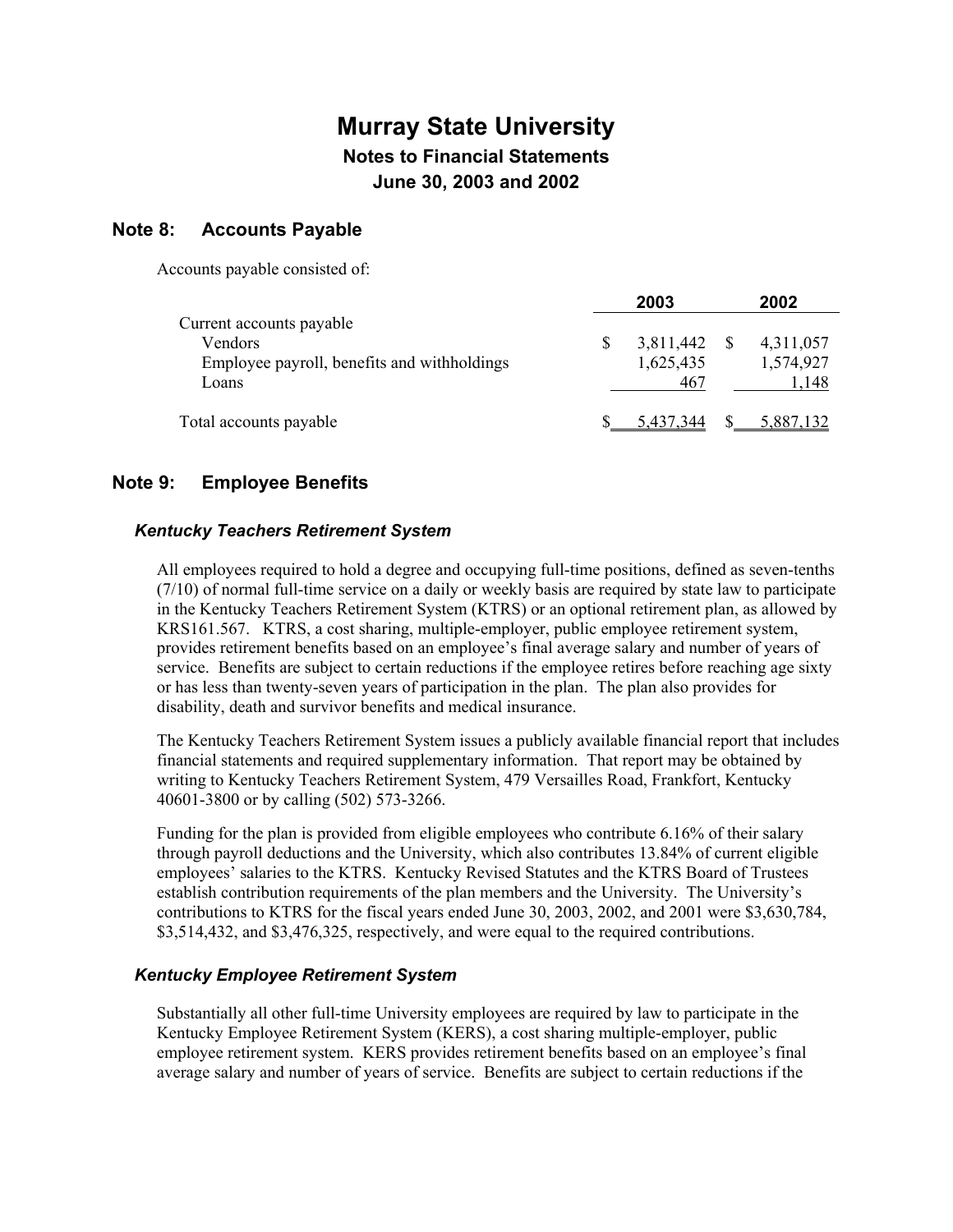### **Note 9: Employee Benefits (Continued)**

employee retires before reaching age 65 or has less than 27 years of service. The plan also provides for disability, death and survivor benefits and medical insurance.

The Kentucky Employee Retirement System issues a publicly available financial report that includes financial statements and required supplementary information. That report is obtainable by writing to Kentucky Employees Retirement System, 1260 Louisville Road, Perimeter Park West, Frankfort, Kentucky 40601 or by calling (502) 564-4646.

Funding of the plan is from eligible employees who contribute 5.00% of their salary through payroll deductions and the University, which also contributes 5.89% of current eligible employees' salaries to the non-hazardous KERS fund. Employees covered by the hazardous KERS fund contribute 8.00% of gross salary and the University contributes 18.84 % of gross salaries. The Kentucky Revised Statutes and the Board of Trustees of the Kentucky Retirement Systems determine contribution rates each biennium. The University's contributions to KERS for the years ended June 30, 2003, 2002, and 2001 were \$787,271, \$789,453 and \$732,688, respectively, and were equal to the required contributions.

#### *University Health Self-Insurance Program*

The University maintains a self-insurance program for employees' health insurance. The University pays approximately 88% of the expenses of the plan for permanent full-time employees and their families. Expenses incurred to cover claims paid by the University under the plan for years ended June 30, 2003 and 2002 totaled \$4,571,975 and \$4,114,886, respectively, excluding administrative and stop-loss fees. Stop-loss and administrative fees incurred for the years ended June 30, 2003 and 2002 were \$570,183 and \$508,198, respectively. The University's stop-loss insurance limits its exposure for claims to \$100,000 per individual.

Changes in the liability for self insurance are follows:

|                                                                                                                        | 2003 |                                                     |  | 2002                                                |  |
|------------------------------------------------------------------------------------------------------------------------|------|-----------------------------------------------------|--|-----------------------------------------------------|--|
| Liability, beginning of year<br>Accruals for current year claims and changes in estimate<br>Other costs<br>Claims paid | S    | 1,135,878<br>5,800,079<br>(570, 183)<br>(5,225,131) |  | 1,152,471<br>5,285,294<br>(508, 198)<br>(4,793,689) |  |
| Liability, end of year                                                                                                 |      | .140.643                                            |  | 1,135,878                                           |  |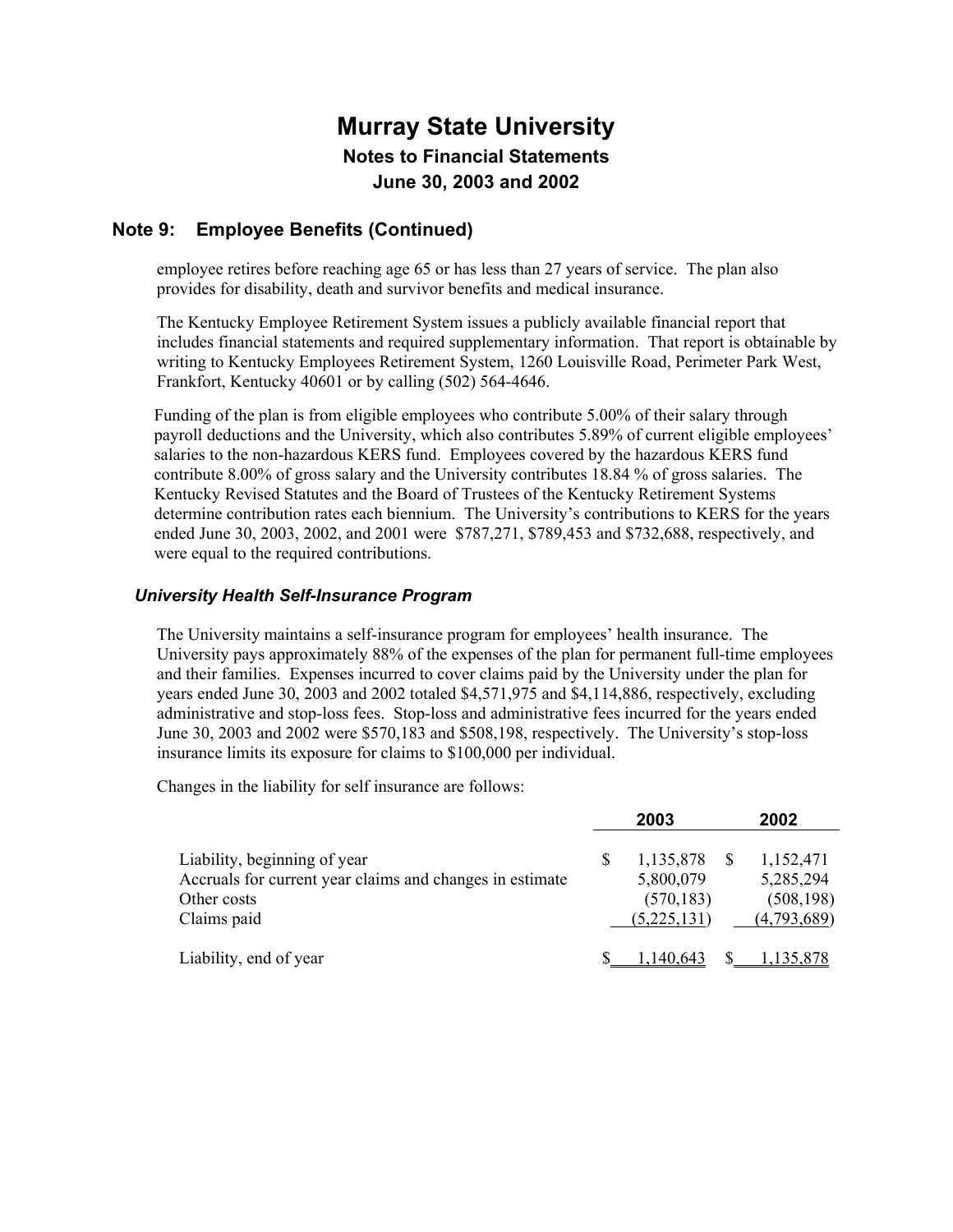### **Note 10: Deferred Revenue**

Deferred revenue consisted of:

|                                                               | 2003            | 2002            |
|---------------------------------------------------------------|-----------------|-----------------|
| Current deferred revenue                                      |                 |                 |
| Prepaid tuition and fees                                      | \$<br>1,222,029 | \$<br>1,180,427 |
| International studies programs                                | 393,954         | 523,374         |
| Grants and contracts                                          | 1,403,025       | 365,896         |
| Auxiliary enterprises                                         | 11,937          | 13,847          |
| Capital state appropriation – science complex                 | 8,657,205       | 6,901,651       |
| Total current deferred revenue<br>Noncurrent deferred revenue | 11,688,150      | 8,985,195       |
| Capital state appropriation – science complex                 |                 | 4.997.748       |
| Total deferred revenue                                        |                 |                 |

## **Note 11: Revenue Bonds, Notes Payable and Capital Leases**

The following is a summary of long-term obligation transactions for the University for the year ended June 30, 2003:

|                                        | <b>Beginning</b><br><b>Balance</b> | <b>Additions</b> | <b>Deductions</b>  | <b>Ending</b><br><b>Balance</b> | <b>Current</b><br><b>Portion</b> | Long Term<br><b>Portion</b> |
|----------------------------------------|------------------------------------|------------------|--------------------|---------------------------------|----------------------------------|-----------------------------|
| Bonds payable                          | 19,932,000<br>S                    | \$               | \$<br>(2,285,000)  | 17,647,000<br>S                 | 2,110,000<br>-S                  | 15,537,000<br>S.            |
| Less bond<br>discounts                 | (259, 764)                         |                  | 27,217             | (232, 547)                      | (27,216)                         | (205, 331)                  |
| Bonds payable,<br>net of               |                                    |                  |                    |                                 |                                  |                             |
| discounts<br>City of Murray            | 19,672,236                         |                  | (2, 257, 783)      | 17,414,453                      | 2,082,784                        | 15,331,669                  |
| payable                                |                                    | 10,000,000       |                    | 10,000,000                      |                                  | 10,000,000                  |
| Capital leases<br>Master lease         | 2,024,589                          |                  | (158, 457)         | 1,866,132                       | 162,938                          | 1,703,194                   |
| notes payable                          | 1,524,347                          | 1,592,186        | (511, 474)         | 2,605,059                       | 605,545                          | 1,999,514                   |
| Notes payable<br><b>MSU</b> Foundation | 27,284                             | 294,400          | (15,916)           | 305,768                         | 71,368                           | 234,400                     |
| notes payable                          | 132,134                            | 4,500            | (31,679)           | 104,955                         | 23,253                           | 81,702                      |
| Total bonds.<br>notes and              |                                    |                  |                    |                                 |                                  |                             |
| capital leases                         | 23,380,590                         | 11,891,086       | (2,975,309)<br>\$. | 32,296,367<br>S.                | 2,945,888<br>S                   | \$29,350,479                |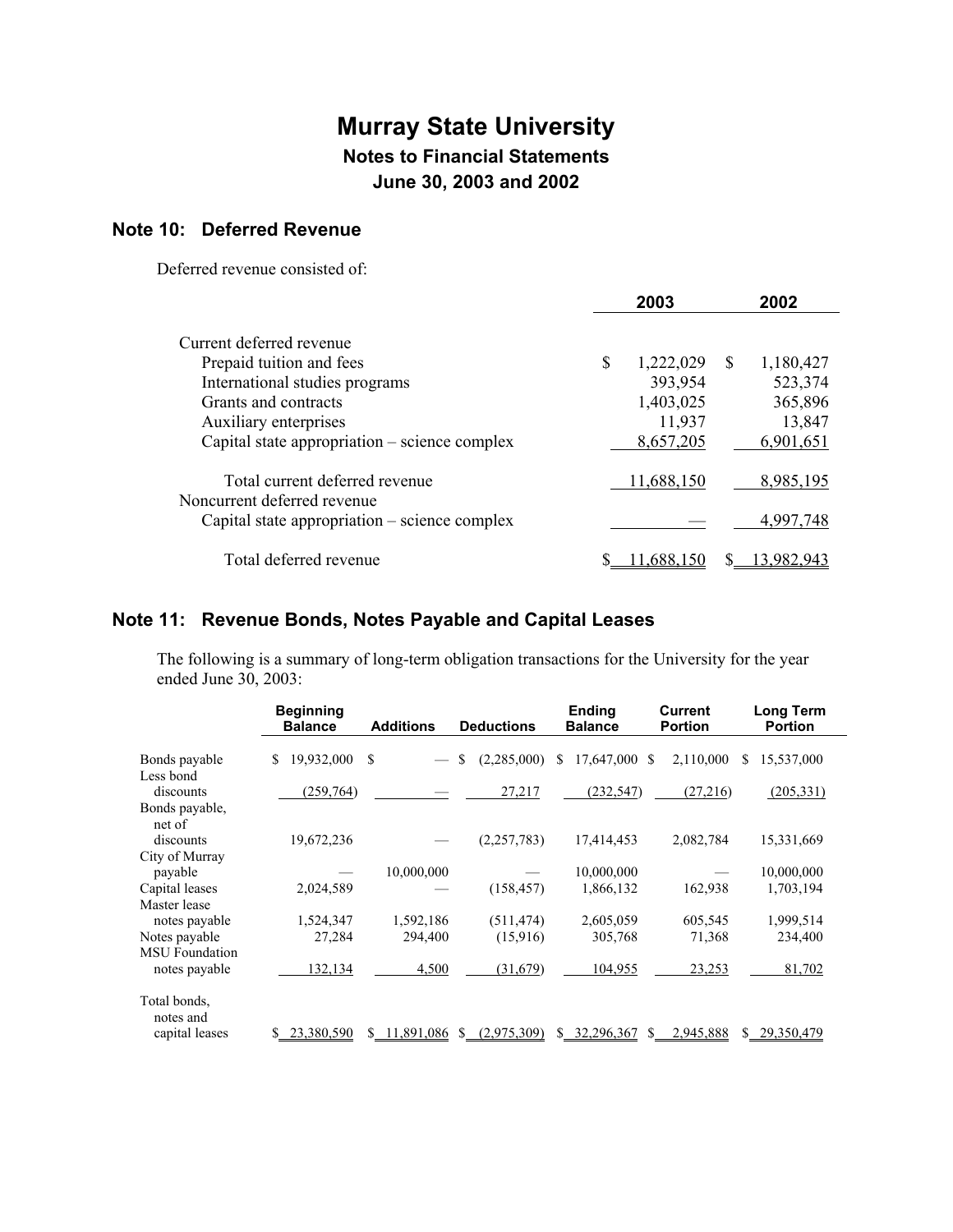## **Note 11: Revenue Bonds, Notes Payable and Capital Leases (Continued)**

The following is a summary of long-term obligation transactions for the University for the year ended June 30, 2002:

|                                   | <b>Beginning</b><br><b>Balance</b> | <b>Additions</b> | <b>Deductions</b>     | <b>Ending</b><br><b>Balance</b> | <b>Current</b><br><b>Portion</b> | <b>Long Term</b><br><b>Portion</b> |
|-----------------------------------|------------------------------------|------------------|-----------------------|---------------------------------|----------------------------------|------------------------------------|
| Bonds payable<br>Less bond        | 22,137,000<br>\$                   | S                | $(2,205,000)$ \$<br>S | 19,932,000                      | 2,285,000<br>S                   | 17,647,000<br>S.                   |
| discounts                         | (286,980)                          |                  | 27,216                | (259,764)                       | (27, 216)                        | (238, 548)                         |
| Bonds payable, net                |                                    |                  |                       |                                 |                                  |                                    |
| of discounts                      | 21,850,020                         |                  | (2,177,784)           | 19,672,236                      | 2,257,784                        | 17,414,452                         |
| Capital leases                    | 2,190,899                          |                  | (166, 310)            | 2,024,589                       | 158,457                          | 1,866,132                          |
| Master lease notes                |                                    |                  |                       |                                 |                                  |                                    |
| payable                           | 1,521,136                          | 395,000          | (391, 789)            | 1,524,347                       | 475,919                          | 1,048,428                          |
| Notes payable                     | 136,237                            |                  | (108, 953)            | 27,284                          | 15,917                           | 11,367                             |
| <b>MSU</b> Foundation             |                                    |                  |                       |                                 |                                  |                                    |
| notes payable                     | 182,786                            | 3,865            | (54, 517)             | 132,134                         | 27,780                           | 104,354                            |
| Total bonds, notes<br>and capital |                                    |                  |                       |                                 |                                  |                                    |
| leases                            | 25,881,078                         | 398,865          | (2.899.353)           | 23,380,590                      | 2,935,857<br>S.                  | 20,444,733<br>S.                   |

### *Maturity Information*

A schedule of the mandatory principal and interest payments (excluding bond discounts) is presented below:

| <b>Years Ending</b><br>June 30 | <b>Bonds</b> |           | <b>Total</b><br><b>Principal</b><br><b>Notes</b><br><b>Interest</b> |            |    |            |    | Total<br><b>Payments</b> |    |              |
|--------------------------------|--------------|-----------|---------------------------------------------------------------------|------------|----|------------|----|--------------------------|----|--------------|
|                                |              |           |                                                                     |            |    |            |    |                          |    |              |
| 2004                           | \$           | 2,110,000 | \$.                                                                 | 863.104    | \$ | 2,973,104  | S  | 1,500,018                | S. | 4,473,122    |
| 2005                           |              | 2,202,000 |                                                                     | 681,102    |    | 2,883,102  |    | 1,362,356                |    | 4,245,458    |
| 2006                           |              | 2,210,000 |                                                                     | 796,228    |    | 3,006,228  |    | 1,224,742                |    | 4,230,970    |
| 2007                           |              | 2,335,000 |                                                                     | 672,537    |    | 3,007,537  |    | 1,078,304                |    | 4,085,841    |
| 2008                           |              | 870,000   |                                                                     | 509,540    |    | 1.379.540  |    | 942,882                  |    | 2,322,422    |
| 2009-2013                      |              | 3.800,000 |                                                                     | 1.885.402  |    | 5,685,402  |    | 3,838,301                |    | 9,523,703    |
| 2014-2018                      |              | 2,730,000 |                                                                     | 1.964.000  |    | 4,694,000  |    | 2,656,273                |    | 7,350,273    |
| 2019-2023                      |              | 1,390,000 |                                                                     | 1,930,000  |    | 3,320,000  |    | 1,687,374                |    | 5,007,374    |
| 2024-2028                      |              |           |                                                                     | 2,465,000  |    | 2,465,000  |    | 1,117,113                |    | 3,582,113    |
| 2029-2033                      |              |           |                                                                     | 3.115.000  |    | 3.115.000  |    | 437,542                  |    | 3.552.542    |
| Total                          |              | .647.000  | \$.                                                                 | 14.881.913 | S. | 32,528,913 | S. | 15,844,905               | S. | 48, 373, 818 |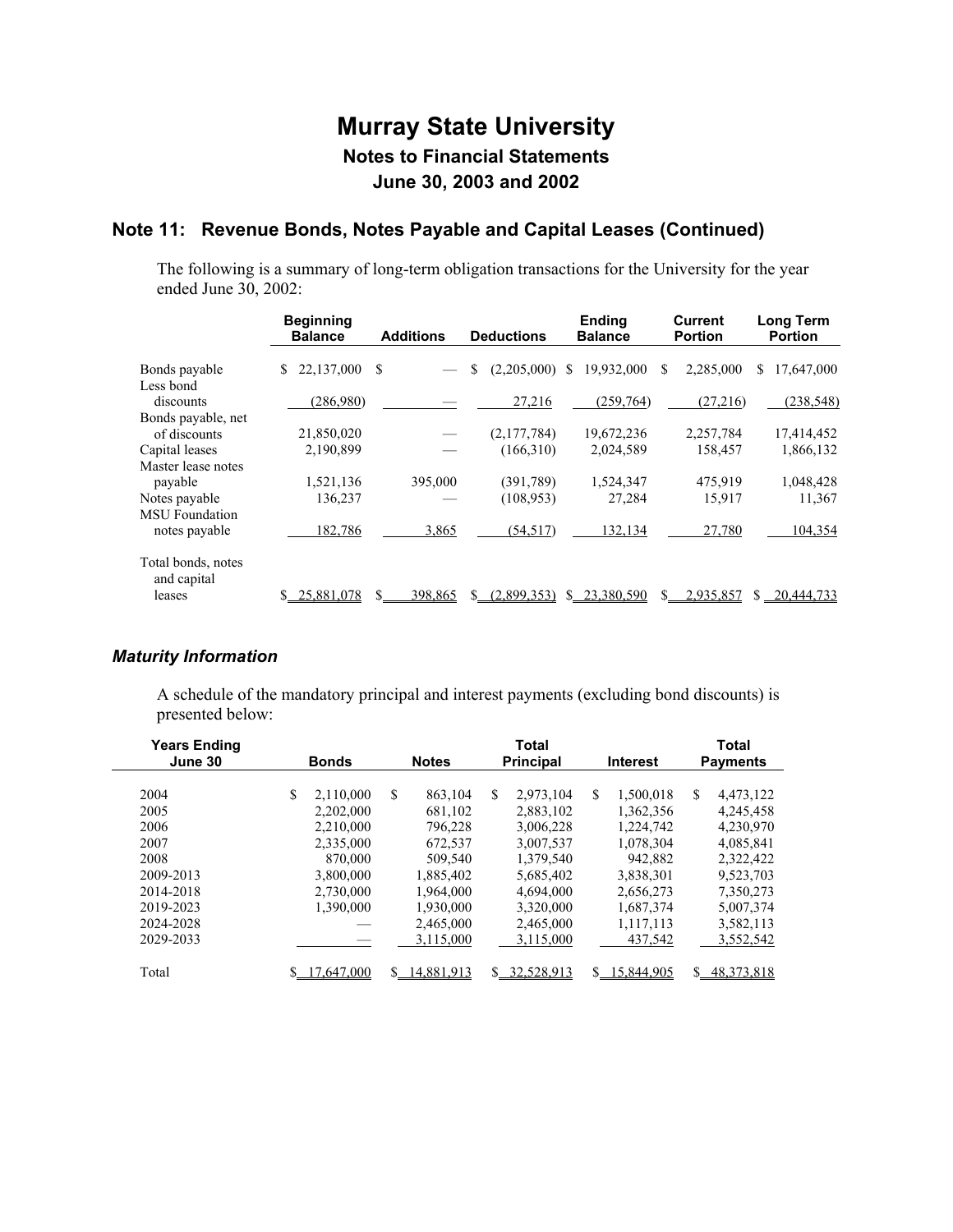### **Note 11: Revenue Bonds, Notes Payable and Capital Leases (Continued)**

Long-term liability activity for the year ended June 30, 2003, was as follows:

|                                                                | Original<br><b>Issue</b> | <b>Balance Due</b><br>June 30, 2003 | <b>Interest</b><br>Expense,<br><b>Current Year</b> | <b>Bonds/Notes</b><br><b>Maturing</b><br>2003-2004 |
|----------------------------------------------------------------|--------------------------|-------------------------------------|----------------------------------------------------|----------------------------------------------------|
| <b>Housing and Dining System Revenue</b>                       |                          |                                     |                                                    |                                                    |
| <b>Bonds Payable</b>                                           |                          |                                     |                                                    |                                                    |
| Series H bonds dated September 1,                              |                          |                                     |                                                    |                                                    |
| 1965, with interest at 3 3/8%; final<br>principal payment date |                          |                                     |                                                    |                                                    |
| September 1, 2003; Elizabeth Hall                              |                          |                                     |                                                    |                                                    |
| and Springer Hall                                              | \$<br>1,845,000          | \$<br>50,000                        | \$<br>2,417                                        | 50,000                                             |
| Series I bonds dated September 1,                              |                          |                                     |                                                    |                                                    |
| 1965, with interest at 3 5/8%; final                           |                          |                                     |                                                    |                                                    |
| principal payment date                                         |                          |                                     |                                                    |                                                    |
| September 1, 2004; Hart Hall                                   | 2,250,000                | 172,000                             | 6,805                                              | 95,000                                             |
| Series J bonds dated September 1,                              |                          |                                     |                                                    |                                                    |
| 1965, with interest of 3.34%; final                            |                          |                                     |                                                    |                                                    |
| principal payment date September                               |                          |                                     |                                                    |                                                    |
| 1, 2005; College Court III.                                    | 510,000                  | 40,000                              | 1,624                                              | 20,000                                             |
| Series K bonds dated September 1,                              |                          |                                     |                                                    |                                                    |
| 1965, with interest at 3.00%; final                            |                          |                                     |                                                    |                                                    |
| principal payment date                                         |                          |                                     |                                                    |                                                    |
| September 1, 2002; Hester Hall<br>and White Hall               | 3,280,000                |                                     | 2,347                                              |                                                    |
| Series L bonds dated September 1,                              |                          |                                     |                                                    |                                                    |
| 1968, with interest at 3.00%; final                            |                          |                                     |                                                    |                                                    |
| principal payment date September                               |                          |                                     |                                                    |                                                    |
| 1, 2008; Regents Hall                                          | 2,000,000                | 1,045,000                           | 32,096                                             | 160,000                                            |
| Series M bonds dated June 26, 1997,                            |                          |                                     |                                                    |                                                    |
| with interest from 4.00% to                                    |                          |                                     |                                                    |                                                    |
| 5.40%; final principal payment                                 |                          |                                     |                                                    |                                                    |
| date September 1, 2017; Winslow                                |                          |                                     |                                                    |                                                    |
| Cafeteria                                                      | 825,000                  | 685,000                             | 34,850                                             | 30,000                                             |
| Series N bonds dated May 12, 1999,                             |                          |                                     |                                                    |                                                    |
| with interest from 4.35% to                                    |                          |                                     |                                                    |                                                    |
| 4.90%; final principal payment                                 |                          |                                     |                                                    |                                                    |
| date September 1, 2018; fire safety                            |                          |                                     |                                                    |                                                    |
| for residence halls<br>Series O bonds dated June 1, 2001,      | 6,370,000                | 5,725,000                           | 253,478                                            | 235,000                                            |
| with interest from $4.00\%$ to                                 |                          |                                     |                                                    |                                                    |
| 5.00%; final principal payment                                 |                          |                                     |                                                    |                                                    |
| date September 1, 2021; Hart Hall                              | 1,610,000                | 1,605,000                           | 81,225                                             | 10,000                                             |
|                                                                |                          |                                     |                                                    |                                                    |
| Total housing and dining system                                |                          |                                     |                                                    |                                                    |
| revenue bonds payable                                          | \$<br>18,690,000         | \$<br>9,322,000                     | \$<br>414,842                                      | \$<br>600,000                                      |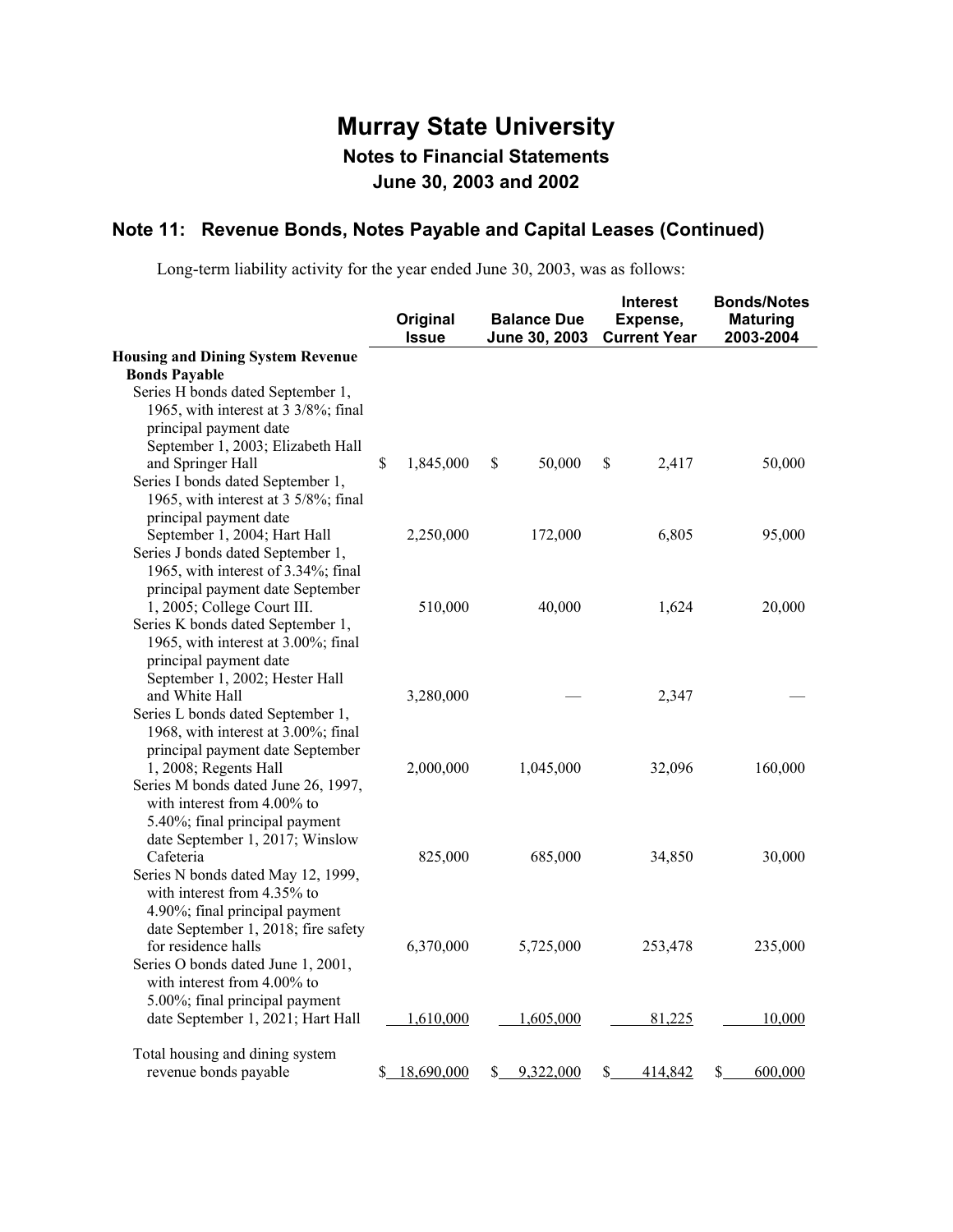# **Note 11: Revenue Bonds, Notes Payable and Capital Leases (Continued)**

|                                                                                                                                                                                                                                                                                                                                                                                  | Original<br><b>Issue</b> | <b>Balance Due</b><br>June 30, 2003   | <b>Interest</b><br>Expense,<br><b>Current Year</b> | <b>Bonds/Notes</b><br><b>Maturing</b><br>2003-2004 |
|----------------------------------------------------------------------------------------------------------------------------------------------------------------------------------------------------------------------------------------------------------------------------------------------------------------------------------------------------------------------------------|--------------------------|---------------------------------------|----------------------------------------------------|----------------------------------------------------|
| <b>Consolidated Educational Buildings</b><br><b>Revenue Bonds Payable</b><br>Series G (second series) dated<br>March 1, 1993, with interest from<br>$3.10\%$ to $5.60\%$ ; final principal<br>payment date May 1, 2007;<br>I&T building<br>Series H bonds dated March 1, 1992,<br>with interest from 3.50% to<br>6.20%; final principal payment<br>date May 1, 2012; Underground | 11,660,000<br>\$         | \$<br>5,560,000                       | 359,018                                            | \$<br>1,275,000                                    |
| condensate lines for Old Fine Arts<br>building                                                                                                                                                                                                                                                                                                                                   | 4,625,000                | 2,765,000                             | 179,356                                            | 235,000                                            |
| Total consolidated educational<br>buildings revenue bonds payable<br>Bonds payable before discount<br>Less bonds discount                                                                                                                                                                                                                                                        | 16,285,000<br>34,975,000 | 8,325,000<br>17,647,000<br>(232, 547) | 538,374<br>953,216                                 | 1,510,000<br>2,110,000<br>(27,216)                 |
| Total bonds payable                                                                                                                                                                                                                                                                                                                                                              | \$34,975,000             | \$17,414,453                          | \$<br>953,216                                      | 2,082,784<br>\$_                                   |
| <b>City of Murray Payable</b><br>Agreement dated 12/30/02 with<br>interest of 2.50% to 4.85%. Final<br>principal payment due 6/01/33.                                                                                                                                                                                                                                            | \$10,000,000             | \$10,000,000                          | S<br>228,237                                       | \$.                                                |
| <b>Master Lease Payable</b><br>Residential networking - Master<br>lease dated August 18, 2000, with<br>interest from 5.20% to 5.59%;<br>final principal payment due<br>August 18, 2007                                                                                                                                                                                           | \$<br>800,000            | $\mathbb S$<br>527,862                | \$<br>31,894                                       | \$<br>116,050                                      |
| Deferred Maintenance - Master<br>lease dated May 10, 2002, with<br>interest at 4.79%; final principal<br>payment due May 10, 2007<br>Campus Backbone Networking-<br>Master lease dated January 25,                                                                                                                                                                               | 1,987,186                | 1,874,001                             | 26,843                                             | 286,299                                            |
| 1998, with interest from 4.23% to<br>4.35%; final principal payment<br>due February 25, 2004                                                                                                                                                                                                                                                                                     | 1,500,000                | 203,196                               | 15,580                                             | 203,196                                            |
| Total Master lease payable                                                                                                                                                                                                                                                                                                                                                       | 4,287,186<br>\$          | 2,605,059<br>S.                       | $S_{-}$<br>74,317                                  | S<br>605,545                                       |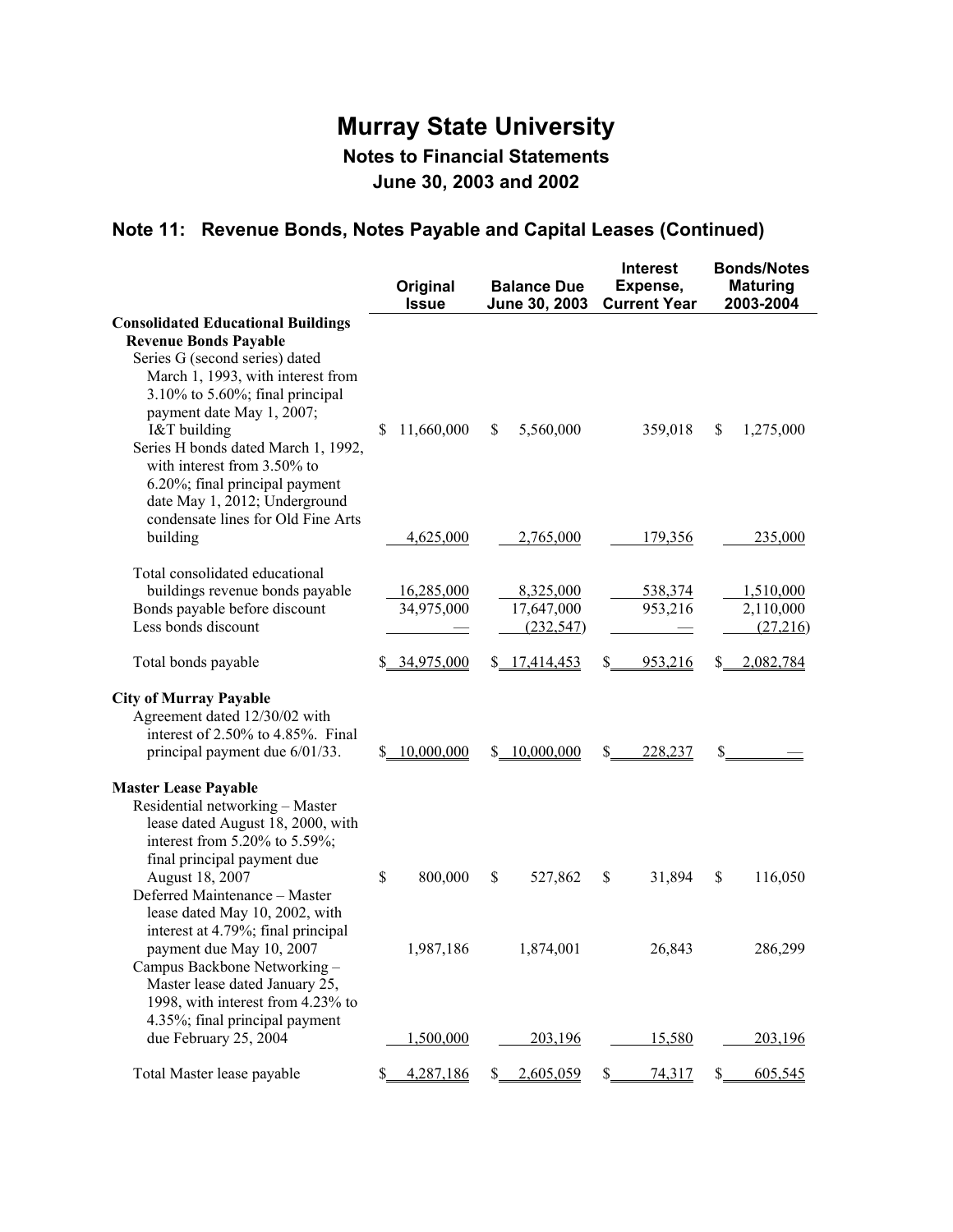# **Note 11: Revenue Bonds, Notes Payable and Capital Leases (Continued)**

|                                                                                                                                      |    | Original<br><b>Issue</b> | <b>Balance Due</b><br>June 30, 2003 |               | <b>Interest</b><br>Expense,<br><b>Current Year</b> | <b>Bonds/Notes</b><br><b>Maturing</b><br>2003-2004 |           |
|--------------------------------------------------------------------------------------------------------------------------------------|----|--------------------------|-------------------------------------|---------------|----------------------------------------------------|----------------------------------------------------|-----------|
| <b>Notes Payable</b>                                                                                                                 |    |                          |                                     |               |                                                    |                                                    |           |
| Kentucky Virtual University dated<br>July 30, 2002, with interest rate<br>at 0%; final principal payment                             |    |                          |                                     |               |                                                    |                                                    |           |
| Date December 1, 2005.<br>Ohio Valley Conference dated<br>September 8, 1999, with interest at<br>6.00%; final principal payment      | \$ | 294,400                  | \$<br>294,400                       | \$            |                                                    | $\boldsymbol{\mathsf{S}}$                          | 60,000    |
| date September 3, 2003<br>GE Capital Public Finance, Inc.<br>dated June 22, 2000, with interest<br>at 5.86%; final principal payment |    | 56,625                   | 11,366                              |               | 1,177                                              |                                                    | 11,368    |
| date August 1, 2002                                                                                                                  |    | 15,603                   |                                     |               | 306                                                |                                                    |           |
| Total notes payable                                                                                                                  | S  | 366,628                  | \$<br>305,766                       | \$            | 1,483                                              | \$                                                 | 71,368    |
| <b>MSU Foundation Payable</b><br>Other liabilities - MSU Foundation;<br>various notes for purchase of<br>academic equipment; final   |    |                          |                                     |               |                                                    |                                                    |           |
| principal date April 2, 2008                                                                                                         | S  | 159,405                  | 104,955                             |               | 10,248                                             |                                                    | 23,253    |
| Total MSU Foundation payable                                                                                                         | \$ | 159,405                  | \$<br>104,955                       | \$            | 10,248                                             | \$                                                 | 23,253    |
| <b>Capital Leases</b><br>University of Kentucky dated June<br>25, 1998, with interest rate at<br>5.14%; final principal payment      |    |                          |                                     |               |                                                    |                                                    |           |
| date January 1, 2017                                                                                                                 | \$ | 2,200,000                | \$<br>1,741,000                     | \$            | 94,565                                             | \$                                                 | 89,000    |
| <b>Equipment</b> leases                                                                                                              |    | 715,285                  | 125,132                             |               | 16,509                                             |                                                    | 73,938    |
| Total capital leases                                                                                                                 |    | 2,915,285                | \$<br>1,866,132                     | $\frac{1}{2}$ | 111,074                                            | $\mathbf{\underline{\$}}$                          | 162,938   |
| <b>Total all Bond Issues, Notes Payable</b><br>and Capital Leases                                                                    |    | \$ 52,703,504            | \$2,296,365                         | \$            | 1,378,575                                          | \$                                                 | 2,945,888 |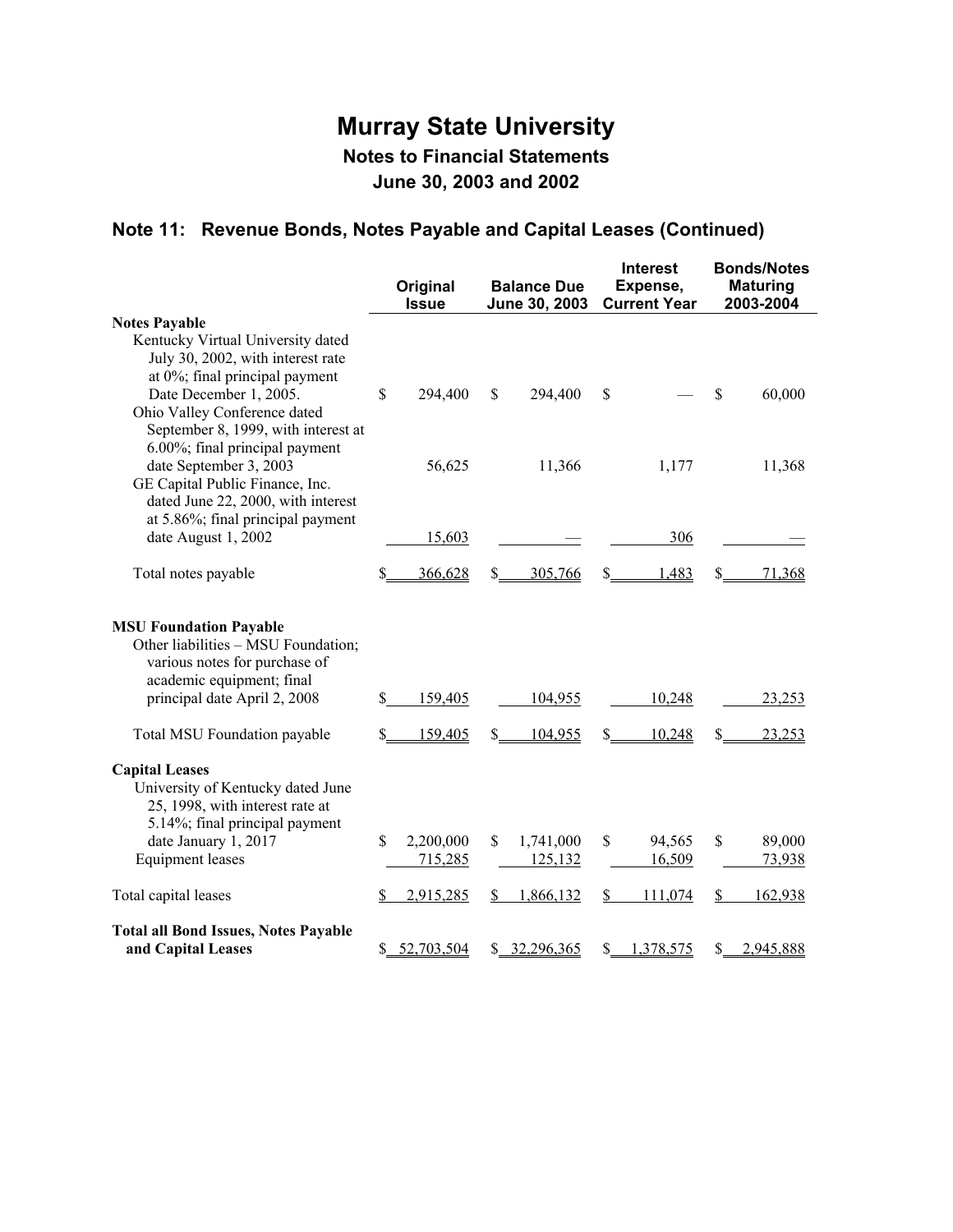### **Note 11: Revenue Bonds, Notes Payable and Capital Leases (Continued)**

#### *Capital Leases*

The University leases certain equipment and facilities, under capital lease agreements. The recorded cost of these assets and accumulated depreciation thereon were as follows:

|                               | 2003         | 2002         |
|-------------------------------|--------------|--------------|
| Capital lease assets, at cost | 2.915.285 \$ | 2,915,285    |
| Less accumulated depreciation | (1,897,513)  | (1,798,126)  |
| Net book value                | 1.017.772    | \$ 1.117.159 |

Remaining minimum annual lease payments pursuant to these leases are as follows:

| <b>Year Ending June 30</b>        | <b>Equipment</b> |               | <b>Buildings</b> |   | Total      |
|-----------------------------------|------------------|---------------|------------------|---|------------|
| 2004                              | \$<br>78,628     | <sup>\$</sup> | 179,629          | S | 258,257    |
| 2005                              | 52,503           |               | 179,428          |   | 231,931    |
| 2006                              |                  |               | 178,974          |   | 178,974    |
| 2007                              |                  |               | 179,259          |   | 179,259    |
| 2008                              |                  |               | 179,231          |   | 179,231    |
| 2009-2013                         |                  |               | 897,126          |   | 897,126    |
| 2014-2017                         |                  |               | 716,867          |   | 716,867    |
|                                   | 131,131          |               | 2,510,514        |   | 2,641,645  |
| Less amount representing interest | (5,999)          |               | (769, 514)       |   | (775, 513) |
| Present value of capital lease    |                  |               |                  |   |            |
| obligations                       | 125.132          | \$            | 741.000          |   | .866,132   |

### **Note 12: Unrestricted Net Assets**

The University's designations of unrestricted net assets consisted of:

|                                                                                                                                            | 2003                                  |   | 2002                              |
|--------------------------------------------------------------------------------------------------------------------------------------------|---------------------------------------|---|-----------------------------------|
| Unrestricted net assets<br>Allocated for<br>Prior year carryovers<br>Renovation and maintenance<br>Departmental operations<br>Encumbrances | \$<br>638,989<br>7,550,494<br>420,200 | S | 1,116,259<br>6,218,467<br>835,867 |
| Working capital<br>General contingency<br>Self insurance                                                                                   | 2,569,451<br>5,044,592<br>900,000     |   | 2,342,955<br>4,500,522<br>900,000 |
| Total unrestricted net assets                                                                                                              |                                       |   |                                   |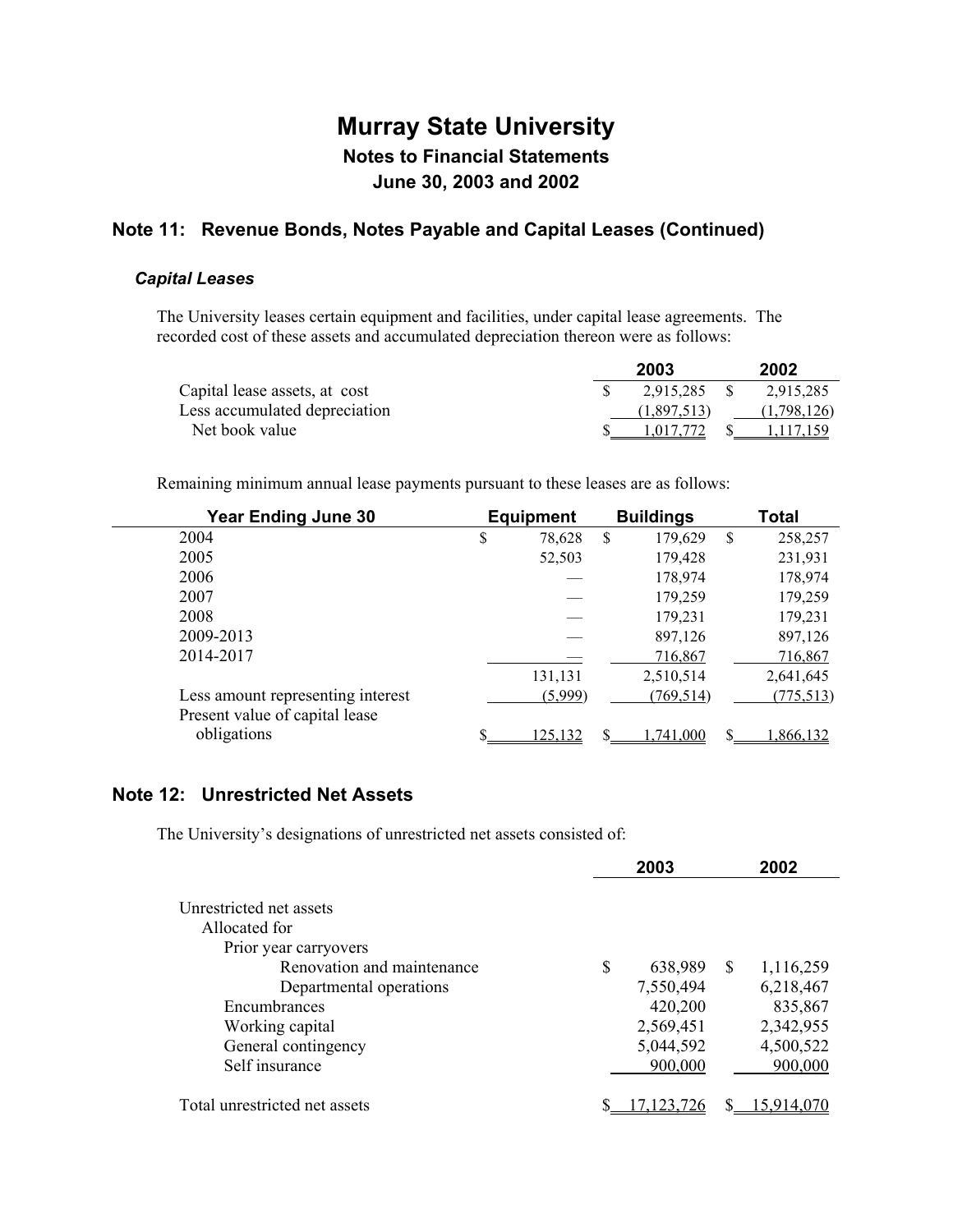### **Note 13: Nonaffiliated Organizations**

#### *Murray State University Foundation, Inc.*

Murray State University Foundation, Inc. (Foundation) is a Kentucky not-for-profit corporation formed to receive and invest funds for the enhancement and improvement of the University. The Foundation also owns and operates the Francis E. Miller Golf Course, and manages certain endowments and investments on behalf of the University.

The Foundation has a Board of Trustees separate from that of the University; however, the President and certain other officers of the University are also officers of the Foundation.

The University provides office space and pays certain operating expenses of the Foundation in exchange for investment management services provided by the Foundation. The Foundation prepares and issues its own financial statements.

The Murray State Campus Improvement Corporation, a non-profit non-stock corporation, was created in May 2003 for the exclusive benefit and support of the Murray State University Foundation, Inc., to perform functions of or carry out the purposes of the Foundation, and to handle real and personal property activity for Murray State University.

#### *Murray State University Athletic Foundation, Inc.*

Murray State University Athletic Foundation, Inc. (Racer Foundation) is a Kentucky non-for-profit corporation formed to enhance the academic and athletic experience of the Murray State University student-athlete. The Racer Foundation has a Board of Directors separate from that of the University and prepares and issues its own financial statements.

### **Note 14: Risk Management**

The University is exposed to various risks of loss related to torts; theft of, damage to and destruction of assets; error and omission; employee injuries and illnesses; natural disasters and employee health and accident benefits. Commercial insurance coverage is purchased for claims arising from such matters other than those related to workers' compensation, natural disasters, and employee health benefits. Settled claims have not exceeded this commercial coverage in any of the three preceding years. The state of Kentucky self-insures workers' compensation benefits for all state employees, including University employees. Claims are administered by the Risk Management Services Corporation.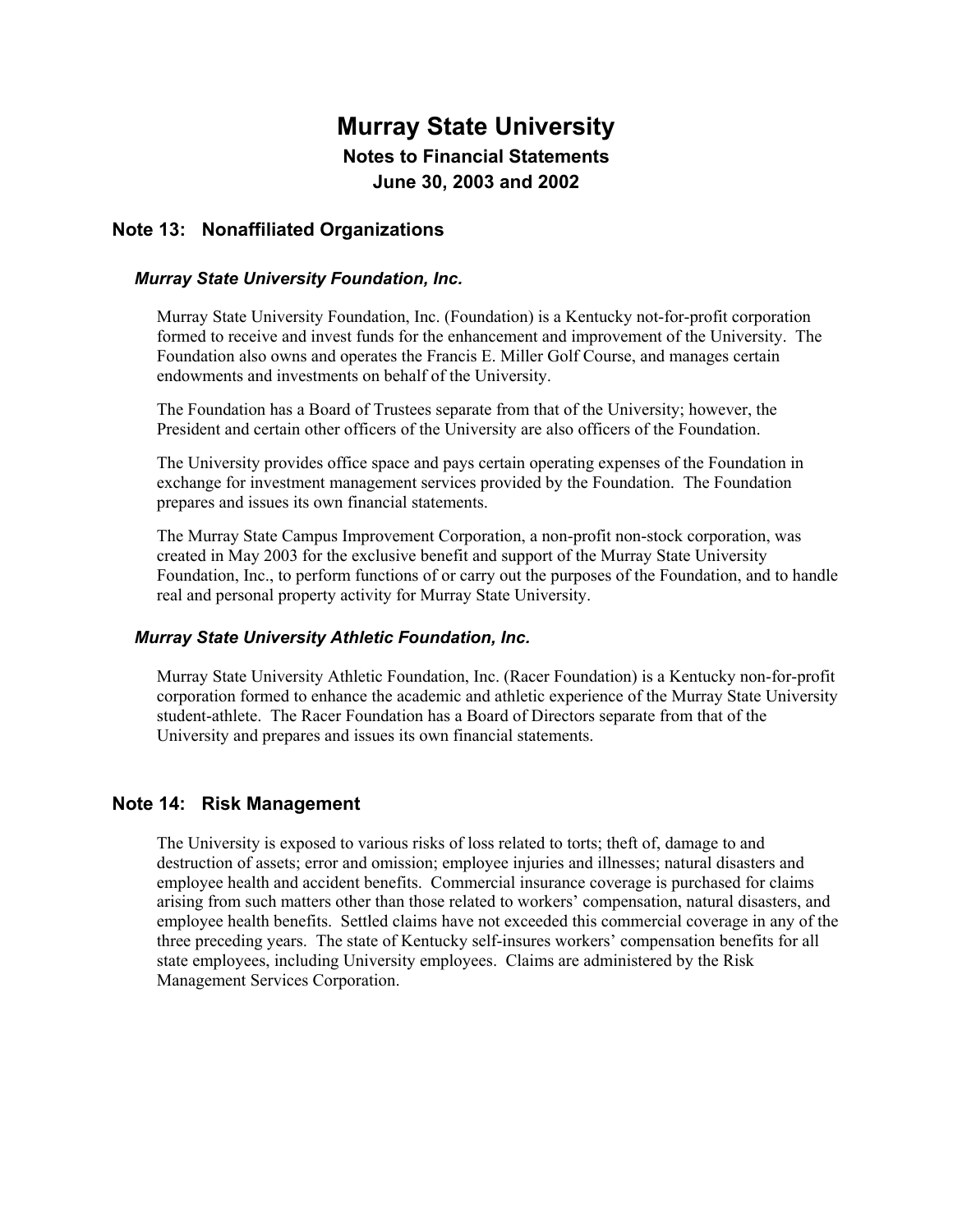### **Note 15: Contingencies and Commitments**

#### *Claims and Litigation*

The University is a defendant in various lawsuits. It is the opinion of management and its legal counsel, based in part on the doctrine of sovereign immunity and other statutory provisions, that the ultimate outcome of litigation will not have a material effect on the future operations or financial position of the University.

#### *Commitments*

The University has outstanding commitments under construction contracts of approximately \$10,013,000 and \$4,600,000 as of June 30, 2003 and 2002, respectively.

#### *Government Grants*

The University is currently participating in numerous grants from various departments and agencies of the federal and state governments. The expenditures of grant proceeds must be for allowable and eligible purposes. Single audits and audits by the granting department or agency may result in requests for reimbursement of unused grant proceeds or disallowed expenditures. Upon notification of final approval by the granting department or agency, the grants are considered closed.

### **Note 16: Natural Expense Classifications with Functional Classifications**

The University's operating expenses by functional classification for the year ended June 30, 2003 were as follows:

|                                      | Year Ended June 30, 2003<br><b>Natural Classification</b> |            |    |              |   |                               |   |                                  |                     |                     |       |           |               |  |
|--------------------------------------|-----------------------------------------------------------|------------|----|--------------|---|-------------------------------|---|----------------------------------|---------------------|---------------------|-------|-----------|---------------|--|
| <b>Fund</b><br><b>Classification</b> | Compensation<br>and Benefits<br><b>Operations</b>         |            |    |              |   | <b>Utilities</b>              |   | Non-<br>capitalized<br>Equipment | <b>Depreciation</b> |                     | Total |           |               |  |
|                                      |                                                           |            |    |              |   |                               |   |                                  |                     | <b>Scholarships</b> |       |           |               |  |
| Instruction                          | S                                                         | 39,249,185 | S. | 5,678,761 \$ |   | $\overbrace{\phantom{aaaaa}}$ | S | 854,932 \$                       |                     | 21,364 \$           |       |           | \$45,804,242  |  |
| Research                             |                                                           | 1,261,431  |    | 791,454      |   |                               |   | 143,808                          |                     |                     |       |           | 2,196,693     |  |
| Public service                       |                                                           | 3,932,924  |    | 1,025,848    |   |                               |   | 146,146                          |                     |                     |       |           | 5,104,918     |  |
| Libraries                            |                                                           | 1,262,305  |    | 69,865       |   |                               |   | 18,504                           |                     |                     |       |           | 1,350,674     |  |
| Academic                             |                                                           |            |    |              |   |                               |   |                                  |                     |                     |       |           |               |  |
| support                              |                                                           | 3,404,387  |    | 1,463,777    |   |                               |   | 195,612                          |                     | 1,594               |       |           | 5,065,370     |  |
| Student services                     |                                                           | 6,446,145  |    | 3,482,316    |   |                               |   | 58,068                           |                     | 17,936              |       |           | 10,004,465    |  |
| Institutional                        |                                                           |            |    |              |   |                               |   |                                  |                     |                     |       |           |               |  |
| support                              |                                                           | 9,168,245  |    | 509,199      |   |                               |   | 301,700                          |                     |                     |       |           | 9,979,144     |  |
| Operations and                       |                                                           |            |    |              |   |                               |   |                                  |                     |                     |       |           |               |  |
| maintenance                          |                                                           | 5,055,247  |    | 3,780,070    |   | 5,184,606                     |   | 97,774                           |                     |                     |       |           | 14,117,697    |  |
| Financial aid                        |                                                           | 29,786     |    | 5,551        |   |                               |   | 799                              |                     | 6,217,211           |       |           | 6,253,347     |  |
| Depreciation                         |                                                           |            |    |              |   |                               |   |                                  |                     |                     |       | 6,459,422 | 6,459,422     |  |
| Auxiliary                            |                                                           | 4,773,111  |    | 9,730,334    |   |                               |   | 164,635                          |                     | 101,821             |       |           | 14,769,901    |  |
| Total expenses                       |                                                           | 74,582,766 |    | 26,537,175   | S | 5,184,606                     |   | .981,978                         | S                   | 6,359,926           |       | 6,459,422 | \$121,105,873 |  |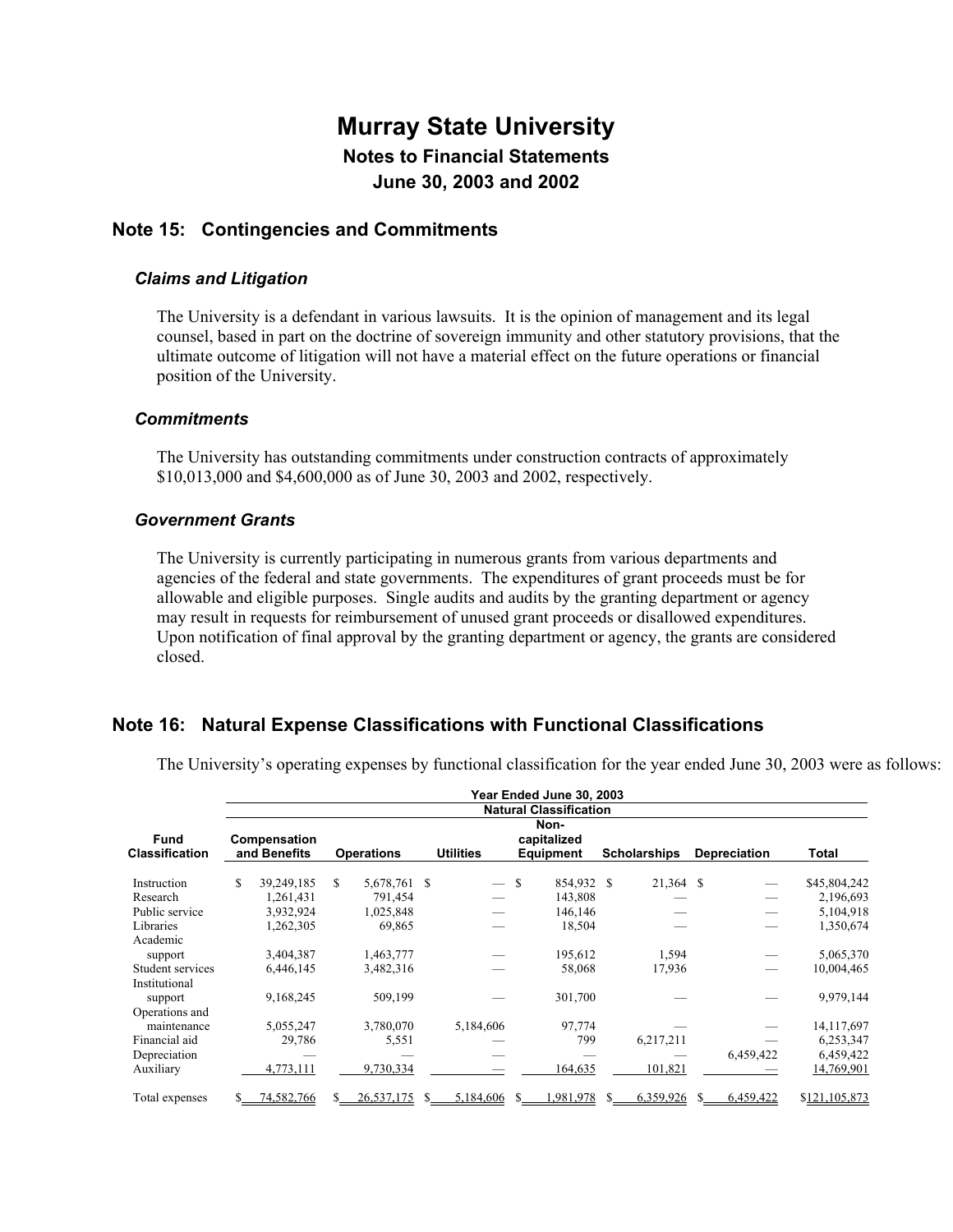### **Note 16: Natural Expense Classifications with Functional Classifications (Continued)**

The University's operating expenses by functional classification for the year ended June 30, 2002 were as follows:

|                            |                              |                   |                                | Year Ended June 30, 2002      |                     |                     |                  |
|----------------------------|------------------------------|-------------------|--------------------------------|-------------------------------|---------------------|---------------------|------------------|
|                            |                              |                   |                                | <b>Natural Classification</b> |                     |                     |                  |
| <b>Fund Classification</b> | Compensation<br>and Benefits | <b>Operations</b> | <b>Utilities</b>               | Non-capitalized<br>Equipment  | <b>Scholarships</b> | <b>Depreciation</b> | Total            |
| Instruction                | 37,071,237<br>S.             | S.<br>5,217,324   | \$<br>$\overline{\phantom{0}}$ | <sup>\$</sup><br>664,659 \$   | 42,058 \$           |                     | 42,995,278<br>\$ |
| Research                   | 1,131,339                    | 573,571           |                                | 80,775                        | 300                 |                     | 1,785,985        |
| Public service             | 3,844,178                    | 982,712           |                                | 190,443                       |                     |                     | 5,017,333        |
| Libraries                  | 1,410,791                    | 2,751             |                                | 21,147                        |                     |                     | 1,434,689        |
| Academic                   |                              |                   |                                |                               |                     |                     |                  |
| support                    | 3,342,451                    | 1,652,426         |                                | 640,767                       | 550                 |                     | 5,636,194        |
| Student services           | 6,136,446                    | 3,349,259         |                                | 47,313                        | 2,941               |                     | 9,535,959        |
| Institutional              |                              |                   |                                |                               |                     |                     |                  |
| support                    | 8,767,086                    | 470,103           |                                | 262,968                       |                     |                     | 9,500,157        |
| Operations and             |                              |                   |                                |                               |                     |                     |                  |
| maintenance                | 4,877,175                    | 1,959,436         | 4,396,413                      | 87,012                        |                     |                     | 11,320,036       |
| Financial aid              | 35,205                       | 48,945            |                                | 855                           | 5,551,747           |                     | 5,636,752        |
| Depreciation               |                              |                   |                                |                               |                     | 6,144,645           | 6,144,645        |
| Auxiliary                  | 4,693,852                    | 8,954,210         |                                | 62,813                        | 61,902              |                     | 13,772,777       |
|                            |                              |                   |                                |                               |                     |                     |                  |
| Total expenses             | \$71,309,760                 | 23,210,737<br>S.  | 4,396,413                      | 2,058,752                     | 5,659,498           | 6,144,645           | 112,779,805      |

## **Note 17: Segment Information**

### *Housing and Dining System*

The University's Housing and Dining System was established by the 1965 Trust Indenture. The Housing and Dining System, as defined by this trust indenture, includes all student housing, dining and student center facilities, and related enterprises facilities that now exist at the main campus in Murray, Kentucky. The University issues revenue bonds for this system to finance certain of its housing and dining auxiliary enterprise activities. These bonds will be payable from and will constitute a charge upon the gross revenue to be derived by the University from the operation of its Housing and Dining System. The revenues of the system consist of the gross amount of rentals received by the University for the use and occupancy of the facilities of the housing system and the net income from dining operations. These revenues do not include those generated by the University bookstore.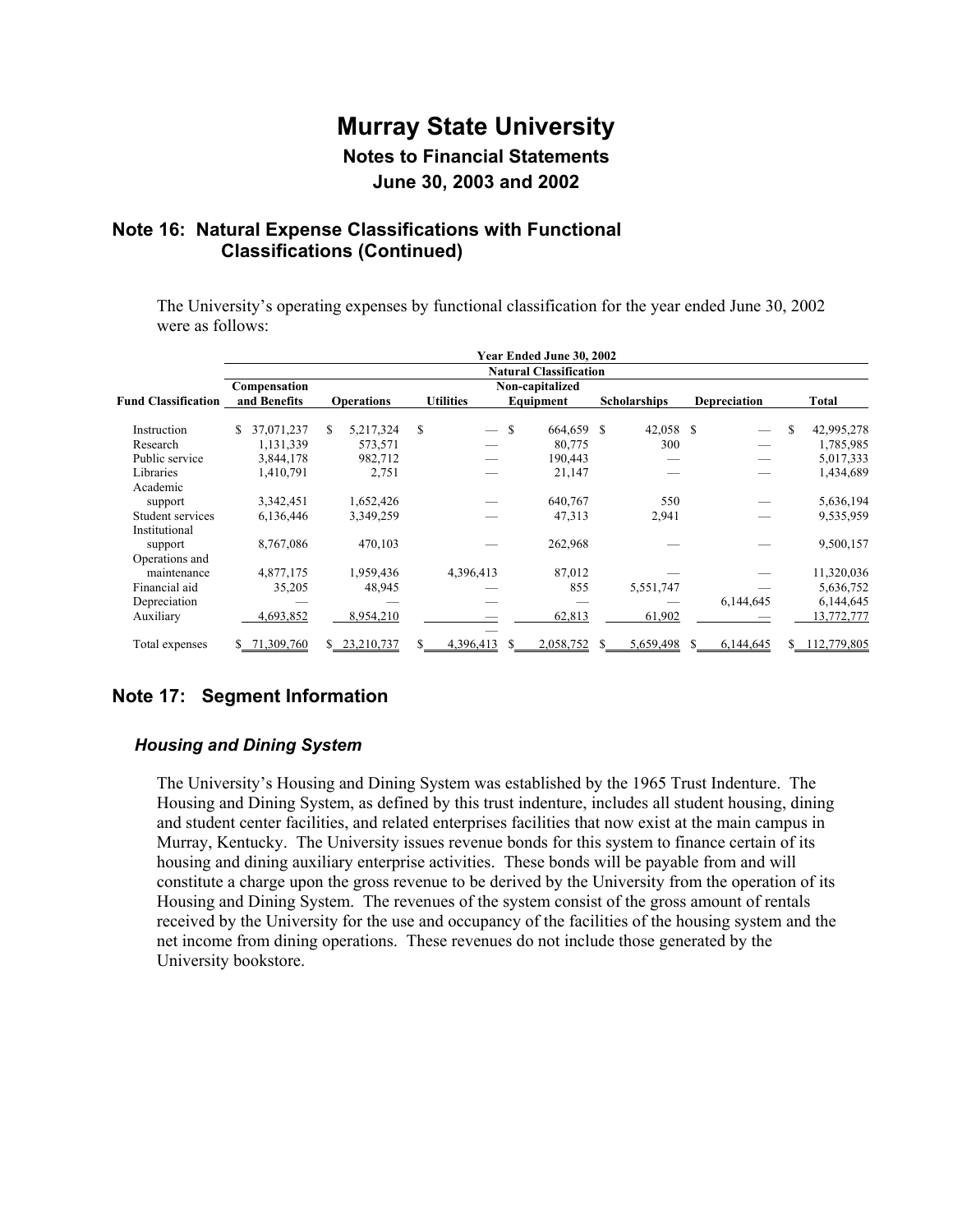# **Note 17: Segment Information (Continued)**

Condensed financial information of the University's Housing and Dining segment is as follows:

### *Condensed Balance Sheets*

|                                                 | 2003                      | 2002                   |
|-------------------------------------------------|---------------------------|------------------------|
| Assets                                          |                           |                        |
| Current assets                                  | $\mathbb{S}$<br>3,014,364 | $\mathbb{S}$           |
|                                                 |                           | 2,878,314              |
| Noncurrent assets                               | 2,730,503                 | 2,859,330              |
| Capital assets, net of accumulated depreciation | 8,572,547                 | 4,839,634              |
| Total assets                                    | 14,317,414                | 10,577,278             |
| Liabilities                                     |                           |                        |
| <b>Current liabilities</b>                      | 6, 131, 577               | 5,975,382              |
| Noncurrent liabilities                          | 9,456,050                 | 10,313,400             |
| <b>Total liabilities</b>                        | 15,587,627                | 16,288,782             |
| Net assets                                      |                           |                        |
| Invested in capital assets, net of related debt | (561,251)                 | (5, 137, 199)          |
| Restricted                                      |                           |                        |
| Expendable capital                              | 938,967                   | 931,634                |
| Expendable debt service                         | 1,469,283                 | 1,591,128              |
| Unrestricted                                    | (3,117,212)               | (3,097,067)            |
|                                                 |                           |                        |
| Total net assets                                | (1,270,213)               | (5,711,504)            |
| Total liabilities and net assets                | <u>14,317,414</u>         | <u>10,577,278</u><br>S |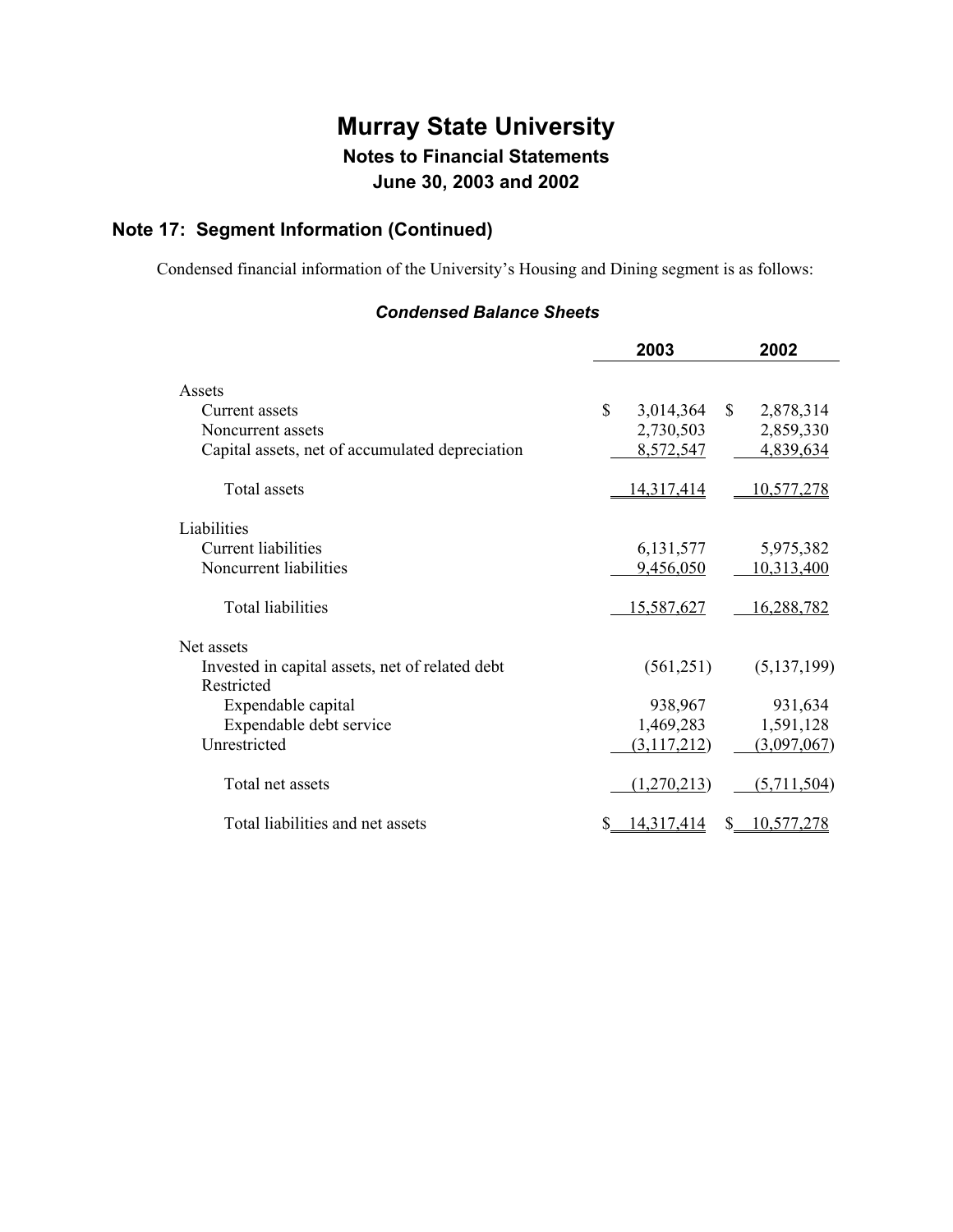# **Murray State University**

# **Notes to Financial Statements**

**June 30, 2003 and 2002** 

# **Note 17: Segment Information (Continued)**

### *Condensed Statements of Revenues, Expenses and Changes in Net Assets*

|                                                                  | 2003                                           | 2002                                         |
|------------------------------------------------------------------|------------------------------------------------|----------------------------------------------|
| Operating revenues<br>Operating expenses<br>Depreciation expense | \$<br>11,505,847<br>(10,326,969)<br>(843, 488) | S<br>10,230,555<br>(9,722,930)<br>(575, 828) |
| Operating loss                                                   | 335,390                                        | (68,203)                                     |
| Nonoperating revenues (expenses)                                 | 4,105,901                                      | (1, 592, 081)                                |
| Change in net assets                                             | 4,441,291                                      | (1,660,284)                                  |
| Net assets, beginning of year                                    | (5,711,504)                                    | (4,051,220)                                  |
| Net assets, end of year                                          | ,270,213)                                      | S<br>(5,711,504)                             |

### *Condensed Statements of Cash Flows*

|                                                                                                                                                | 2003                                                       | 2002                                        |
|------------------------------------------------------------------------------------------------------------------------------------------------|------------------------------------------------------------|---------------------------------------------|
| Cash flows from<br>Operating activities<br>Noncapital financing activities<br>Capital and related financing activities<br>Investing activities | \$<br>1,340,857 \$<br>(120, 125)<br>(1,272,192)<br>194,230 | 1,479,981<br>79,298<br>(1,300,676)<br>3,278 |
| Net increase in cash<br>Cash, beginning of year                                                                                                | 142,770<br>2,589,915                                       | 261,881<br>2,328,034                        |
| Cash, end of year                                                                                                                              | 2.732.68                                                   | 2.589.91                                    |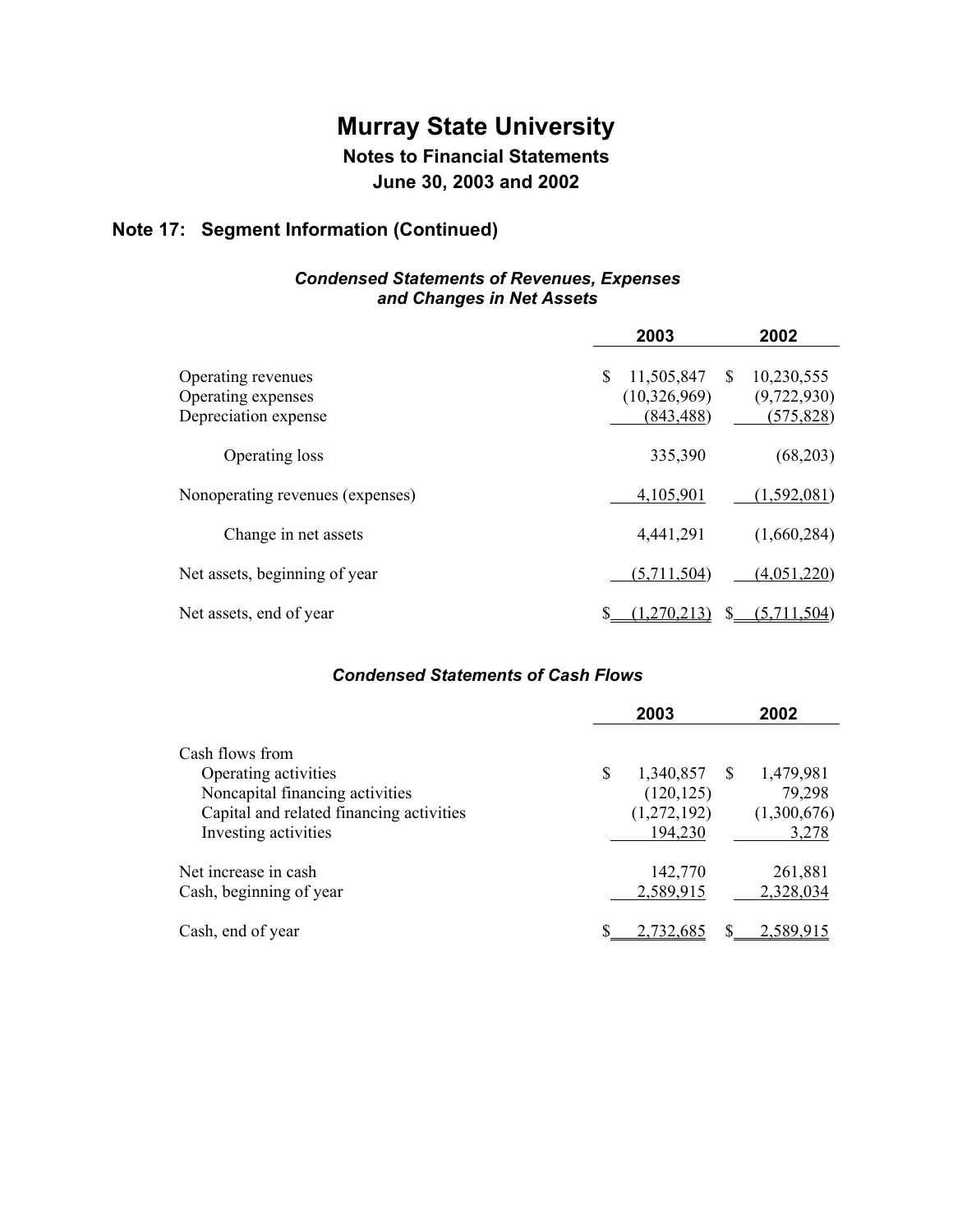## **Note 17: Segment Information (Continued)**

#### *Wellness Center*

The University entered into an agreement with the City of Murray, Kentucky on December 30, 2002, to finance the construction of a student recreation/wellness center. The University established a \$3.00 per credit hour student fee, effective for the Fall 2002 semester, to be designated as the Wellness Center Fee. A portion of the revenues from this fee will be used to fund all debt and debt related expenses according to the terms and provisions of the Memorandum of Agreement between the University and the City of Murray.

There was no financial activity of the University's Wellness Center in 2002. Condensed financial information as of and for the year ended June 30, 2003 of the University's Wellness Center segment is as follows:

|                                                 | 2003          |
|-------------------------------------------------|---------------|
| Assets                                          |               |
| Current assets                                  | \$<br>276,524 |
| Noncurrent assets                               | 9,608,372     |
| Capital assets, net of accumulated depreciation | 836,949       |
| <b>Total assets</b>                             | 10,721,845    |
| Liabilities                                     |               |
| Current liabilities                             | 163,280       |
| Noncurrent liabilities                          | 10,037,401    |
| <b>Total liabilities</b>                        | 10,200,681    |
| Net assets                                      |               |
| Restricted                                      |               |
| Expendable capital                              | 558,565       |
| Expendable debt service                         | (37, 401)     |
| Total net assets                                | 521,164       |
| Total liabilities and net assets                | 0.721.845     |

### *Condensed Balance Sheet*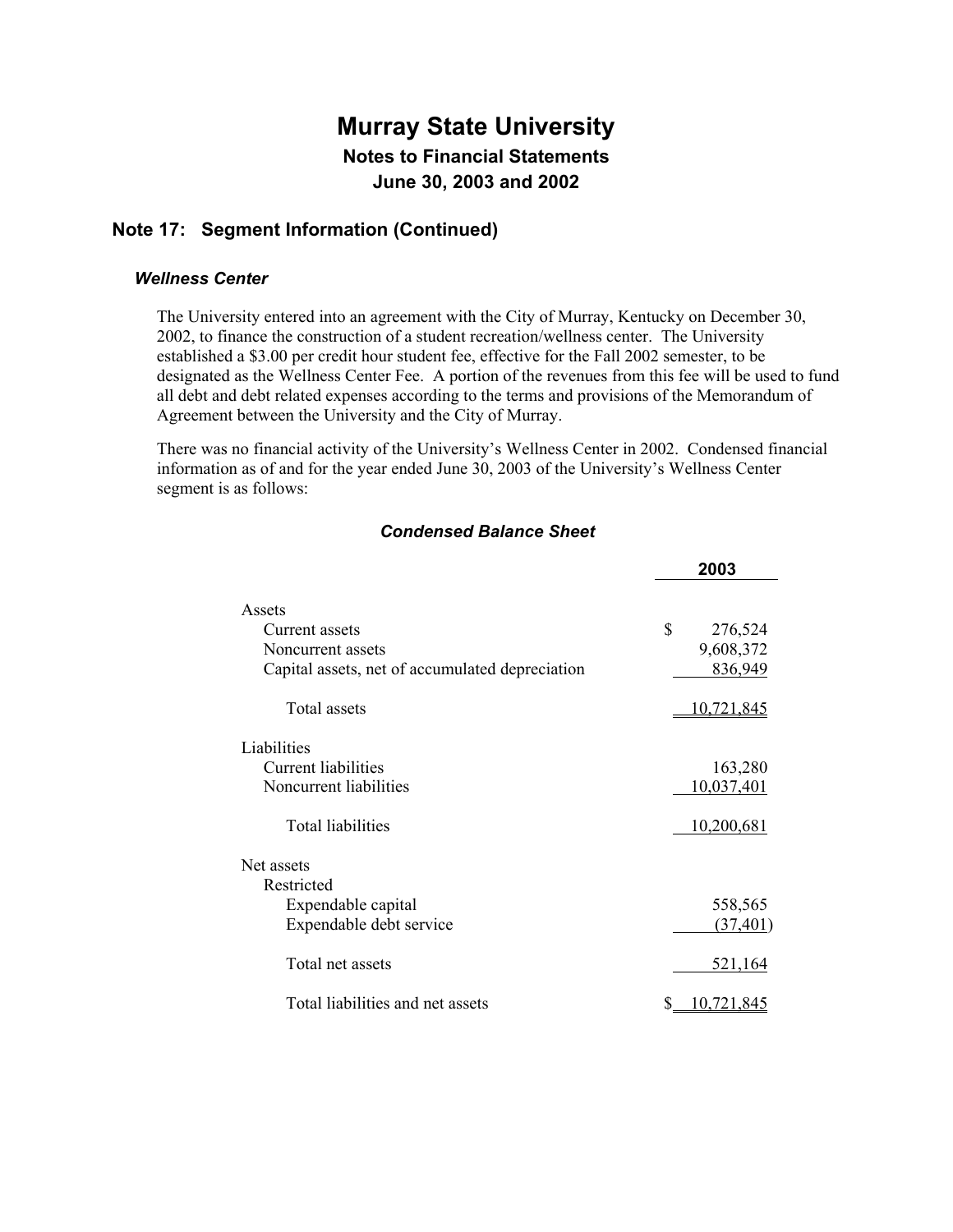# **Murray State University Notes to Financial Statements**

**June 30, 2003 and 2002** 

# **Note 17: Segment Information (Continued)**

### *Condensed Statement of Revenues, Expenses and Changes in Net Assets*

|                                                                       | 2003                     |  |
|-----------------------------------------------------------------------|--------------------------|--|
| Nonoperating revenues<br>Restricted student fees<br>Investment income | \$<br>562,684<br>186,716 |  |
| Interest on capital asset-related debt                                | 228,236                  |  |
| Nonoperating revenues                                                 | 521,164                  |  |
| Change in net assets                                                  | 521,164                  |  |
| Net assets, beginning of year                                         |                          |  |
| Net assets, end of year                                               |                          |  |

### *Condensed Statement of Cash Flows*

|                                                                                     | 2003 |                     |
|-------------------------------------------------------------------------------------|------|---------------------|
| Cash flows from<br>Capital and related financing activities<br>Investing activities | S    | 9,338,481<br>70,071 |
| Net increase in cash<br>Cash, beginning of year                                     |      | 9,408,552           |
| Cash, end of year                                                                   |      | 9,408,552           |